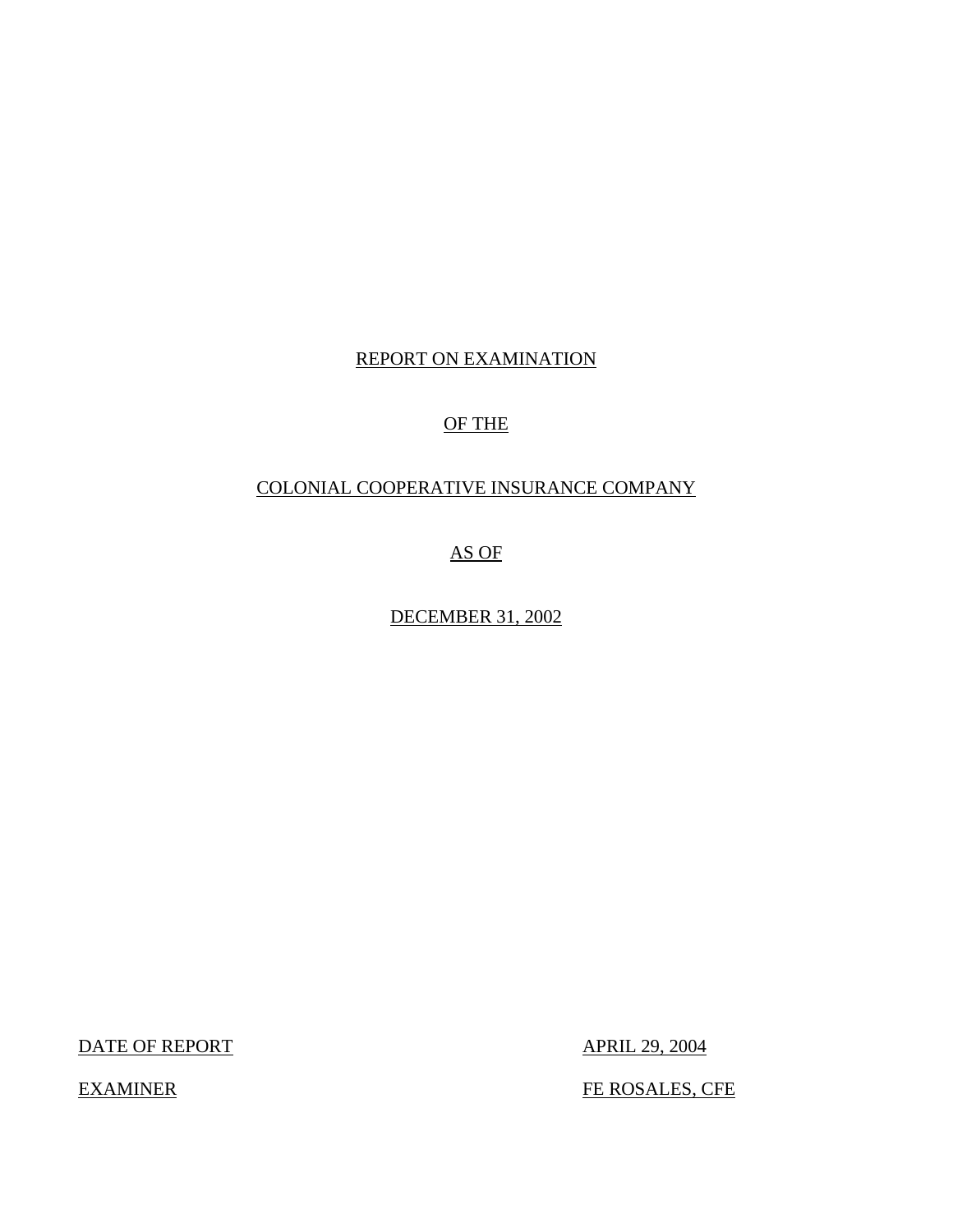# TABLE OF CONTENTS

| ITEM NO.                                                   | PAGE NO.       |
|------------------------------------------------------------|----------------|
| 1.<br><b>SCOPE OF EXAMINATION</b>                          | 2              |
| $\overline{2}$ .<br><b>DESCRIPTION OF COMPANY</b>          | $\mathfrak{Z}$ |
| Management<br>А.                                           | $\mathfrak{Z}$ |
| Territory and Plan of Operation<br><b>B.</b>               | $\overline{7}$ |
| $C_{\cdot}$<br>Reinsurance                                 | 9              |
| <b>Holding Company System</b><br>D.                        | 17             |
| <b>Abandoned Property Law</b><br>Ε.                        | 22             |
| <b>Significant Operating Ratios</b><br>F.                  | 23             |
| <b>Minimum Capital Investments</b><br>G.                   | 24             |
| <b>Accounts and Records</b><br>H.                          | 25             |
| 3.<br><b>FINANCIAL STATEMENTS</b>                          | 34             |
| <b>Balance Sheet</b><br>A.                                 | 34             |
| Underwriting and Investment Exhibit<br><b>B.</b>           | 36             |
| <b>AGENTS' BALANCES OR UNCOLLECTED PREMIUMS</b><br>4.      | 38             |
| 5.<br>RECEIVABLES from PARENT, SUBSIDIARIES and AFFILIATES | 38             |
| <b>LOSSES and LOSS ADJUSTMENT EXPENSES</b><br>6.           | 39             |
| 7.<br><b>TAXES, LICENSES and FEES</b>                      | 40             |
| 8.<br><b>CEDED REINSURANCE PREMIUMS PAYABLE</b>            | 41             |
| 9.<br>AMOUNTS WITHHELD or RETAINED for ACCOUNT of OTHERS   | 42             |
| <b>MARKET CONDUCT ACTIVITIES</b><br>10.                    | 42             |
| 11.<br><b>COMPLIANCE WITH PRIOR REPORT ON EXAMINATION</b>  | 47             |
| 12.<br><b>SUMMARY OF COMMENTS AND RECOMMENDATIONS</b>      | 52             |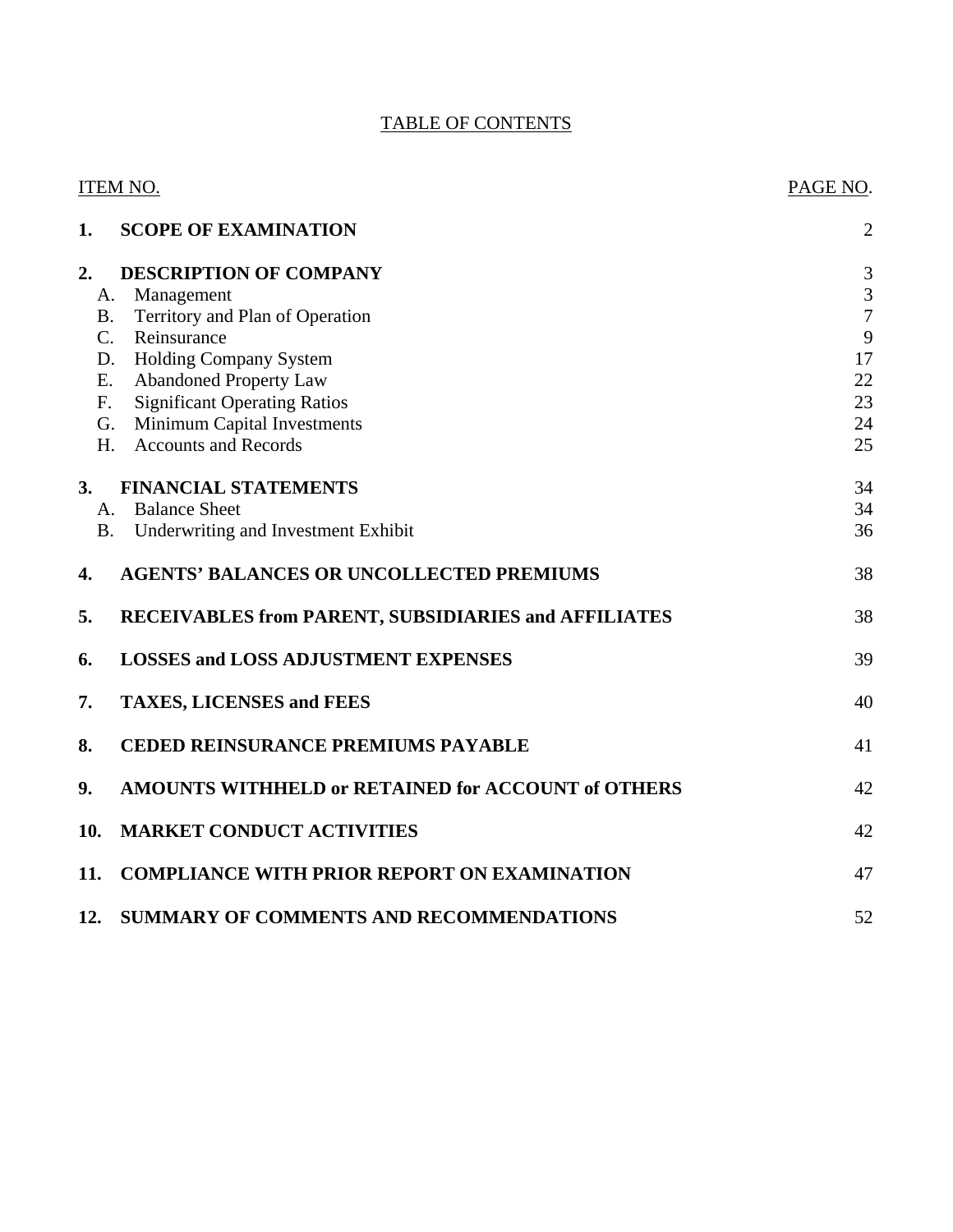

STATE OF NEW YORK INSURANCE DEPARTMENT 25 BEAVER STREET NEW YORK, NEW YORK 10004

April 29, 2004

Honorable Howard Mills Superintendent of Insurance Albany, New York 12257

Sir:

Pursuant to the requirements of the New York Insurance Law, and in compliance with the instructions contained in Appointment Number 22093 dated September 29, 2003 attached hereto, I have made an examination into the condition and affairs of Colonial Cooperative Insurance Company as of December 31, 2002, and submit the following report thereon.

The examination was conducted at the Company's administrative offices located at 380 Washington Avenue, Kingston, NY 12401.

Wherever the designations "the Company" or "CCIC" appear herein without qualification, they should be understood to indicate Colonial Cooperative Insurance Company.

Wherever the term "Department" appears herein without qualification, it should be understood to mean the New York Insurance Department.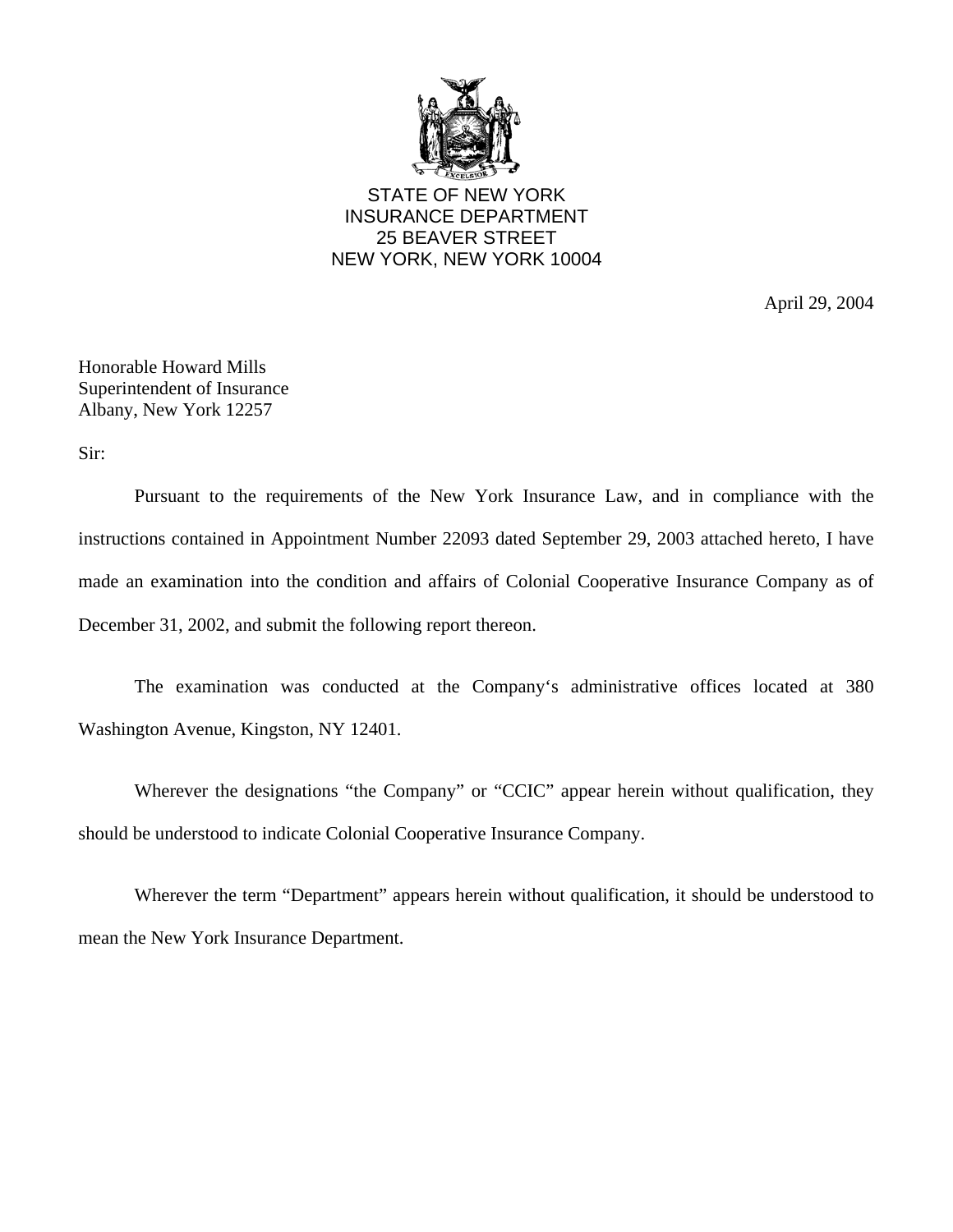## **1. SCOPE OF EXAMINATION**

<span id="page-3-0"></span>The previous examination was conducted as of December 31, 1997. This examination covered the five-year period from January 1, 1998 through December 31, 2002. Transactions occurring subsequent to this period were reviewed where deemed appropriate by the examiner.

The examination comprised a complete verification of assets and liabilities as of December 31, 2002. The examination included a review of income, disbursements and company records deemed necessary to accomplish such analysis or verification and utilized, to the extent considered appropriate, work performed by the Company's independent public accountants. A review or audit was also made of the following items as called for in the Examiners Handbook of the National Association of Insurance Commissioners:

> History of Company Management and control Corporate records Fidelity bond and other insurance Territory and plan of operation Growth of Company Business in force by states Loss experience Reinsurance Accounts and records Financial statements

A review was also made to ascertain what action was taken by the Company with regard to comments and recommendations contained in the prior report on examination.

This report on examination is confined to financial statements and comments on those matters, which involve departures from laws, regulations or rules, or which are deemed to require explanation or description.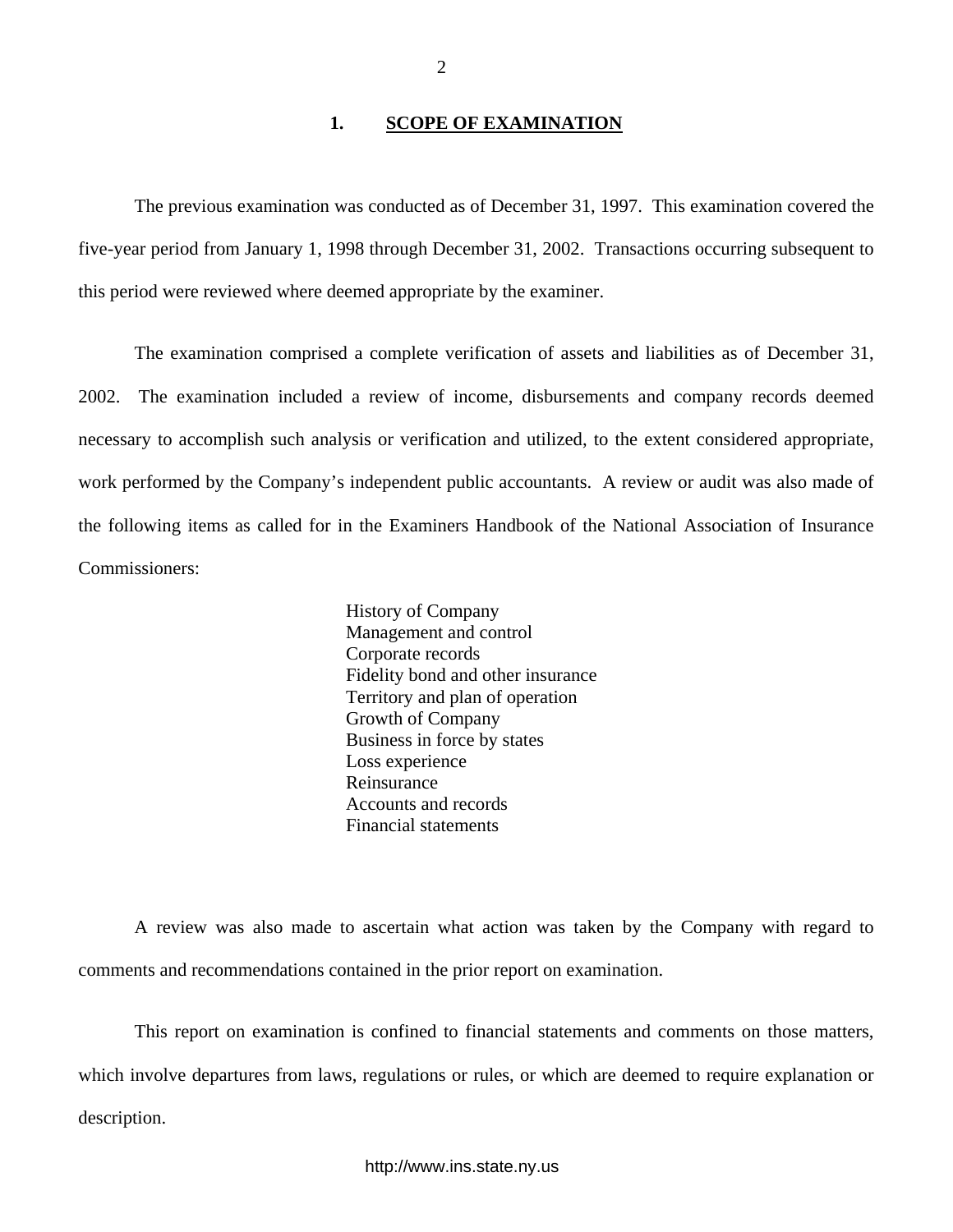#### **2. DESCRIPTION OF COMPANY**

<span id="page-4-0"></span>The Company was organized in 1896 as the Olive Co-operative Fire Insurance Association ("Association") for the purpose of transacting business as a cooperative fire insurance corporation in the Towns of Olive, Marbletown and Shandaken in Ulster County, New York. Subsequently, the Company's territory was extended to include all the counties of New York State.

In 1957, the Association was authorized to issue non-assessable policies. In 1964, the Department approved a change of name for the Association to the Colonial Cooperative Insurance Company.

# A. Management

Pursuant to the Company's charter and by-laws, management of the Company is vested in a board of directors consisting of not less than nine nor more than fifteen members. As of the examination date, the board of directors was comprised of ten members, divided into three groups, with one group being elected at each annual policyholders' meeting for a term of three years. At least four board meetings were held each year for the period under examination, thereby complying with Section 6624(b) of the New York Insurance Law (NYIL).

The directors as of December 31, 2002 were as follows:

Woodstock, New York

William Helmrich Retired Kingston, New York

Name and Residence Principal Business Affiliation

H. Clark Bell Semi-retired Attorney

<http://www.ins.state.ny.us>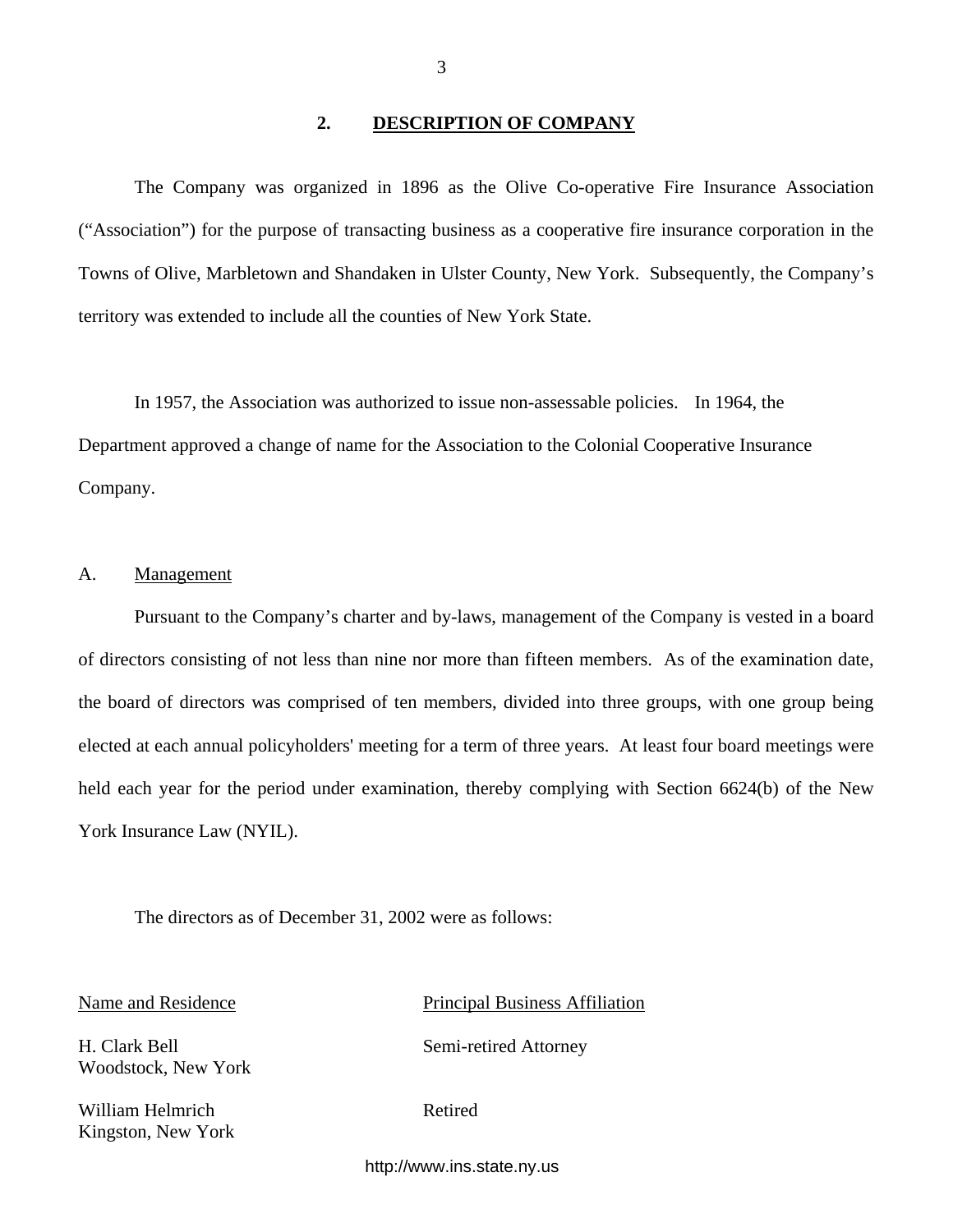| Name and Residence                           | <b>Principal Business Affiliation</b>                                                               |
|----------------------------------------------|-----------------------------------------------------------------------------------------------------|
| Clarence K. Howe<br>Rhinebeck, New York      | Retired                                                                                             |
| Patricia Jordan<br>Kingston, New York        | Certified Public Accountant;<br>Chief Financial Officer of Jordan International                     |
| John Masselli, Jr.<br>South Cairo, New York  | Vice President of CCIC                                                                              |
| Lewis Neporent<br>Kingston, New York         | Retired                                                                                             |
| Kenneth Pangburn<br>Kingston, New York       | President of CCIC                                                                                   |
| <b>Bernard Redmond</b><br>Kingston, New York | Retired                                                                                             |
| Stephen Selig<br>New York, New York          | Semi-retired Attorney;<br>Senior Counsel,<br>Brown, Rasmond, Millstein, Fielder and<br>Steiner, LLP |
| <b>William West</b><br>Woodstock, New York   | Secretary & Treasurer of CCIC<br>Contractor;<br>Retired former Chairperson of Ulster County         |

The minutes of all meetings of the board of directors and committees thereof held during the examination period were reviewed. Except for two former directors' (Laurie Linton and Mark Sarlitto) attendance records, the meetings were generally well attended.

Legislature

It was noted that the two above-named directors attended less than 50% of the meetings they were eligible to attend. Ms. Linton attended only one meeting out of the eight meetings she was eligible to attend (or 13% attendance record). Mr. Sarlitto attended two out of the five meetings he was eligible to attend (40% attendance record).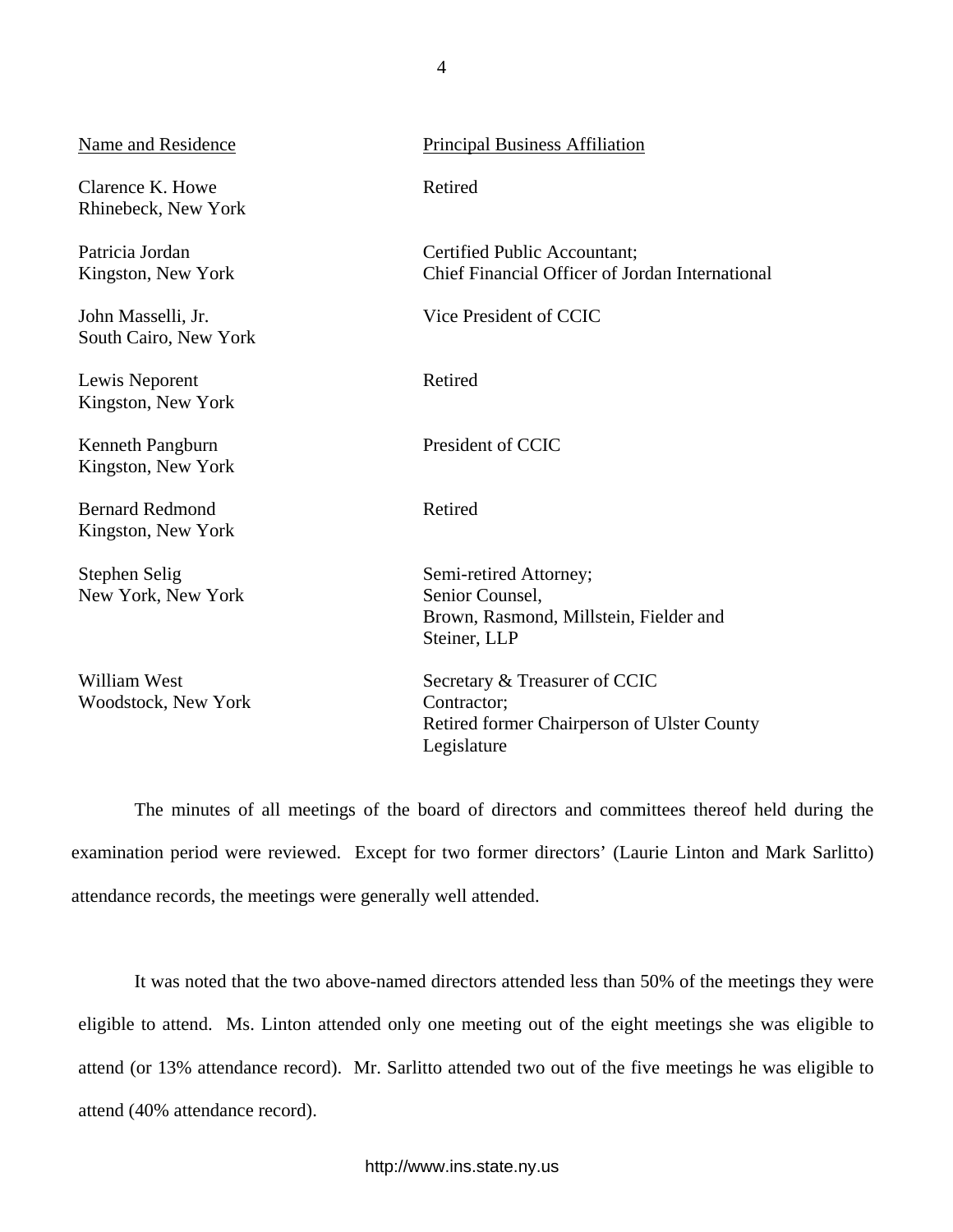Members of the board have a fiduciary responsibility and must evince on an on going interest in the affairs of the Company. It is essential that board members attend meetings consistently and set forth their views on relevant matters so that appropriate policy decisions may be reached by the board. Individuals who fail to attend at least one-half of the board's meetings do not fulfill such criteria.

It is recommended that board members who are unable or unwilling to attend meetings consistently should resign or be replaced.

It is noted that the above-indicated directors were no longer directors as of February 2001.

Moreover, during the review of the Company's by-laws and its corporate minute books, the following items were noted:

i. During the 1998 board meetings, it appears that the investment activity for 1997 was not approved, which is a violation of Section 1411(a) of the New York Insurance Law (NYIL). This section states in part that "No domestic insurer shall make any loan or investment, unless authorized or approved by its board of directors or a committee thereof responsible for supervising or making such investment or loan. The committee's minutes shall be recorded and a report submitted to the board of directors at its next meeting."

It is recommended that the Company fully comply with section 1411(a) of the NYIL and that the board exercise due care in approving the investment transactions.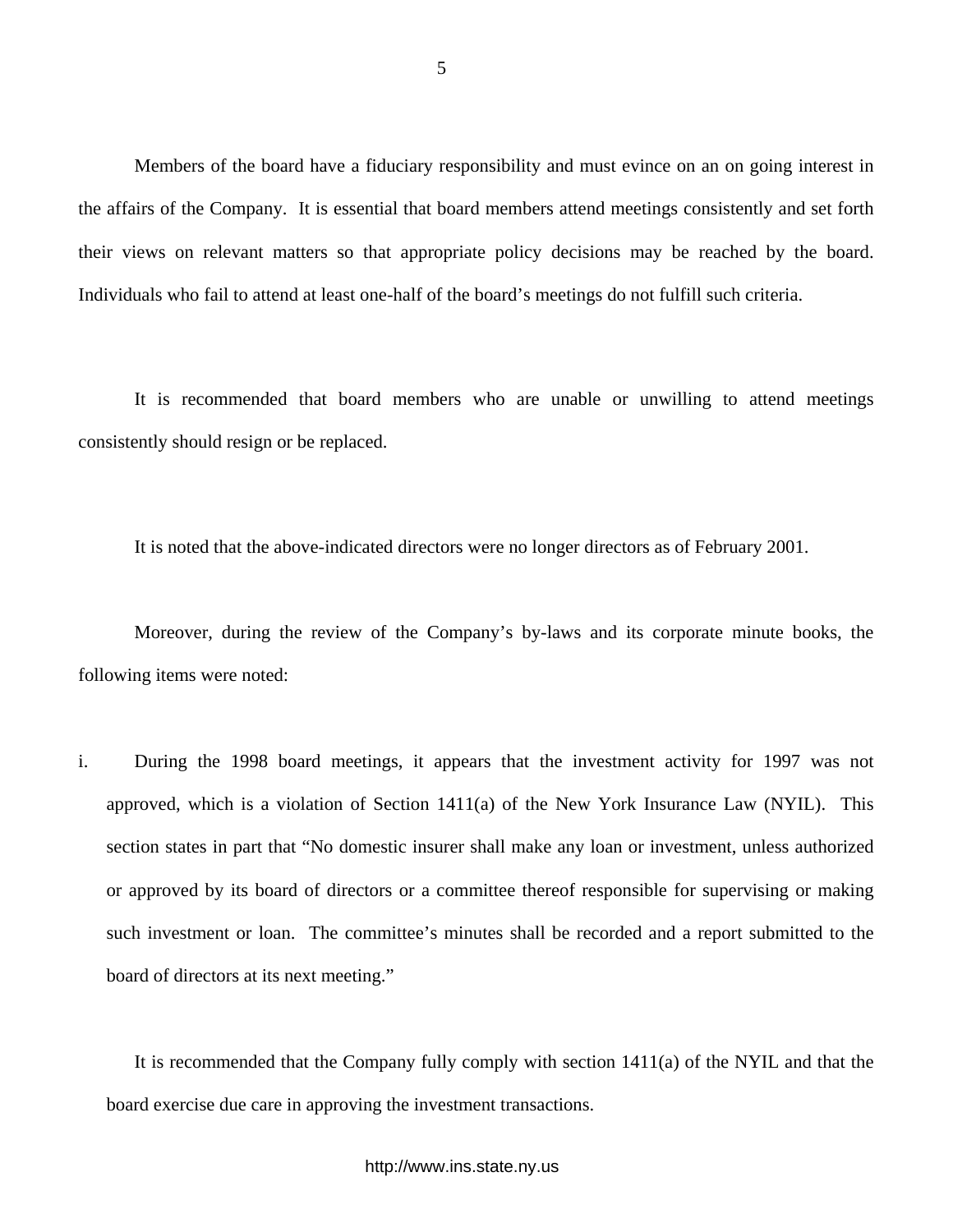ii. Article IV of the Company's by-laws requires that the Board shall consist of not more than fifteen and not less than nine directors. (Emphasis added) It is noted that on five meetings (May 2, June 19, August 24 and November 14, 2000; and March 22, 2001), the Board consisted of fewer than nine directors.

Section 6603(a)(5)(E) of the New York Insurance Law states that a cooperative property/casualty insurance companies' charter shall indicate the number of its directors, which shall not to be less than nine, and a provision that in no case shall the number of directors be less than nine.

It is recommended that the Company adhere to the provisions of Section  $6603(a)(5)(E)$  of the New York Insurance Law and ensure the number of directors is not less than nine at all times.

*iii.* Article IV of the Company's by-laws requires that the Board shall consist of not more than fifteen and not less than nine directors, each of whom shall be a policyholder of the Company. (Emphasis added). It appears that a former director, Laurie Linton, was not a policyholder during her tenure as director from August 1999 through February 2001.

It is again recommended that the Company adhere to all the provisions of its by-laws. A similar recommendation was included in the prior report on examination.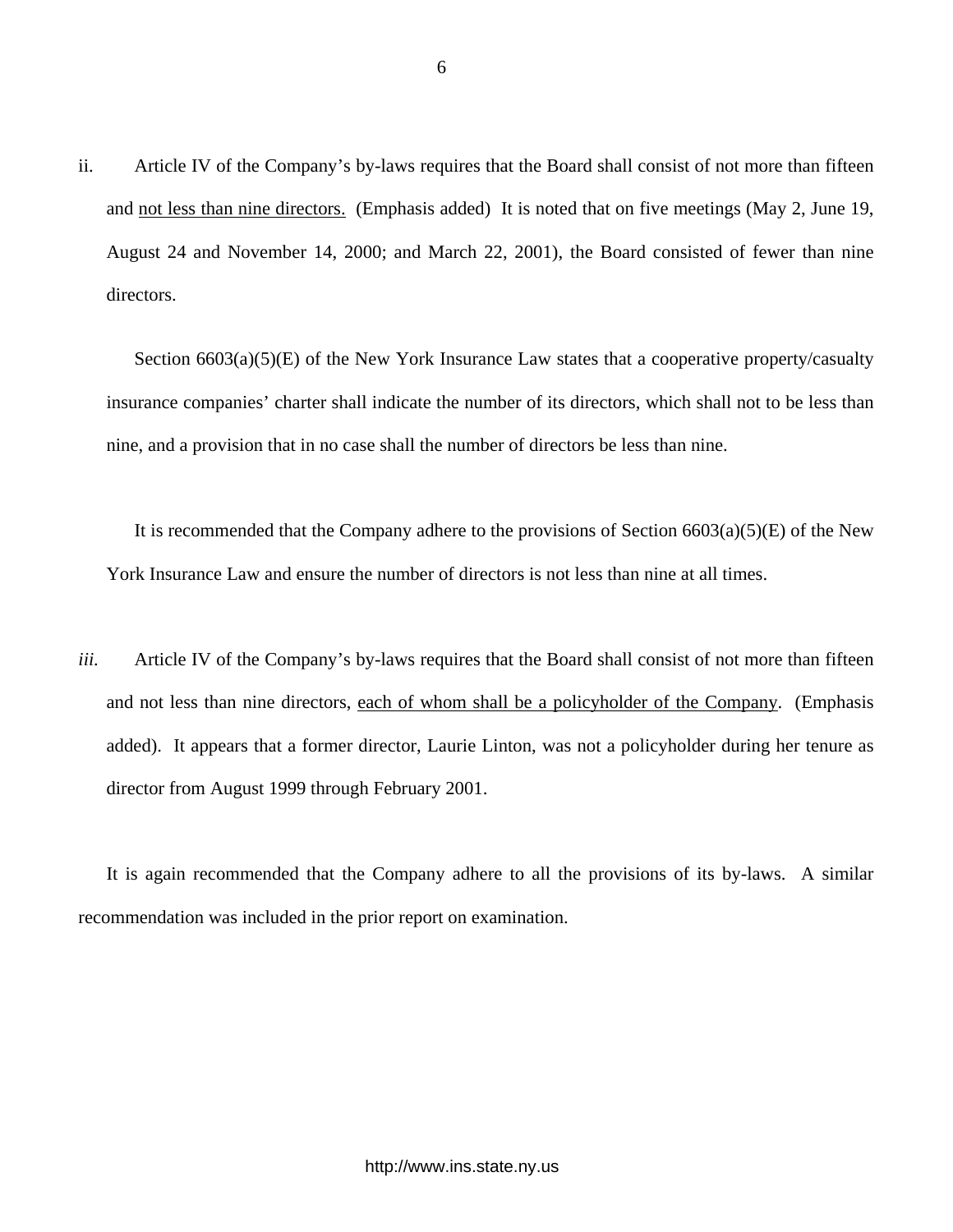The principal officers of the Company as of December 31, 2002 were as follows: Name Title

| Kenneth Pangburn   | President and Chief Executive Officer |
|--------------------|---------------------------------------|
| John Masselli, Jr. | Vice President                        |
| William West       | Secretary & Treasurer                 |
| John Albin, Jr.    | <b>Chief Financial Officer</b>        |

# B. Territory and Plan of Operation

The Company is licensed to transact business in New York. The Company writes in New York State only.

The following schedule shows the direct premiums written by the Company during the examination period:

|               | <b>NYS Direct</b>       |
|---------------|-------------------------|
| Calendar Year | <b>Written Premiums</b> |
|               |                         |
| 1998          | \$6,049,974             |
| 1999          | 8,359,952               |
| 2000          | 8,642,669               |
| 2001          | 8,022,760               |
| 2002          | 8,669,655               |
|               |                         |
| Total         | 9,745,010               |
|               |                         |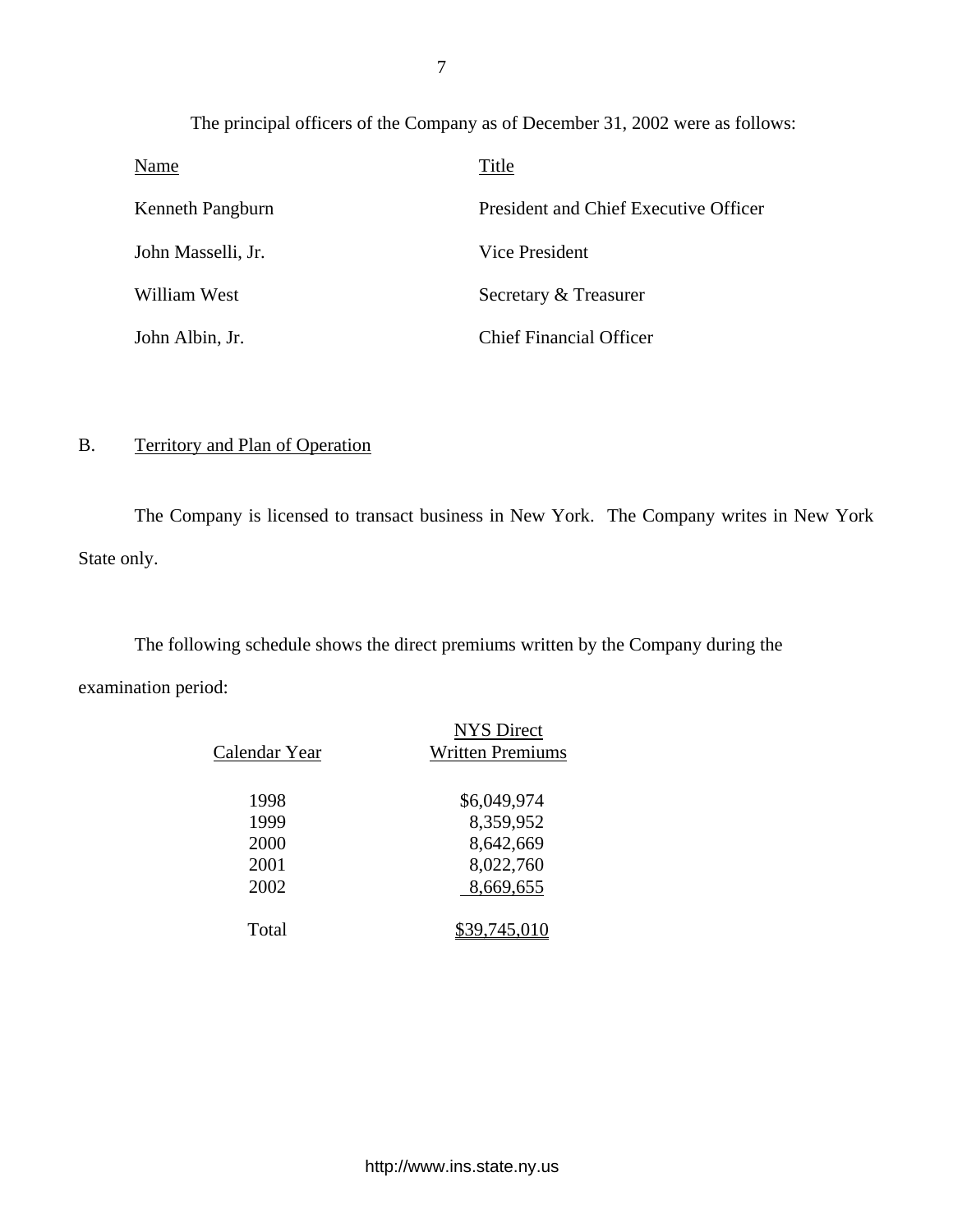As of December 31, 2002, the Company was licensed to transact the kinds of insurance set forth in the following numbered paragraphs of Section 1113(a) of the New York Insurance Law:

| P <u>aragraph</u> | Kind of Business                              |
|-------------------|-----------------------------------------------|
| 4                 | Fire                                          |
| 5                 | Miscellaneous property                        |
| 6                 | <b>Water Damage</b>                           |
|                   | Burglary and theft                            |
| 8                 | Glass                                         |
| 12                | Collision                                     |
| 13                | Personal injury liability                     |
| 14                | Property damage liability                     |
| 19                | Motor vehicle and aircraft physical damage    |
| 20                | Marine and inland marine (inland marine only) |

The Company was also licensed as of December 31, 2002, to accept and cede reinsurance as provided in Section 6606 of the Insurance Law of the State of New York.

Based upon the lines of business for which the Company is licensed, and pursuant to the requirements of Articles 13, 41 and 66 of the New York Insurance Law, the Company is required to maintain a minimum surplus to policyholders in the amount of \$390,803.

At December 31, 2002, the Company wrote insurance through independent agents.

The Company's predominant line of business is commercial multiple peril, which accounted for 98.3% of the Company's 2002 direct written business.

Surplus to policyholders as of December 31, 2002, as reported in the Company's filed annual statement, was \$581,698.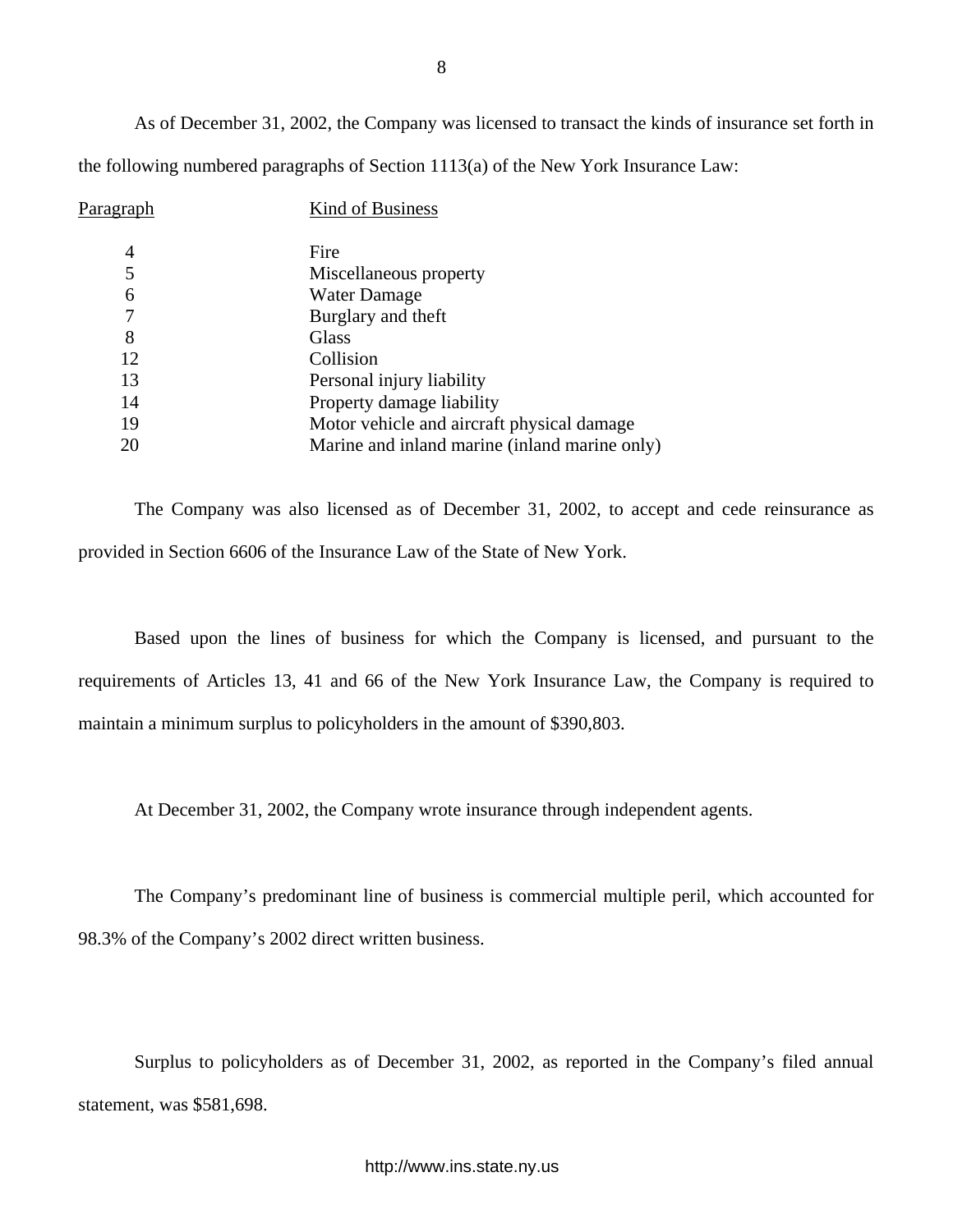<span id="page-10-0"></span>Gross premiums written in 2002 totaled \$8.7 million consisting of all direct business, and of which \$8.2 million were ceded to an affiliated entity.

# C. Reinsurance

The Company does not assume any business.

# 1. Colonial Indemnity Insurance Company

Prior to 1998, the Company was a party to a "Pooling and Reinsurance Agreement" with Colonial Indemnity Insurance Company ("CIIC or Colonial Indemnity"). This agreement was effective April 1, 1988. Under such agreement CCIC ceded and CIIC assumed 100% of Colonial Cooperative's direct business. Such business was pooled with the direct business of Colonial Indemnity. CCIC then assumed its respective participation of the pooled business to be limited to losses not in excess of \$75,000 (\$100,000 effective July 1, 1994). CIIC obtained excess and catastrophe coverage of 100% of losses in excess of \$75,000 (\$100,000 effective July 1, 1994).

The pool participation of the companies was as follows:

**April 1, 1988 – December 31, 1991:** 

| Colonial Indemnity          | 97.5% |
|-----------------------------|-------|
| <b>Colonial Cooperative</b> | 2.5%  |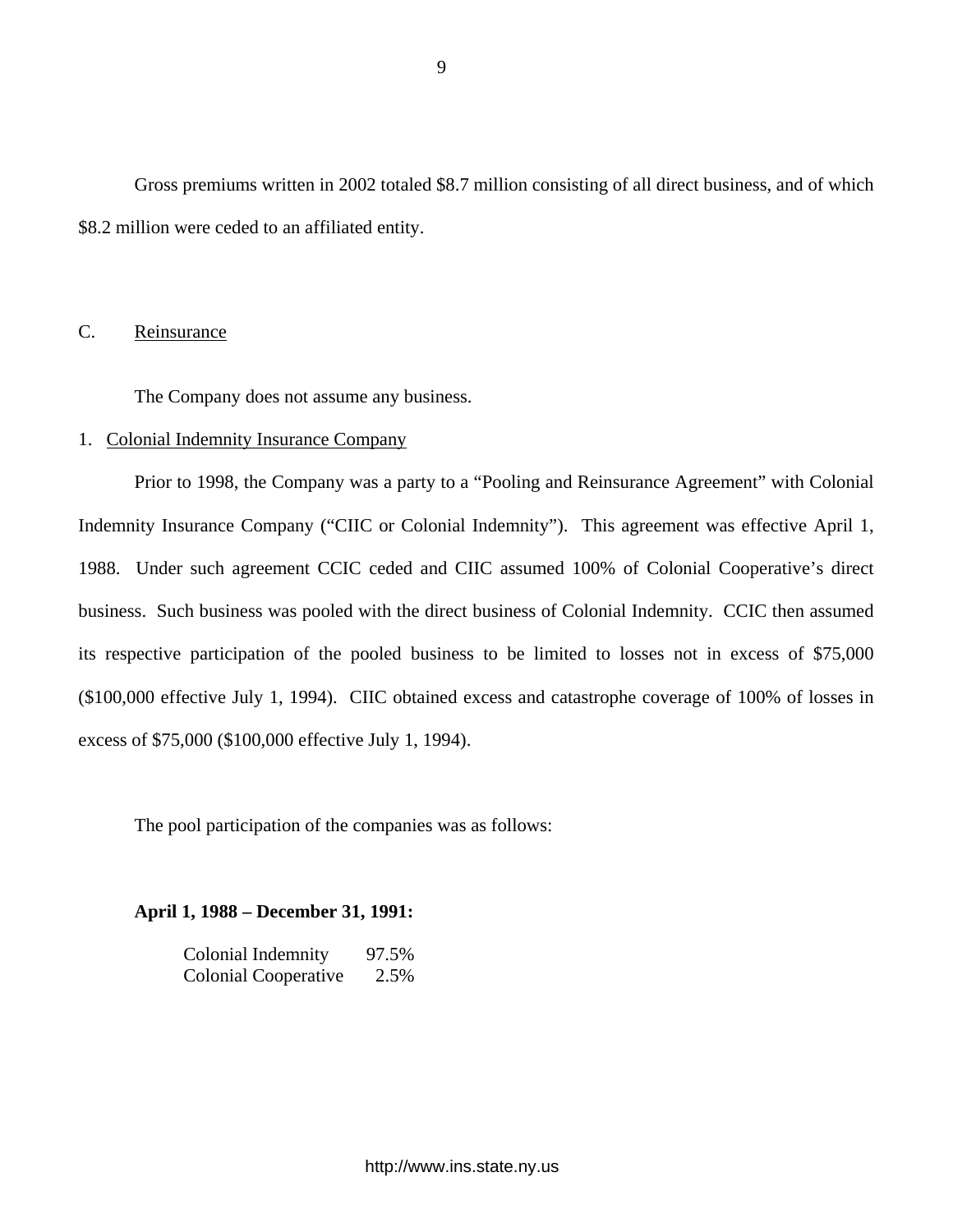# **January 1, 1992 – December 31, 1997:**

|  | <b>Property Business</b> |
|--|--------------------------|
|  |                          |

| Colonial Indemnity          | 95% |
|-----------------------------|-----|
| <b>Colonial Cooperative</b> | 5%  |

Liability Business

Colonial Indemnity 100% Colonial Cooperative 0%

CIIC paid all operating expenses incurred in the course of performance of this agreement. Colonial Cooperative reimbursed Colonial Indemnity, on a monthly basis, for its 5% share of all property operating expenses and agents' commission expenses incurred by the pool.

Effective December 31, 1997, this "Pooling and Reinsurance Agreement" was terminated by Colonial Indemnity.

In October 1997, Colonial Indemnity filed a complaint alleging purported cause of action against the Company for: (1) interference with prospective advantage, (2) for a permanent injunction against purported unfair competition and malicious conduct, and (3) for an accounting with respect to clients, potential clients and corporate opportunities that allegedly were diverted. With reference to the first purported cause of action above, the complaint sought general and special damages in the amount of \$5 million. In April 1998, the court granted the Company's motion to compel arbitration of all causes of action alleged in Colonial Indemnity's complaint. Hence, an arbitration proceeding was commenced, involving Colonial Indemnity and the Company, to determine the rights of the parties pursuant to the Pooling and Reinsurance Agreement that was terminated. Management had vigorously contested the case.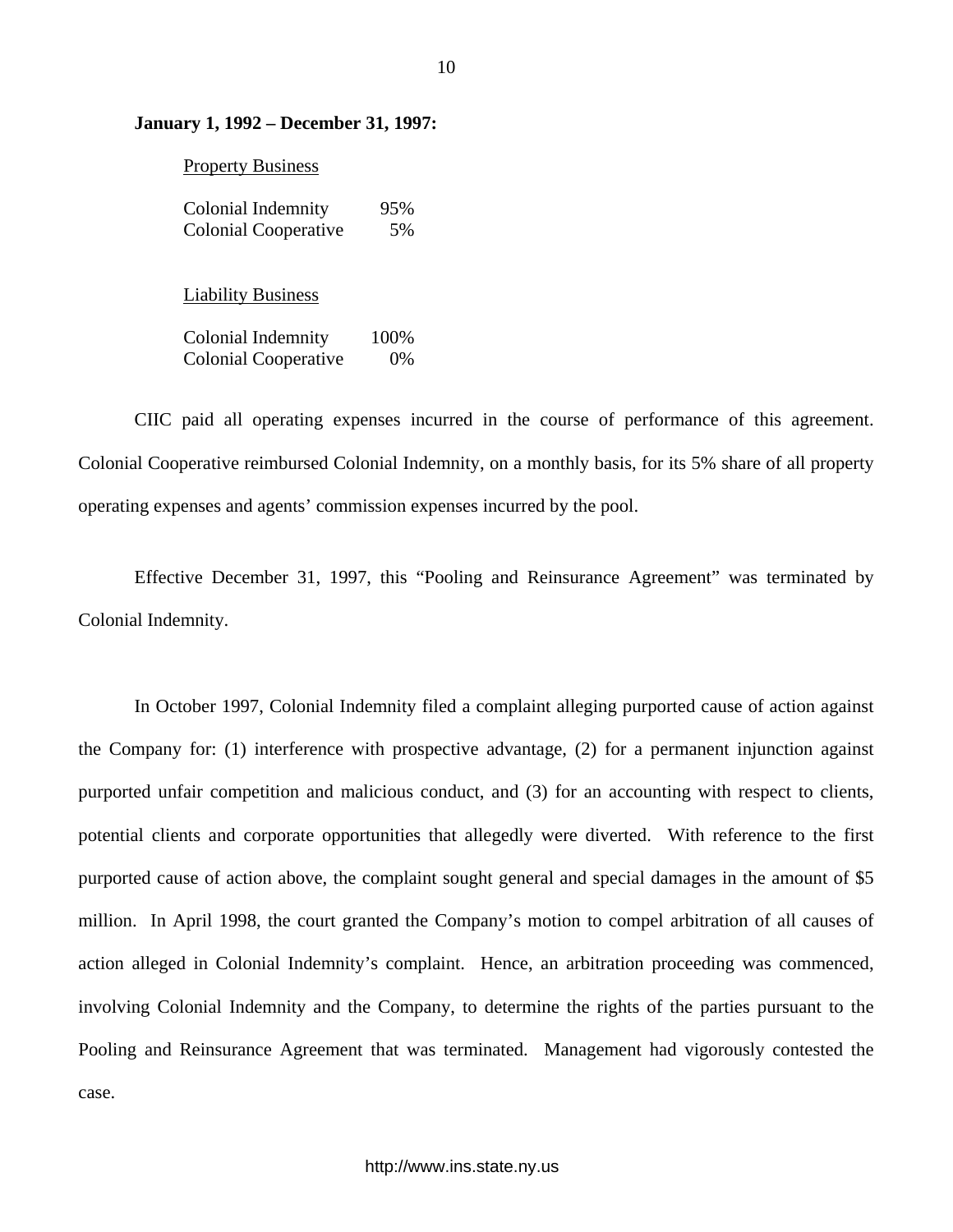In April 2002, this litigation with CIIC was settled. The Company paid \$37,500 to CIIC to settle the case. The Company has indicated that due to increasing legal costs, it was in the best interest of the Company's policyholders to settle this case.

# 2. New Hampshire Insurance Company (AIG Group)

The Company entered into a "Pooling and Reinsurance Agreement" with New Hampshire Insurance Company ("NHIC") effective December 10, 1997, covering all new and renewal policies attaching on or after January 1, 1998. The Agreement provides for the quota-share assumption by NHIC of 99% of the business written by CCIC with the Company retaining 1% net quota share for both property and liability risks.

The agreement provides for NHIC, as reinsurer, to participate in the net fortunes of CCIC's underwriting, reinsurance, retrocessions, claim operations and operating expenses to the extent of NHIC's participation interests in the pool.

The Department, per letter dated December 10, 1997, found this agreement unobjectionable.

This agreement was endorsed effective January 1, 1999 to reflect the change in the limits of liability as follows:

On both Property and Casualty business, NHIC's limit of liability was 99% of \$2,000,000 or \$1,980,000. CCIC retained 1% of \$2,000,000 or \$20,000.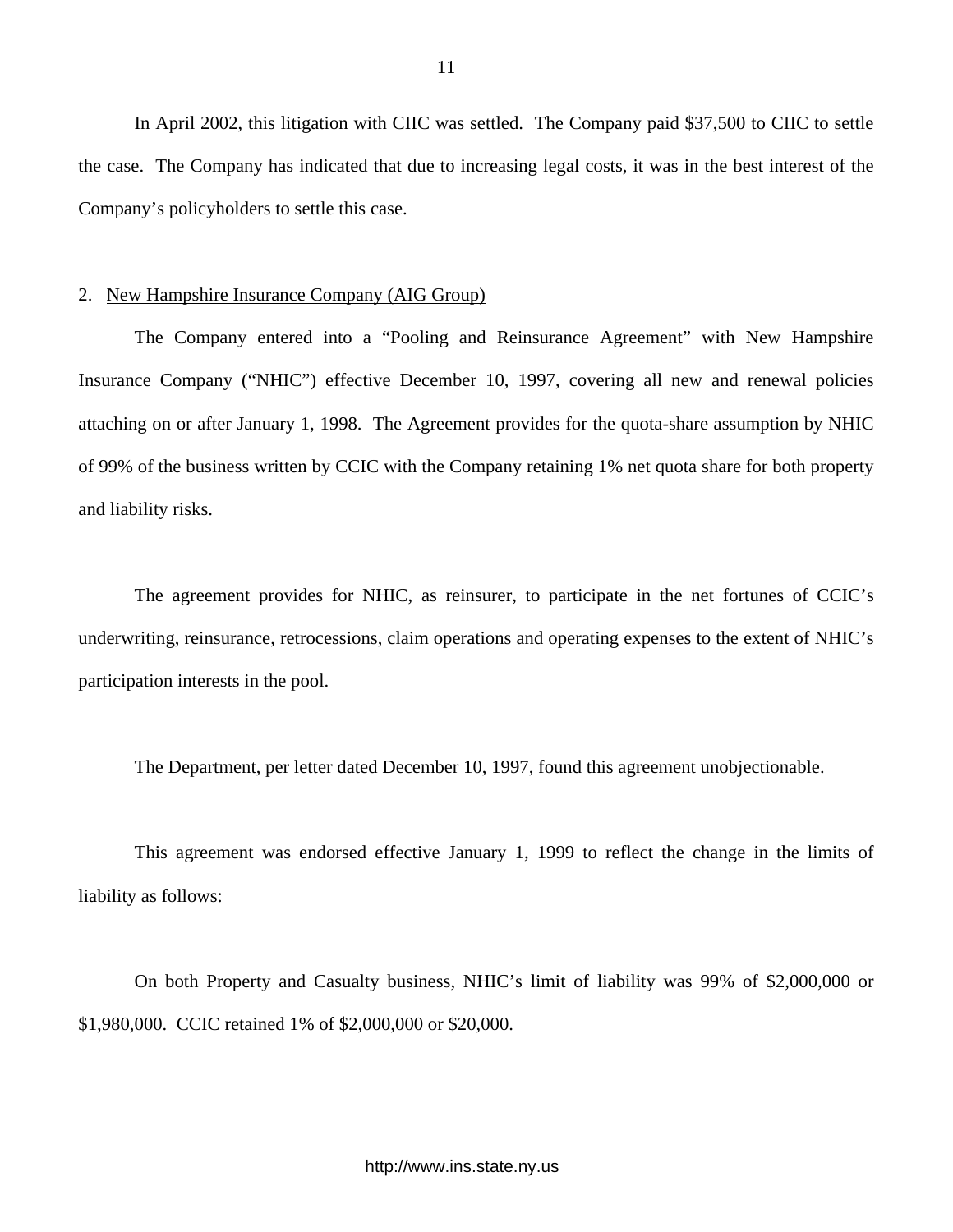The above endorsement was non-objected to by the Department per letter dated March 16, 1999, but was limited to the current twelve-month period, January 1 to December 31, 1999. In addition, the Department advised the Company that on or before October 1, 1999, CCIC must submit to the Department a plan to increase its retention to at least ten percent for the next twelve-month period, January 1, to December 31, 2000.

### 3. NHIC and First Financial Insurance Company ["FFIC" of International Financial Group (IFG)]

Effective April 1, 1999, the "Pooling and Reinsurance Agreement" with NHIC was amended to reduce NHIC's participation to 82% and added First Financial Insurance Company ("FFIC") with a 17% participation, and CCIC retaining 1% of the business written. The participants' limits of liability were as follows:

On both Property and Casualty business, NHIC's limit was 82% of \$2,000,000 or \$1,640,000; FFIC's limit was 17% of \$2,000,000 or \$340,000; and CCIC retained 1% of \$2,000,000 or \$20,000.

The above amendment was non-objected to by the Department per letter dated May 21, 1999.

Effective June 30, 1999, NHIC by mutual agreement terminated its pool participation. FFIC in turn picked up NHIC's participation percentage, which increased FFIC's participation total to 99%.

The above endorsement to the agreement was non-objected to by the Department per letter dated August 5, 1999.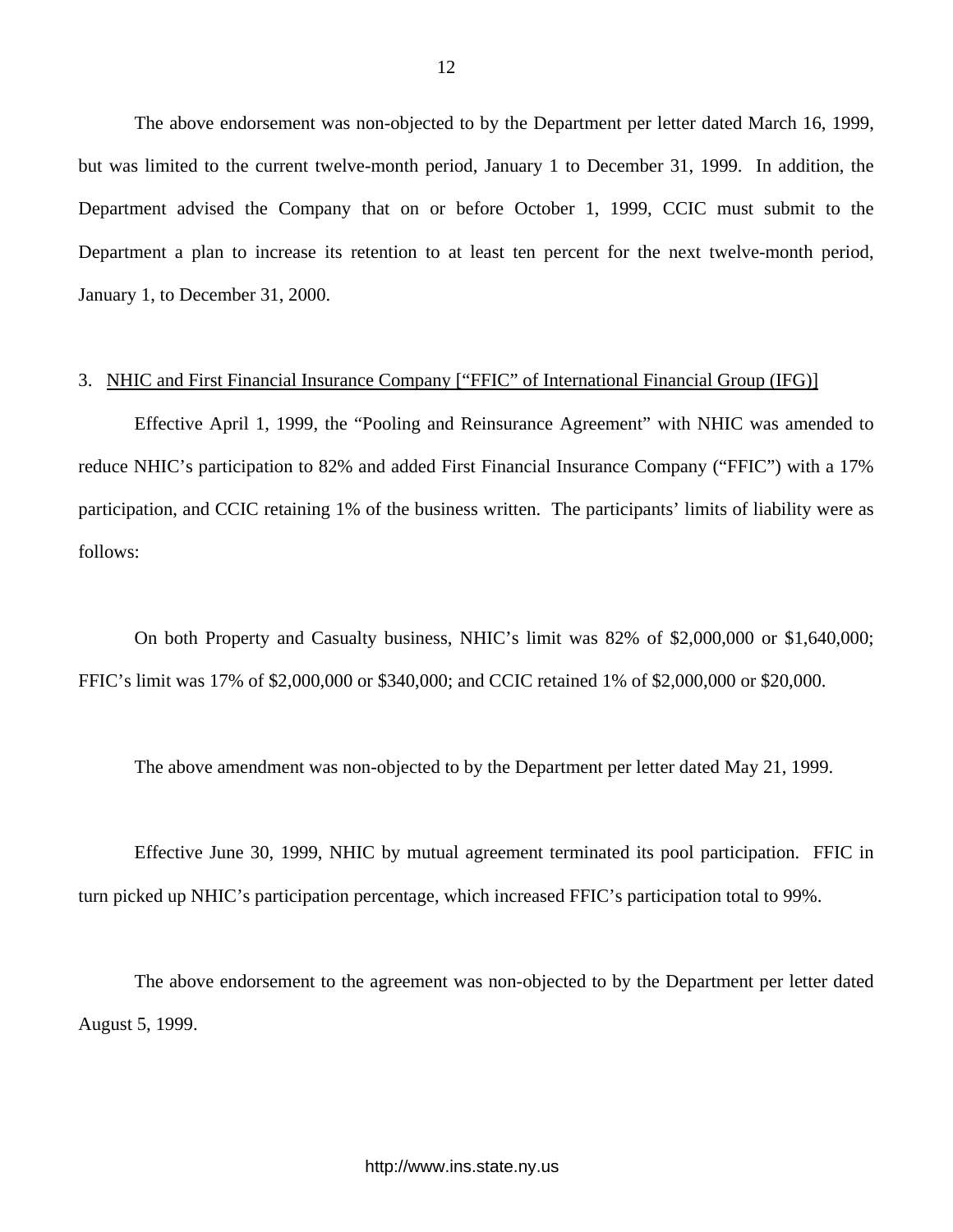Effective January 1, 2000 based upon the Department's request, the participation percentage was changed to 95% of \$2,000,000 for FFIC (or \$1,900,000) and CCIC, 5% of \$2,000,000 (or \$100,000). Due to this change in participation percentage, it is noted that CCIC exceeded its risk limitation, which is 10% of the Company's surplus (\$650,714 at 12/31/99 annual statement or \$65,071); thus resulting in CCIC not being in compliance with the limitation of risks requirement. It is noted, however, that effective January 1, 2001, the agreement was further amended to change all references of \$2,000,000 in the contract to be \$1,000,000 bringing down CCIC's limits to \$50,000.

It is noted that the Department per letter dated January 8, 2001 provided its non-objection letter to the above amendment.

Pursuant to article 3 of the Pooling and Reinsurance Agreement, the Company was notified by FFIC per letter dated April 30, 2003 that effective December 31, 2003, the pooling agreement with FFIC is being terminated. Accordingly, the Company exercised the run-off provision of the agreement. (Refer also to Section I – Subsequent Events as regard to an arbitration proceeding relative to this agreement.)

It is noted during the review of the Company's reinsurance contracts that an unnumbered Amendment to the Quota Share Reinsurance and Pooling Agreement between CCIC and FFIC effective January 1, 2001 and January 1, 2002 was executed by the parties in September 2003.

The amendment consisted of several pages and includes mostly exclusions amending the exclusions in the original agreement. These exclusions were effective January 1, 2002. Per correspondence included in the reinsurance file, this dates back to post September 11, 2001 when FFIC and CCIC agreed that whatever terrorism exclusions are imposed upon FFIC by their reinsurers, CCIC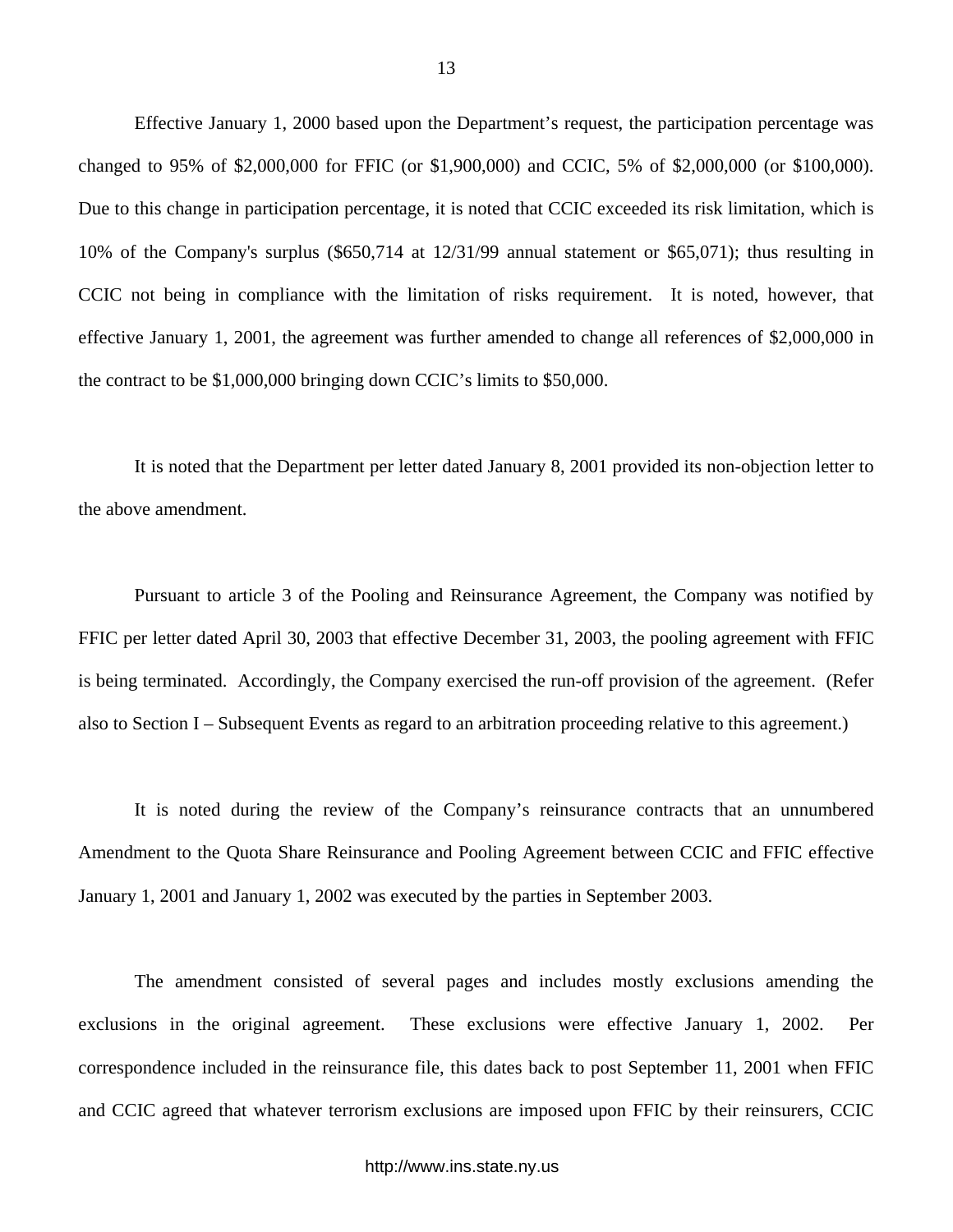would accept. In addition, per the Company's advice, this was finalized in 2003 as a "clean-up" item prior to the contract termination effective December 31, 2003.

It is noted that this amendment was not forwarded to the Department for approval as there is no correspondence relating to this matter.

Section 1308(e)(3)(B) of the New York Insurance Law (NYIL) states in part:

"If any agreement or agreements at any time effect reinsurance of substantially all of the net insurance in force of such ceding insurer, no credit by way of deduction pursuant to subsection (b) hereof shall be allowed to such ceding insurer, unless…

(B) such reinsurance agreement or agreements were made under pooling arrangements between insurers associated in a group for underwriting purposes and were approved by the superintendent as not impairing the protection of policyholders of such ceding or assuming insurers". (Emphasis added.)

Furthermore, Section 1505(d)(2) of the NYIL states in part:

"The following transactions between a domestic controlled insurer and any person in its holding company system may not be entered into unless the insurer has notified the superintendent in writing of its intention to enter into any such transaction at least thirty days prior thereto, or such shorter period as he may permit and he has not disapproved it within such period:

(2) reinsurance treaties or agreements". (Emphasis added).

Based on the foregoing, the Company violated Sections 1308(e) and 1505(d)(2) of the NYIL.

It is recommended that the Company comply with Sections 1308(e) and 1505(d)(2) of the NYIL,

henceforth and that the Company submit to the Department for approval all reinsurance agreements and amendments thereto .

# 4. American Reinsurance Company

The Company also entered into a 50% quota share reinsurance agreement effective August 1, 1998

with American Reinsurance Company (American Re) involving restaurant business covering, but not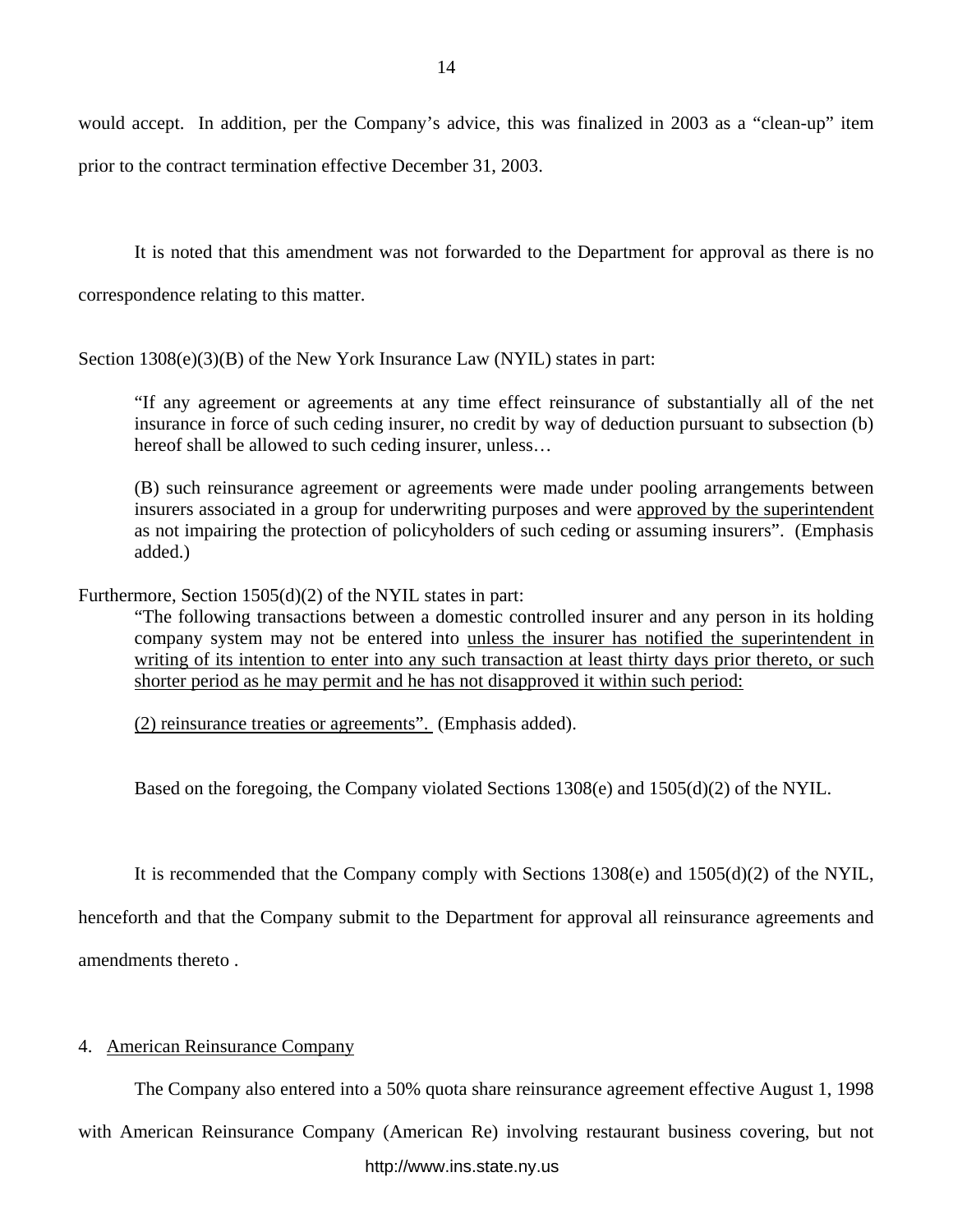limited to Property General Liability and Liquor Legal Liability. American Re's limit was 50% of \$250,000 or \$125,000. This agreement was terminated effective December 31, 1999.

It is noted that the Company notified the Department of this agreement; however, there was no non-objection letter found in either the Department's or the Company's file relative to this agreement. Hence, the Company is yet again in violation of Section 1308(e) of the NYIL. (Refer to the recommendation.)

In addition, in June 1999, the Company entered into a facultative arrangement with American Reinsurance Company covering sixteen insureds. CCIC ceded property business in excess of \$1 million. American Re had various limits on this assumption. Further in March and April 2000, CCIC again entered into two separate facultative arrangements with American Re, each covering one insured. The reinsurer's limits on each assumption were \$200,000 in excess of \$1 million and \$45,000 in excess of \$1 million, respectively. It is noted that CCIC ceded property business. The Company did not renew any of these facultative certificates after their expiration.

### 5. SCOR Reinsurance Company (SCOR Re)

Effective January 1, 2004, the Company entered into an excess of loss and quota share reinsurance agreements with SCOR Re as follows:

#### Type of Contract Cession

Property (1 layer) \$900,000 ultimate net loss, each and every risk, each 100% Authorized and every loss occurrence in excess of \$100,000 ultimate net loss; subject to a maximum of \$1,800,000, each and every loss occurrence.

<http://www.ins.state.ny.us>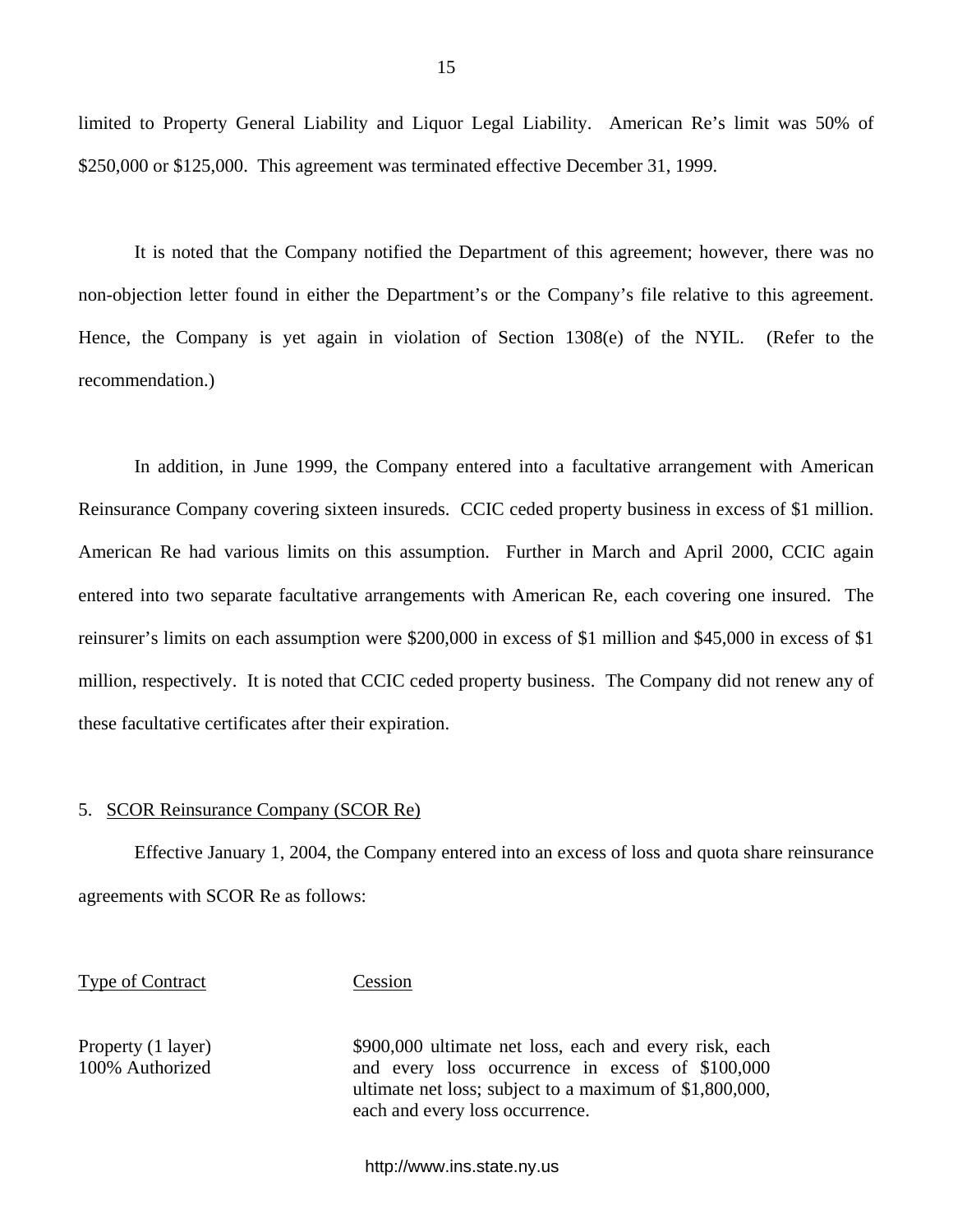Casualty (1 layer) \$900,000 ultimate net loss, each and every loss 100% Authorized occurrence in excess of \$100,000 ultimate net loss; each and every loss occurrence.

The Company also entered into a 50% quota share contract of the first \$100,000 each loss, each and every policy. As respects property, there will be an occurrence limitation of \$200,000 and the maximum policy limit subject to the agreement will not exceed \$1 million per occurrence and \$2 million aggregate.

It is noted that the Company has yet to receive a copy of the reinsurance agreement from the reinsurer.

The Schedule F data as contained in the Company's annual statements filed during the examination period was found to accurately reflect its reinsurance transactions.

The examiner reviewed all reinsurance contracts in effect during the examination period. Except as noted below, the contracts contained the required standard clauses including insolvency clauses meeting the requirements of Section 1308 of the New York Insurance Law.

A review of the Company's ceded reinsurance contracts during the examination period indicated the following:

# i. Arbitration clause

A review of the Company's ceded reinsurance contract with American Reinsurance Company revealed that this contract does not contain an arbitration clause.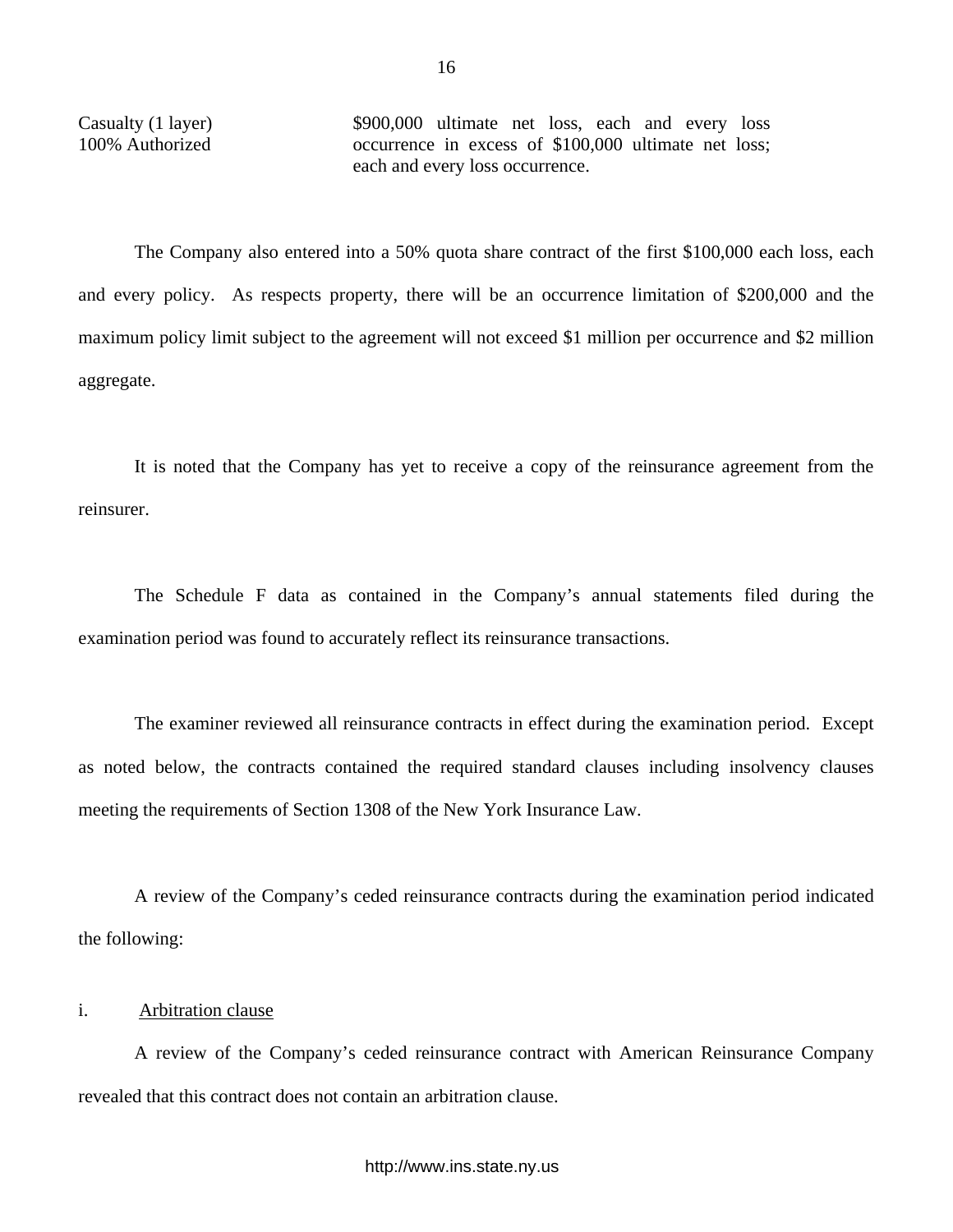<span id="page-18-0"></span>This Department requires that in the event of a dispute between an insurer and its reinsurer, arbitration must take place in the domiciliary state of the ceding company.

It is recommended that any future reinsurance contracts the Company enters into include an arbitration clause and indicate that any arbitration should take place within New York State.

### ii. Offset Clause

The quota share reinsurance agreement with American Reinsurance Company contains a provision allowing for broad offset rights, as follows: "Each party hereto has the right, which may be exercised at any time, to offset any amounts … under this agreement or any other reinsurance agreement heretofore or hereafter entered into between them…" (Emphasis added). In reinsurance agreements containing such broad rights to offset, this Department requires that the following language be included:

"In the event of the insolvency of either party to this agreement then offsets shall only be allowed to the extent permitted by the provision of Section 7427 of the New York Insurance Law."

It is recommended that any future reinsurance contracts the Company enters into include the required language in the offset provision in compliance with Section 7427 of the New York Insurance Law.

It is noted that the reinsurance agreement with American Reinsurance Company was terminated effective December 31, 1999.

### D. Holding Company System

During the examination period, the Company was considered to be a member of a holding company system due to the nature of its reinsurance and pooling agreement with New Hampshire Insurance Company (NHIC of the AIG Group) effective January 1, 1998. Under the agreement, NHIC <http://www.ins.state.ny.us>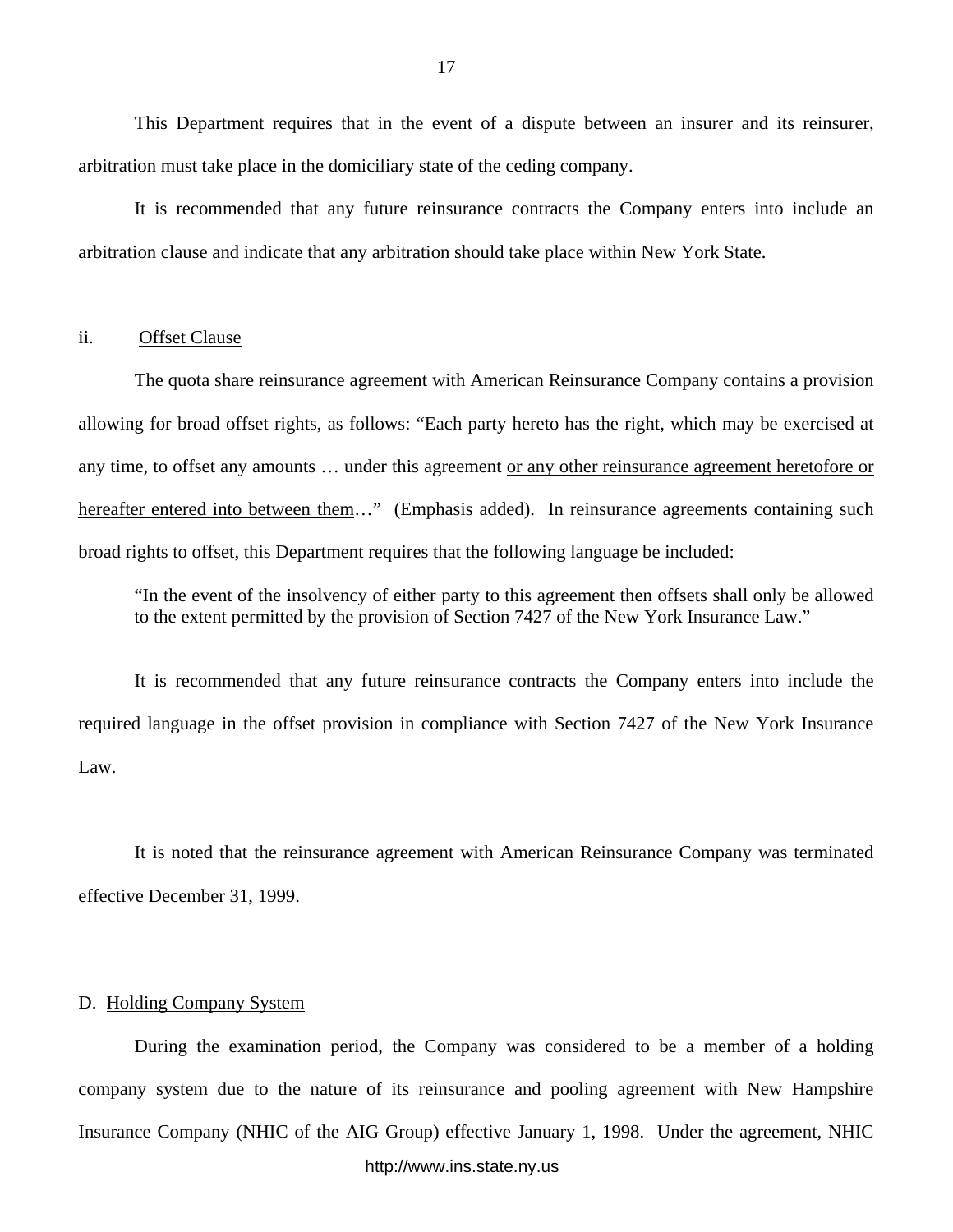assumed 99% quota-share of business written by CCIC and had 99% share in the Company's operating expenses. The Company retained 1% net quota share. As noted in the foregoing Reinsurance section, in June 1999, NHIC by mutual agreement terminated its pool participation. First Financial Insurance Company (FFIC) in turn picked up NHIC's participation and had been CCIC's pooling partner through December 31, 2003.

In a letter to the Department dated April 13, 2004, the Company requested removal from the category of a controlled insurer since control was taken back from FFIC representatives by the Company's board in March 2001.

During the examination period, the Company formed a wholly owned subsidiary, CGA of New York, Inc. (CGA). Per letter dated March 27, 2000, the Company was advised that the Department would not take exception to the organization of CGA with an initial investment by CCIC of \$800 for 200 shares. This March 2000 letter further stated that should CCIC decide to make further investment in CGA beyond the \$800 initial investment, the Company will advise the Department at least thirty days prior thereto, providing the specific purposes for which the investment is to be used and will submit a projection of the impact of such investment upon the operations of CCIC and CGA. It is noted, however, that CCIC made an initial investment of \$2,500, as opposed to \$800, in exchange for issuance to CCIC of 200 shares of common stock. It is noted that CCIC did not provide the Department prior notification of this increased investment to CGA.

An organizational chart reflecting the relationship between the Company and its subsidiary as of December 31, 2002 is as follows: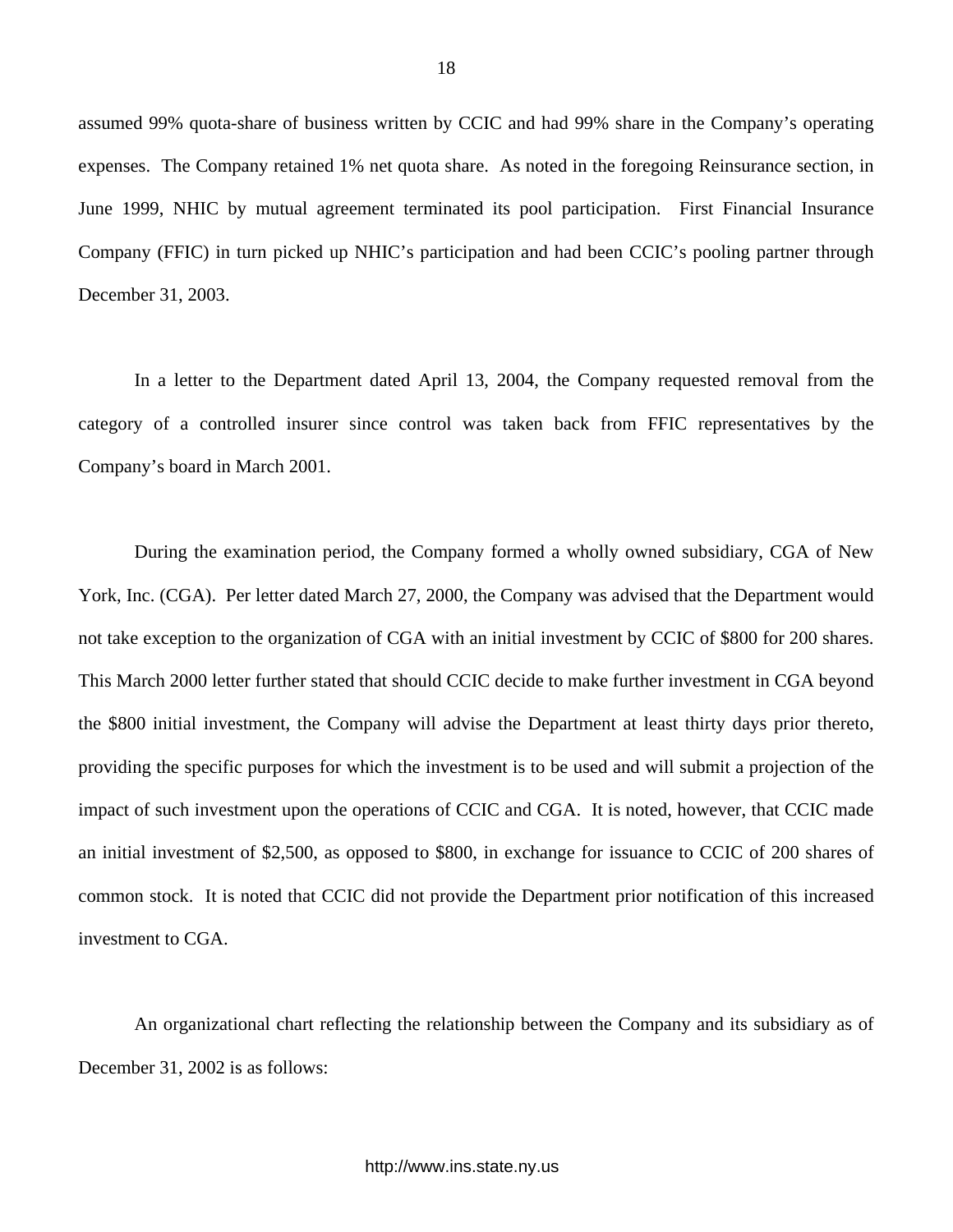

As of the examination date, the Company is a party to an Expense Sharing Agreement with CGA. The agreement is effective September 1, 1998 and per the Department's letter dated October 16, 1998, CCIC was advised that the Department found said expense-sharing agreement unobjectionable. The agreement outlines the basis for expense allocation between the parties, but does not specifically indicate that such allocation will be in accordance with Department Regulation 30. The agreement shall remain in force until terminated by either party upon not less than 90 days written notice of such termination to the other party effective at the end of any month end during the agreement.

Per its annual meeting on February 13, 2003, CCIC's board of directors retroactively approved yet another Expense Sharing Agreement effective January 1, 2002. This new agreement calls for CGA to pay a management fee to CCIC for the purpose of sharing expenses associated with producing and servicing of CGA business. This agreement indicates further that CGA shall pay the larger of the following:

- 1. Minimum of \$25,000 annual if net income supports being able to pay that amount.
- 2. 50% on net income of CGA after direct expenses. If the net income is less than the \$25,000 minimum, CGA will then pay 50% of net income after direct expenses.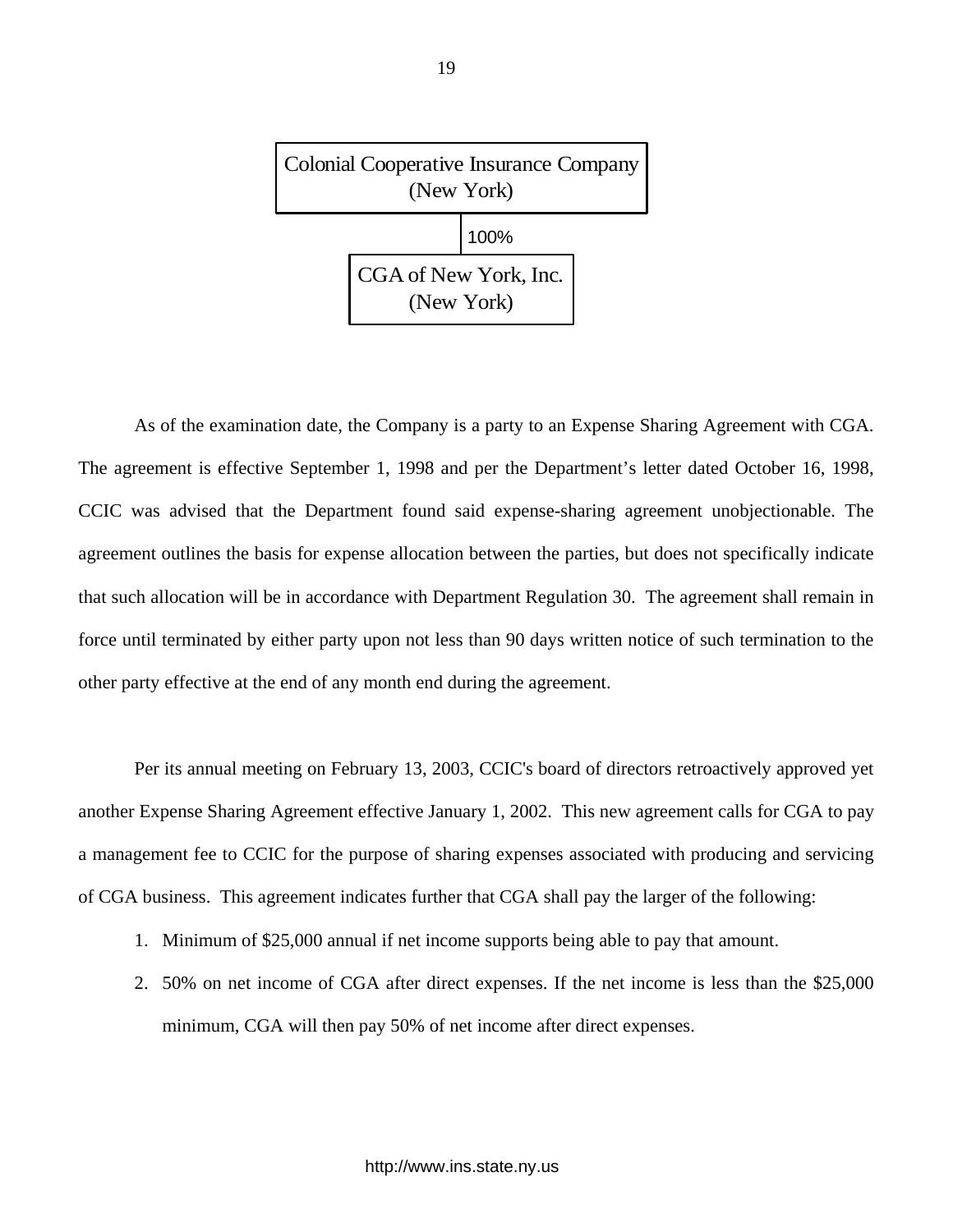As indicated above, this new agreement was effective January 1, 2002, and will be continuous; however, either party can cancel the agreement with a 90-day notice at the end of the calendar year. Settlement of accounts is to be done on a semi-annual basis and the fee paid within 45-days from the end of June  $30<sup>th</sup>$  and December  $31<sup>st</sup>$ .

It is noted that this agreement was never submitted to the Department for review. The Company has indicated that the second agreement was entered into due to its belief that no expense sharing agreement was approved by CCIC's board and by the Department. It appears that since the first expense sharing agreement was filed with and approved by the Department in conjunction with the filing and approval of the CGA formation, the Company's President, who was not with the Company during the CGA formation in 1998, was not fully aware of the first agreement's existence. Accordingly, per the Company's correspondence dated April 14, 2004, the Expense Sharing Agreement effective January 1, 2002 will be withdrawn and that the agreement effective September 1, 1998 will be ratified and used going forward.

It is also noted that the Company's board of directors approved the consolidation of tax returns for CCIC and CGA starting tax year 2002. It is noted, however, that there is no tax allocation agreement in place between the parties.

Circular Letter No. 33 (1979) states in part that "Every domestic insurer which is a party to a consolidated federal income tax filing must have a definitive written agreement, approved by its Board of Directors, governing its participation therein." (Emphasis added.)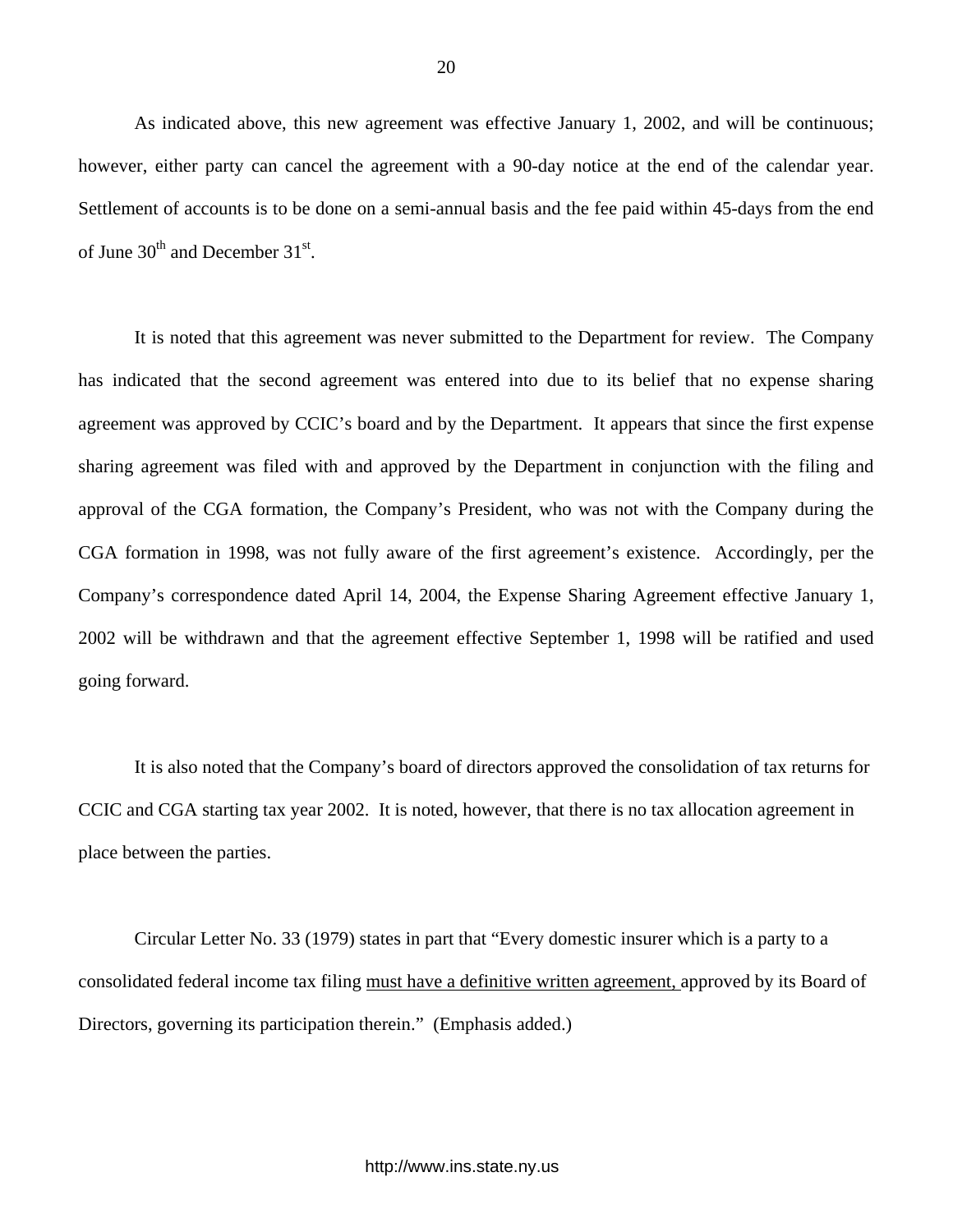In view of the above, it is recommended the Company comply with Circular Letter No. 33 (1979) and that a written tax allocation agreement approved by the Company's board of directors be in place in order to assure fair and equitable inter-company transactions.

Pursuant to Regulation 53, Section 81-1.2, each year the Company must submit to the Department the required Regulation 53 filings. It is noted, however, that the Company did not submit the required filing for the years subsequent to 1999.

In addition, Sections 81-1.1(e) and 81-1.2(d) of Regulation 53 requires that financial statements for an insurer's subsidiary submitted to the Department be certified by an independent public accountant to the effect that such financials present fairly the subsidiary's financial position and the results of its operations for the year then ended, in conformity with generally accepted accounting principles (GAAP).

It is noted that CGA's balance sheet is included as part of the Notes to the Financial Statements in the CPA's CCIC audit report. CCIC's independent auditor has indicated that no separate audit opinion or audit report was issued since the audit of CGA is part of their audit of CCIC's Other Invested Asset account. However, it appears that there was no further audit work done for CGA.

In view of the above, it is recommended that the Company comply with the above sections of Regulation 53 by submitting the necessary Regulation 53 filings to the Department which should include a certified financial statement of CGA.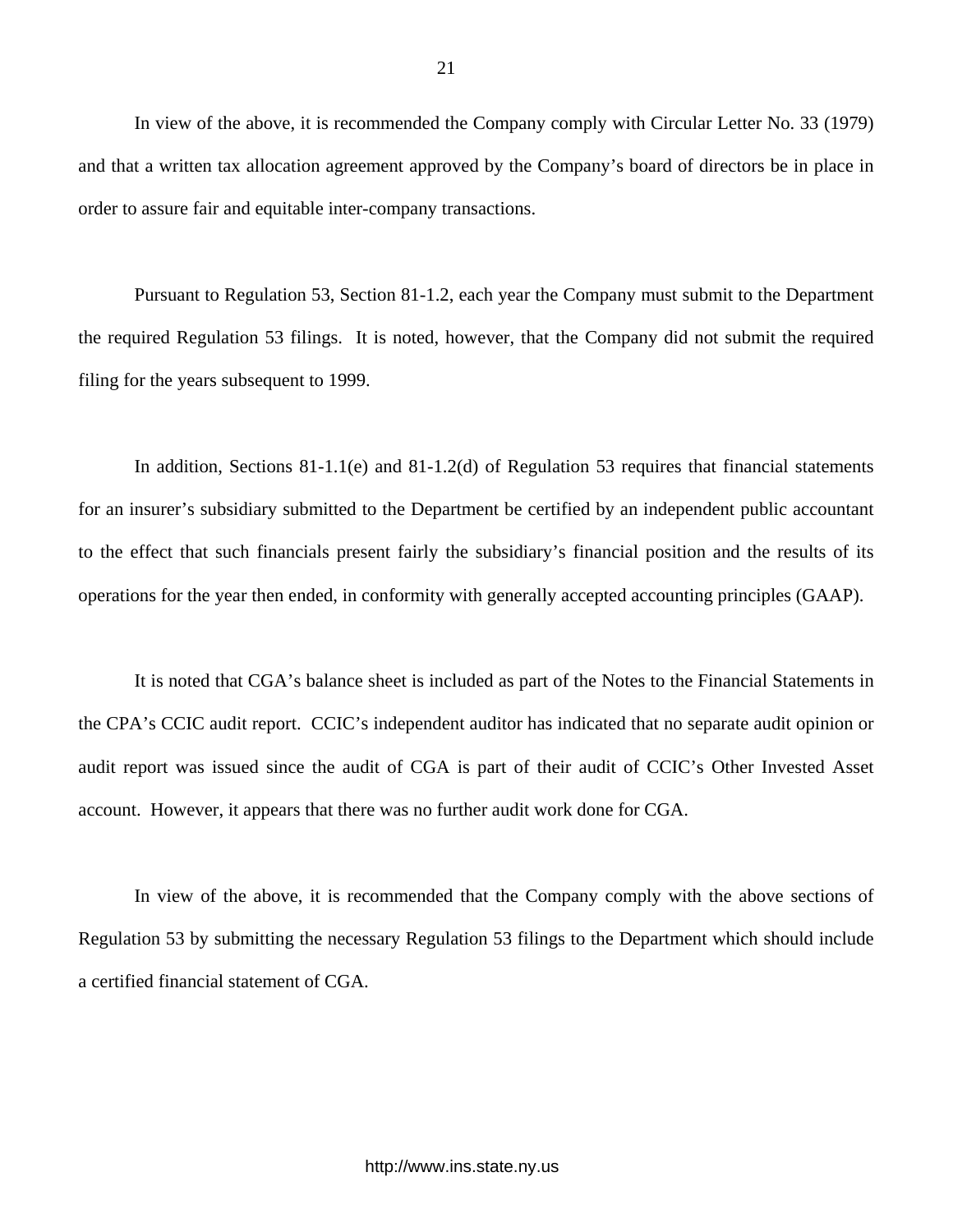# <span id="page-23-0"></span>E. Abandoned Property Law

Section 1316 of the New York Abandoned Property Law requires the Company to file a report with the Office of the State Comptroller for any amount payable to the residents of New York State that are unclaimed for over three years. Except as noted below, the Company made the required filings with the Office of the State Comptroller for the two most recent years during the examination period.

It is noted that the Company was not able to provide a copy of their abandoned property filings for the years 1998, 1999 and 2000. The Company has indicated that CCIC personnel did not have access to the records pertaining to the above-noted years. However, despite the fact the Company asserted that access to those records was not possible, it is still the Company's responsibility to ensure that appropriate filings were made and supporting records were retained for examination.

As such, the Company is in violation of the records retention requirements of Regulation 152 (Part 243), section 243.2(a) which requires the retention of this type of record for a period of six calendar years from its creation or until after the filing of the report on examination or the conclusion of the investigation in which the record was subject for review.

It should be noted that only those checks that are over three years old should be included in the Company's abandoned property filings. The Company, however, included in their filings for 2001 (final) and 2002 (preliminary) checks that are just two years old, which means that the filings were one year ahead of their abandoned property-reporting schedule.

It is recommended that the Company comply with the filing requirements of Section 1316 of the Abandoned Property law.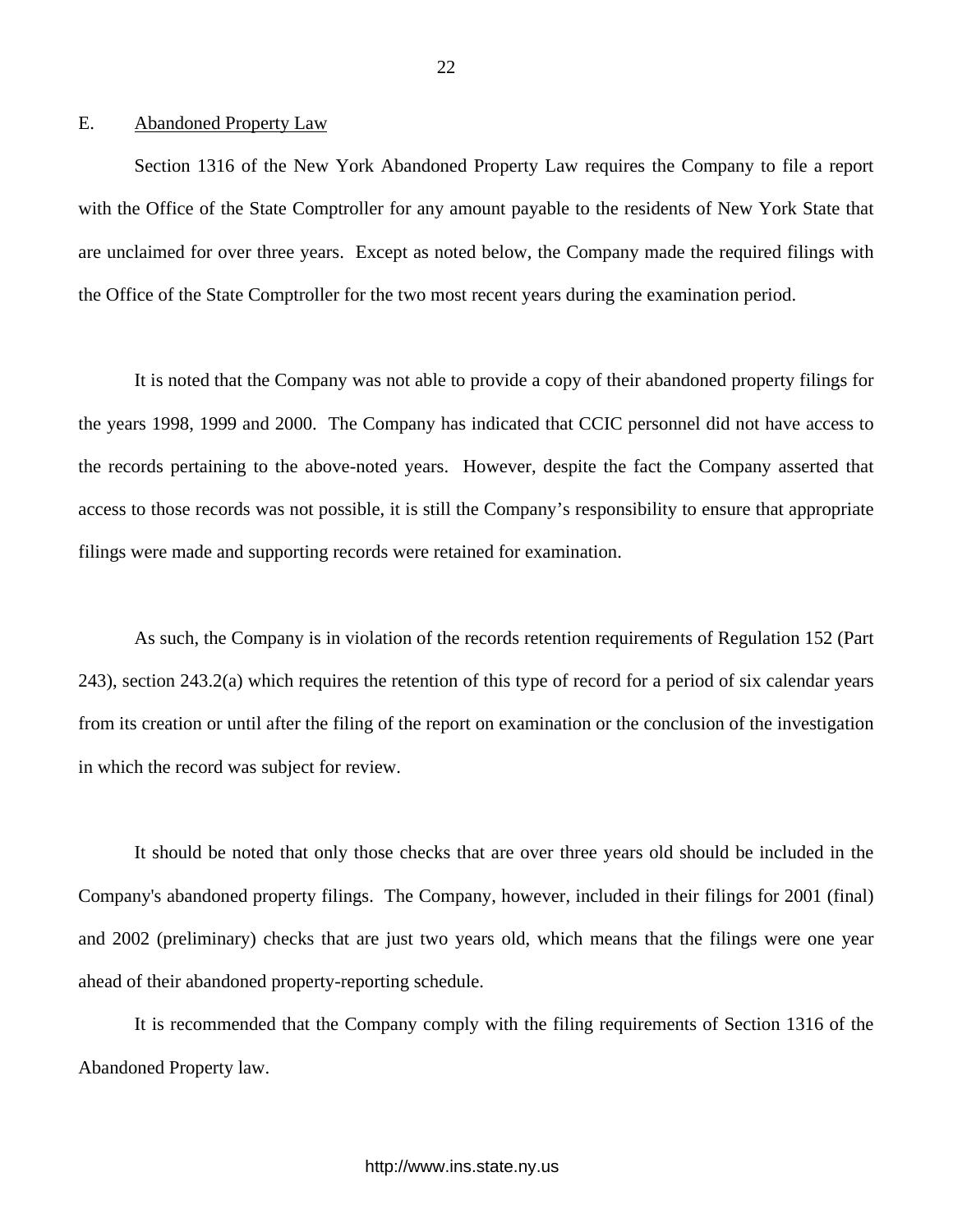It is further recommended that the Company comply with the record retention requirements of Regulation 152 [New York Codes, Rules, and Regulations (NYCRR) Part 243].

# F. Significant Operating Ratios

The following ratios have been computed as of December 31, 2002, based upon the results of this examination:

| Net premiums written to                                                                   |          |
|-------------------------------------------------------------------------------------------|----------|
| surplus as regards policyholders                                                          | 75%      |
| Liabilities to liquid assets (cash and invested<br>assets less investments in affiliates) | $165\%*$ |
| Premiums in course of collection to                                                       |          |
| surplus as regards policyholders                                                          | 28%      |

The above ratio denoted with an asterisk falls outside the benchmark ranges set forth in the Insurance Regulatory Information System of the National Association of Insurance Commissioners.

The unusual value was caused by the increase in liabilities due to the loss and loss adjustment expense reserve strengthening in 2002 made by the Company.

The underwriting ratios presented below are on an earned/incurred basis and encompass the fiveyear period covered by this examination:

|                                                    | Amounts     | Ratios     |
|----------------------------------------------------|-------------|------------|
| Losses and loss adjustment expenses incurred       | \$1,081,933 | 81.0%      |
| Other underwriting expenses incurred               | 428,777     | 32.1%      |
| Net underwriting loss                              | (174,802)   | $(13.1\%)$ |
| Premiums earned                                    | \$1,335,908 | 00.0%      |
| latte de la composición de la contrata de la compo |             |            |

23

<http://www.ins.state.ny.us>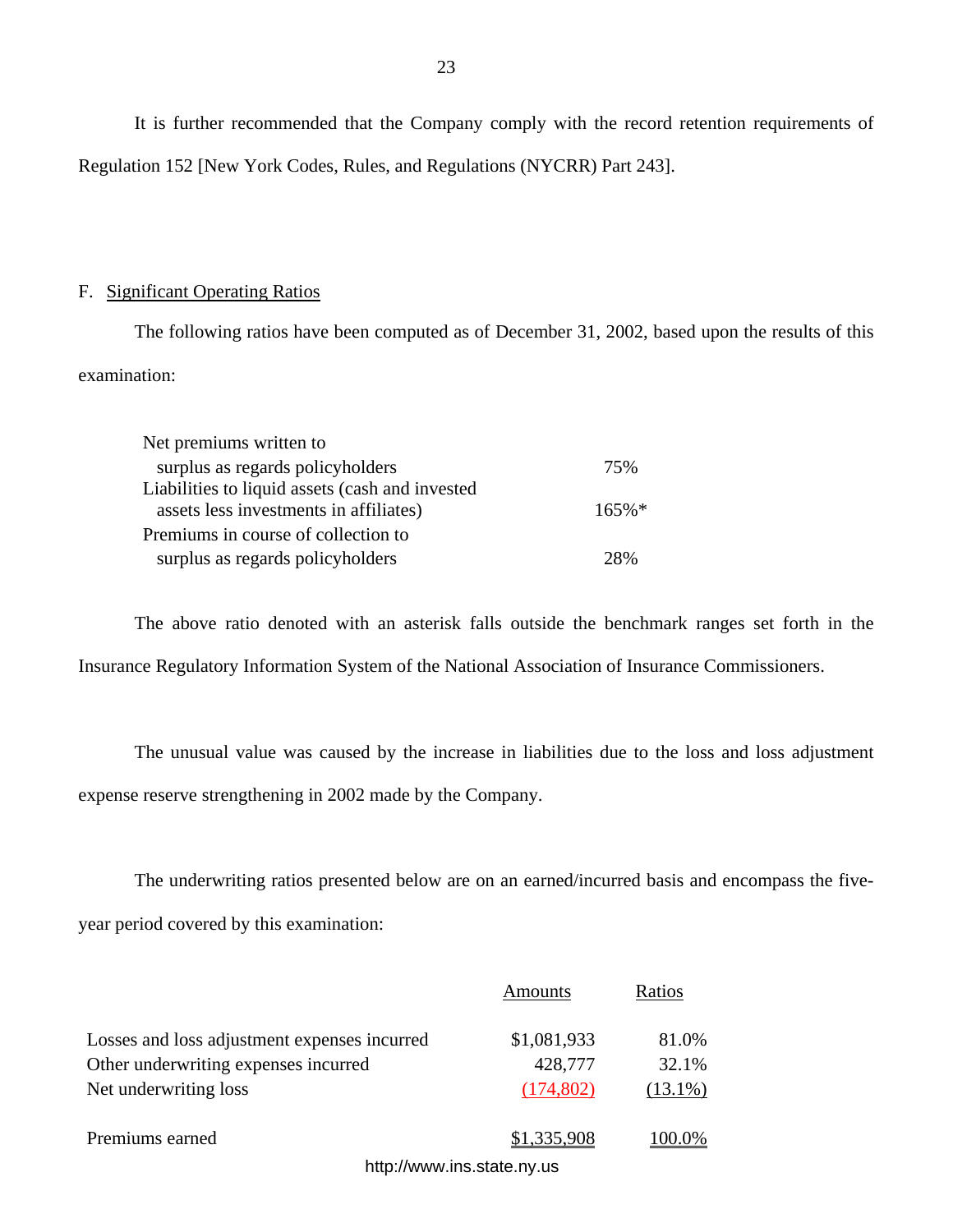# <span id="page-25-0"></span>G. Minimum Capital Investments

Section 6623(b)(2) of the New York Insurance Law requires the Company to maintain minimum capital investments equal to the following:

"Advance premium corporation in an amount equal to the greater of the minimum capital required by law or the minimum surplus to policyholders required by law for a domestic stock property/ casualty insurance company authorized to transact the same kinds of insurance."

Section 4103(a) puts forth the financial requirements of a stock Insurance Company. Section 4103(a) requires a stock insurance company, licensed for the same lines of business as Colonial Cooperative to have minimum capital of \$500,000 and to maintain surplus to policyholders of \$800,000.

In view of the above, Colonial Cooperative Insurance Company would be required to have minimum capital investments of \$800,000 before investing its funds in any other investments.

Further, Section 1402(b) states in part:

"Not less than sixty percent of the amount of the required minimum capital or surplus to policyholder investments shall consist of the types specified in paragraphs one and two hereof:

- (1) Obligations of the United States or of any agency thereof provided such agency obligations are guaranteed as to principal and interest by the United States.
- (2) Direct obligations of this state or of any county, district or municipality thereof."

Based upon the review of the 2002 filed annual statement, it appears that the Company did not satisfy the minimum capital investment requirements inasmuch as Federal Home Loan Mortgage Corporation (FHLMC), Federal National Mortgage Agency (FNMA), Federal Home Loan Bank (FHLB)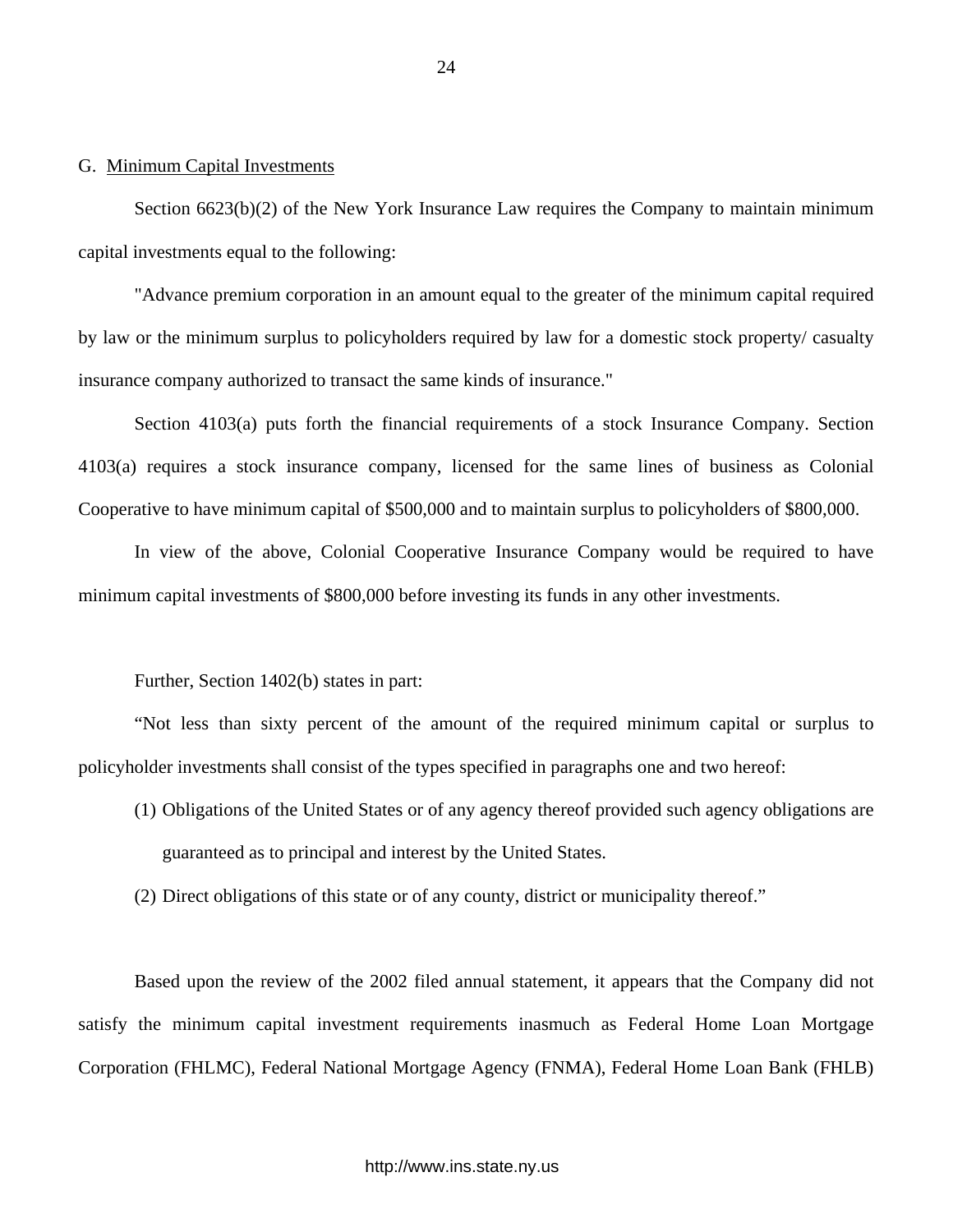<span id="page-26-0"></span>and Federal Farm Credit Bank securities are not considered eligible in accordance with Section 1402(b) of the NYIL.

Thus, it is recommended that the Company comply with Section 1402(b) of the New York Insurance Law and replace ineligible investments as they mature so as to ensure future compliance with this section of the law.

#### H. Accounts and Records

### 1. Custodial Agreement

The Company maintained a custodial agreement with Canandaigua National Bank as of the examination date. A review of the agreement revealed that it did not contain all of the protective covenants and provisions pursuant to the guidelines per the NAIC Financial Condition Examiners Handbook.

It should also be noted that Item 22 of the 2002 Annual Statement General Interrogatories, which addresses this agreement, was answered "yes" thereby indicating conformity of said agreement with the NAIC's Financial Examiners' Handbook requirements.

In view of the above, it is recommended that CCIC revise its custodial agreement to include all the protective covenants and provisions in order to comply with the requirements of the NAIC Financial Condition Examiners Handbook and to Insurance Department guidelines.

It is further recommended that the Company correctly respond to General Interrogatory questions in future statements filed with the Department.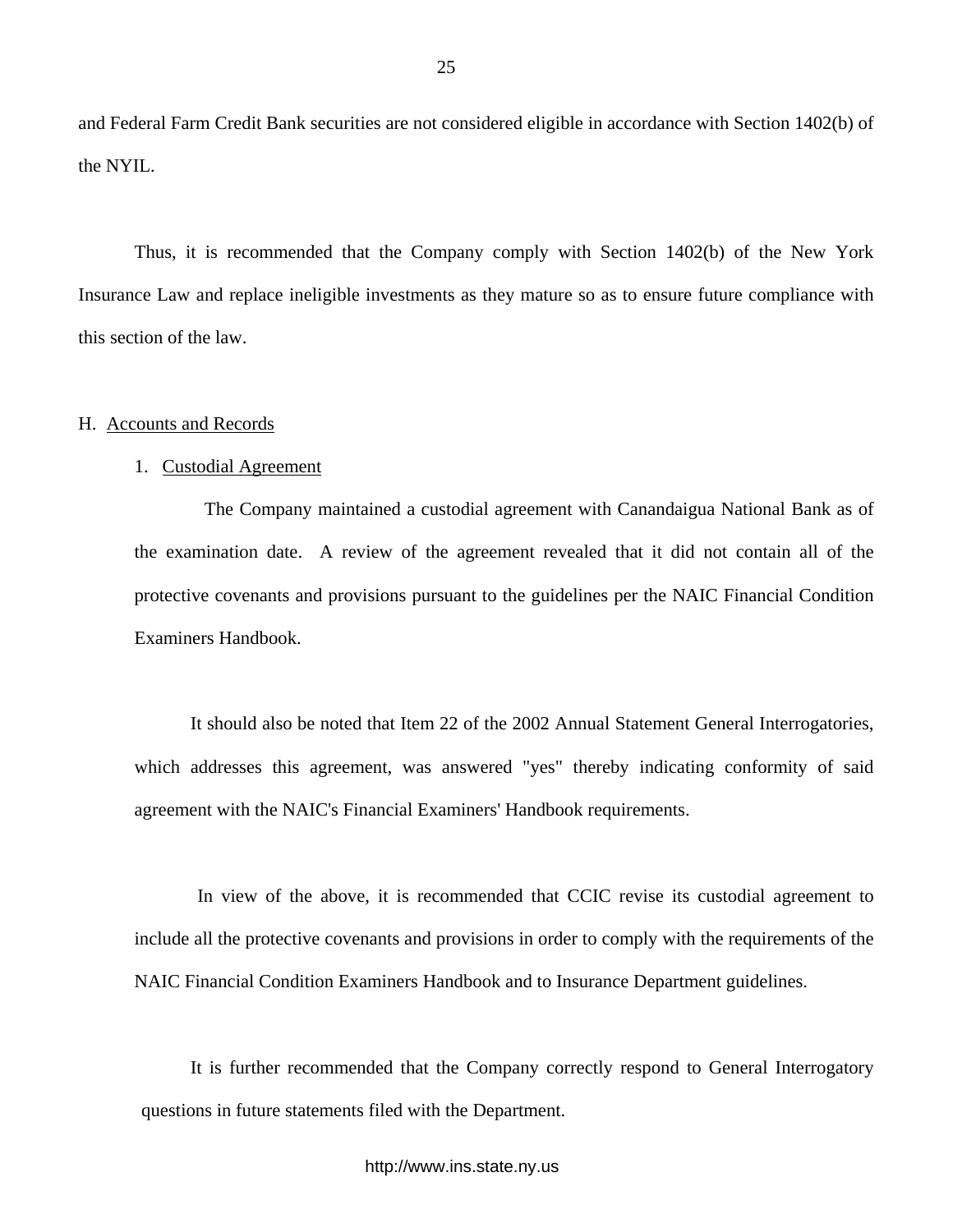The Company was advised of the agreement's deficiencies and subsequently, in March 2004, provided a revised and executed agreement which contains all of the protective covenants and provisions of the NAIC Financial Condition Examiners Handbook and Insurance Department guidelines.

### 2. Signature Requirements on Company Checks

The review of the Company's cancelled checks for the month of December 2002, for both checking accounts, revealed that the Company uses a check-imprinting machine to place the facsimile signatures of two officers (President and Vice President) on Company checks. The Company, however, was not able to provide a resolution of the corporation's board of directors regarding the use of such machine nor is there a provision in its by-laws for handling of miscellaneous expenses. Thus, it appears that the Company's usage of a check-signing machine does not satisfy the requirements of Section  $6611(a)(4)(C)$  of the NYIL.

In addition, it is noted that during the examination period the Company entered into a claims service agreement with York Claims Services, Inc. (York), a third party claims administrator. Claims are paid directly by York on behalf of CCIC using funds electronically transferred from the Company's bank. York issues the checks from its own bank account to claimants.

In view of the fact that York Claims Service, Inc, issues and signs checks payable to the Company's loss claimants, it would then appear that CCIC is in violation of Section  $6611(a)(4)(C)$ of the NYIL which states in part that "All checks issued shall be signed by two officers or by one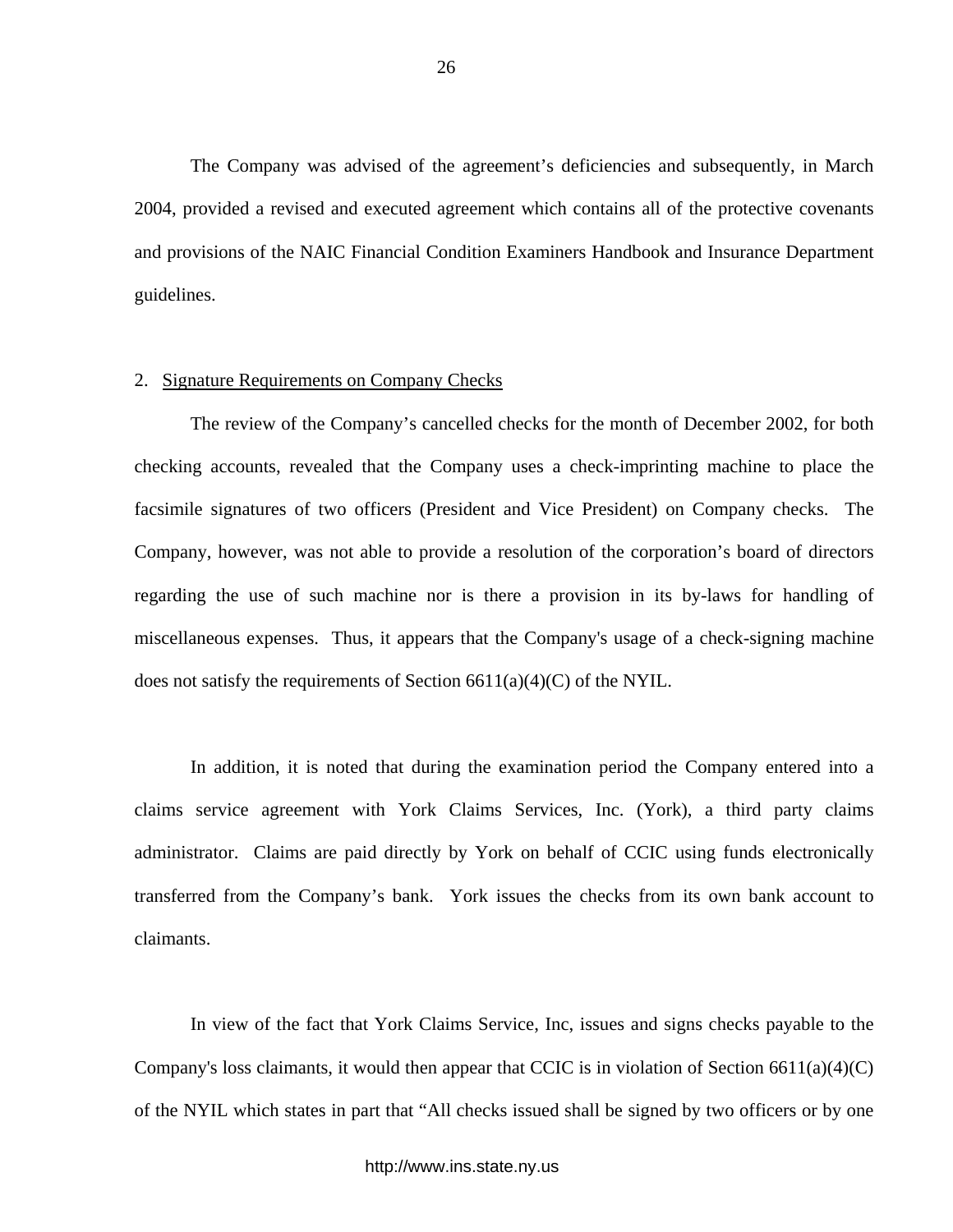officer upon the written order of another officer, except as otherwise provided by resolution of the corporation's board of directors or in its by-laws for handling of miscellaneous expenses".

In response to the above, the Company has indicated that it has contacted York and will be changing the Company's procedures to ensure that all loss and loss adjustment expense vouchers will be approved by an officer of the Company and that two officers of the Company will sign checks for loss and loss expense-related disbursements. CCIC further indicated that it will be preparing for the necessary board resolutions and setting up the necessary banking requirements in the near future.

Nevertheless, it is recommended that the Company comply with Section  $6611(a)(4)(C)$  of the NYIL with regard to having the required number of officers' signatures on all Company checks. It is noted that a similar recommendation was included in the two previous reports on examination.

### 3. Agents' Balances or Uncollected Premiums Lines in the Annual Statement

The Company did not report a balance on Line 10.2 (Installments booked but deferred and yet due) in the filed 2002 annual statement as the entire uncollected premiums were reported on Line 10.1 (Premiums in course of collection). However, the Company's Gross Outstanding Receivables Report (AR066 report) which shows the details of uncollected premiums indicates an installment not billed amount of \$1,208,649 (88% of the net admitted uncollected premiums). This balance should have been reported on Line 10.2 on page 2 of the annual statement. Due to this incorrect reporting, IRIS ratio number 9 - Gross Agents Balances to Policyholders was inaccurately calculated since the Line 10.1 balance is used to calculate this ratio.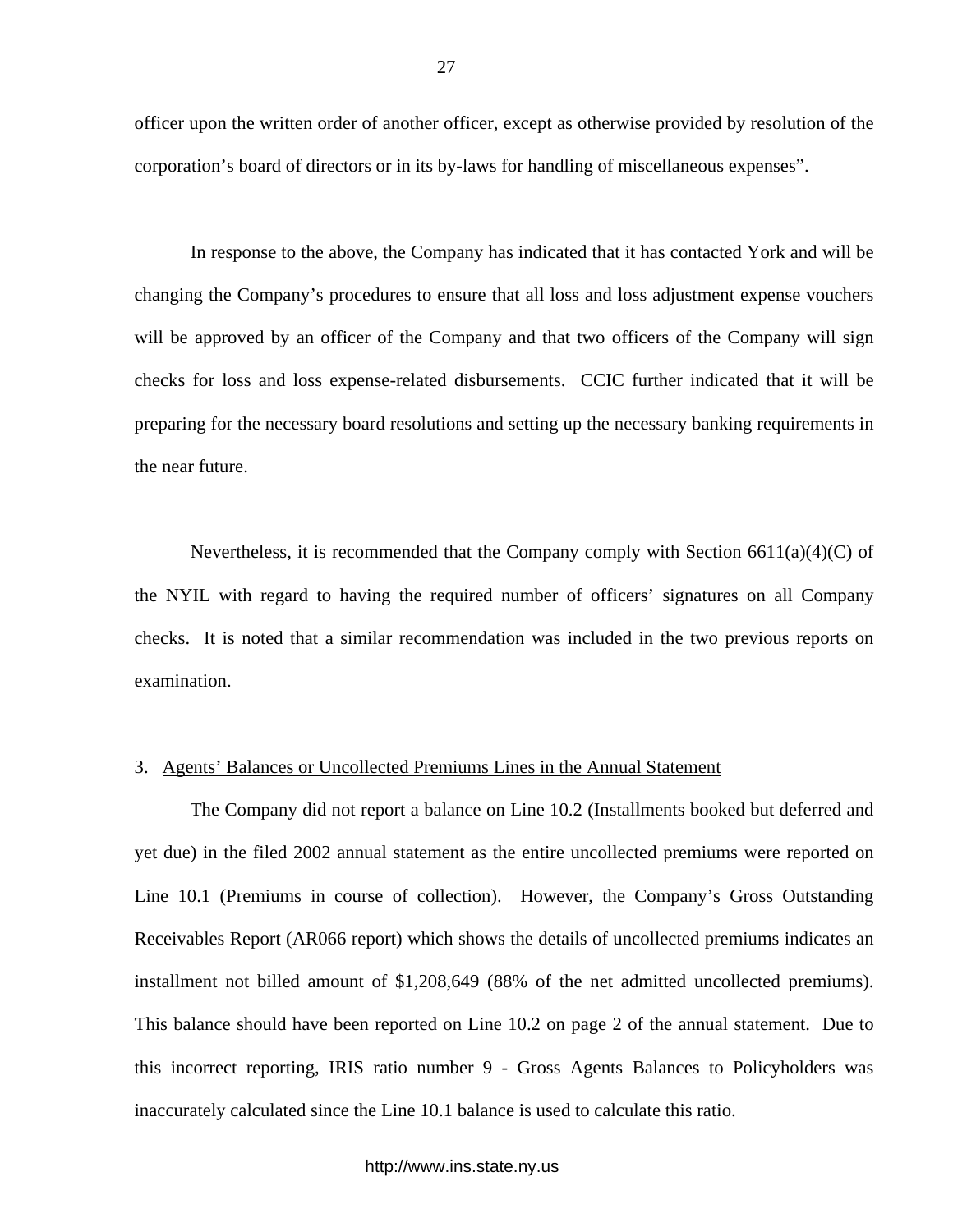In view of the above, it is recommended that the Company correctly fill out the uncollected premium lines in all future statements filed with the Department.

# 4. Imprest Account with York Claims Services, Inc. (CCIC's Third Party Administrator)

As indicated on Item 2 above, the Company entered into a Claims Service Agreement with York Claims Service, Inc. (York) for which York acted as CCIC's claims service provider. The agreement, in part, calls for individual loss payments in excess of \$25,000 to be separately funded by the Company to York, prior to payment of such loss.

It is noted that in October 2002, funds amounting to \$475,000 were transferred to York for payment of one specific claim. However, this amount was not immediately paid to the claimant due to some unresolved issues related with the claimant. It is noted that the funds remained in York's bank account for 13 months until it was transferred back to the Company's account in November 2003. The Company did not receive interest on the \$475,000 because under the terms of the agreement all interest earned, if any, as a result of such Imprest Account funds will belong to York. Had the Company immediately requested for the return of the fund when it was apparent that it has not been paid to the claimant due to unresolved issues, the Company could have benefited and earned the interest.

In light of the fact that the Company will be changing its check writing procedures and will take back the authority in the issuance of claim checks, event such as this should not happen in the future. Nonetheless, it is recommended that the Company ensure that it has control of its assets at all times.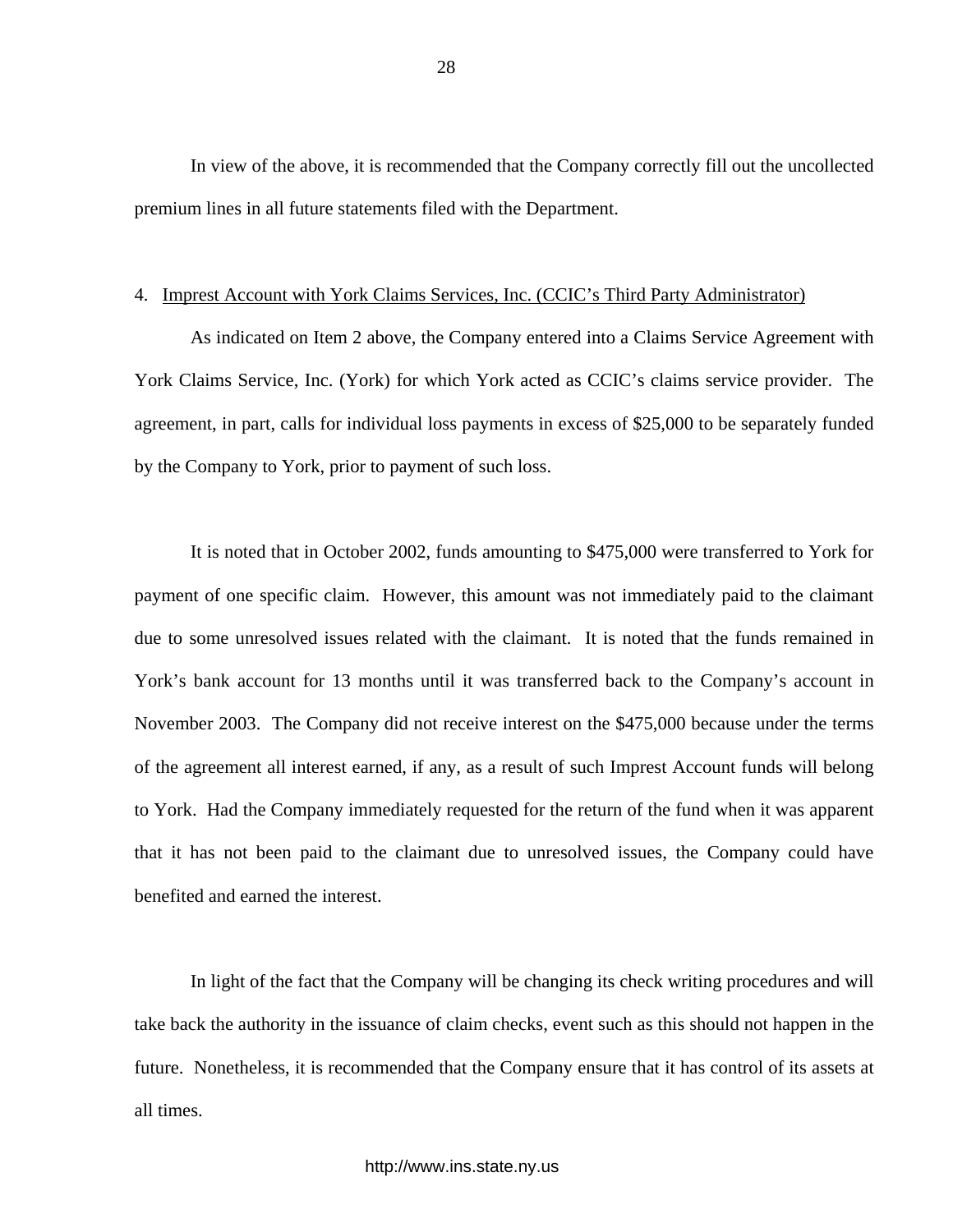### 5. Approval of Expense Vouchers and Use of Company Credit Cards

The review of the Company's expense vouchers revealed that they appear to be in compliance with the stipulations of Section 1217 of the NYIL, which requires companies to evidence distributions exceeding \$100 by a detailed voucher signed by or on behalf of the payee. It was noted, however, that in a few instances only the person submitting the voucher was signing it and no approval of an officer was required. Accordingly, it is recommended that the Company ensure that all future vouchers are approved by an authorized officer of the Company as this is a good internal control.

In response to the above, the Company has indicated that they were aware of the deficiencies in the voucher approval process and had taken action regarding this matter. It was further indicated that all expense vouchers are now reviewed and approved by an officer of the Company.

The review of the Company's credit card statements for the year 2002 showed a number of items that did not appear to be Company related expenses. The Company has indicated that these amounts were subsequently reimbursed by the employees to the Company. The examiner's further verification confirmed such statement. Nevertheless, it is recommended that management establishes and abides by written procedures pertaining to employees' use of Company credit cards.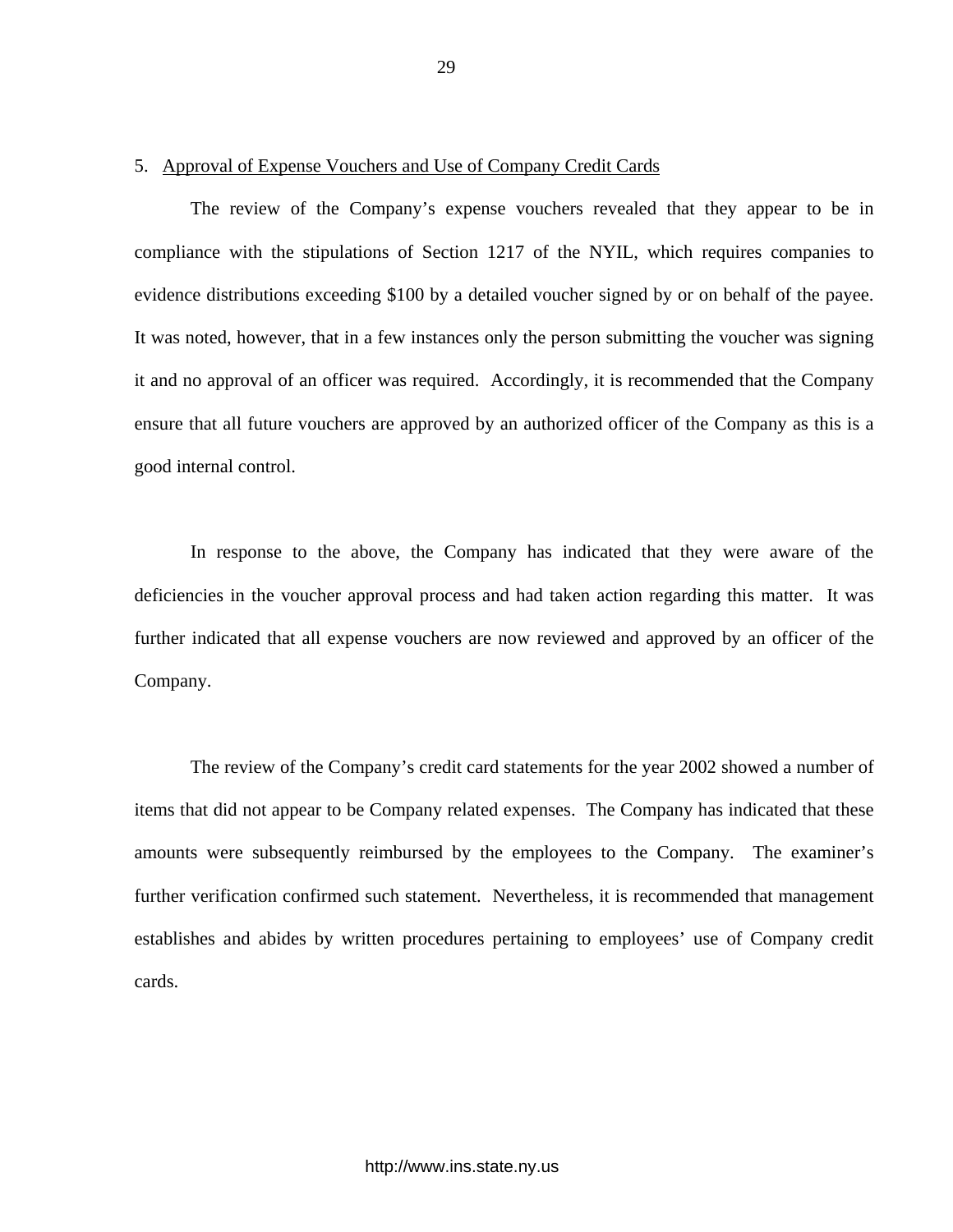In response to the above, the Company has provided a written corporate credit card policy dated March 29, 2004 which indicates in part that corporate credit cards are to be used for Company business only, with certain exception.

#### 6. Fidelity Bond and Other Insurance Coverage

As of December 31, 2002 the Company has fidelity insurance coverage in the amount of \$75,000 with Hartford Fire Insurance Company. Based on the examiner's recalculation in accordance with the guidelines set forth in the NAIC Financial Condition Examiners Handbook, this amount is below the NAIC's suggested minimum of between \$150,000 to \$175,000 for a company of CCIC's size.

It is, therefore, recommended that the Company calculate and maintain the appropriate amount of fidelity bond as set forth in the NAIC Examiners Handbook.

The Company's Directors and Officers Liability Insurance policy was also reviewed for conformity with the minimum retention and coinsurance guidelines prescribed by Regulation 110 (NYCRR Part 72). It is noted that the policy does not include a \$3,000 individual and \$30,000 aggregate retention required for companies with assets greater than \$5 million up to \$10 million. The policy also lacked the minimum coinsurance percentage of 0.3% of the first \$1,000,000 of coverage. As indicated in the balance sheet section of this report, the Company's net admitted assets per the 2002 filed annual statement were \$6,131,242.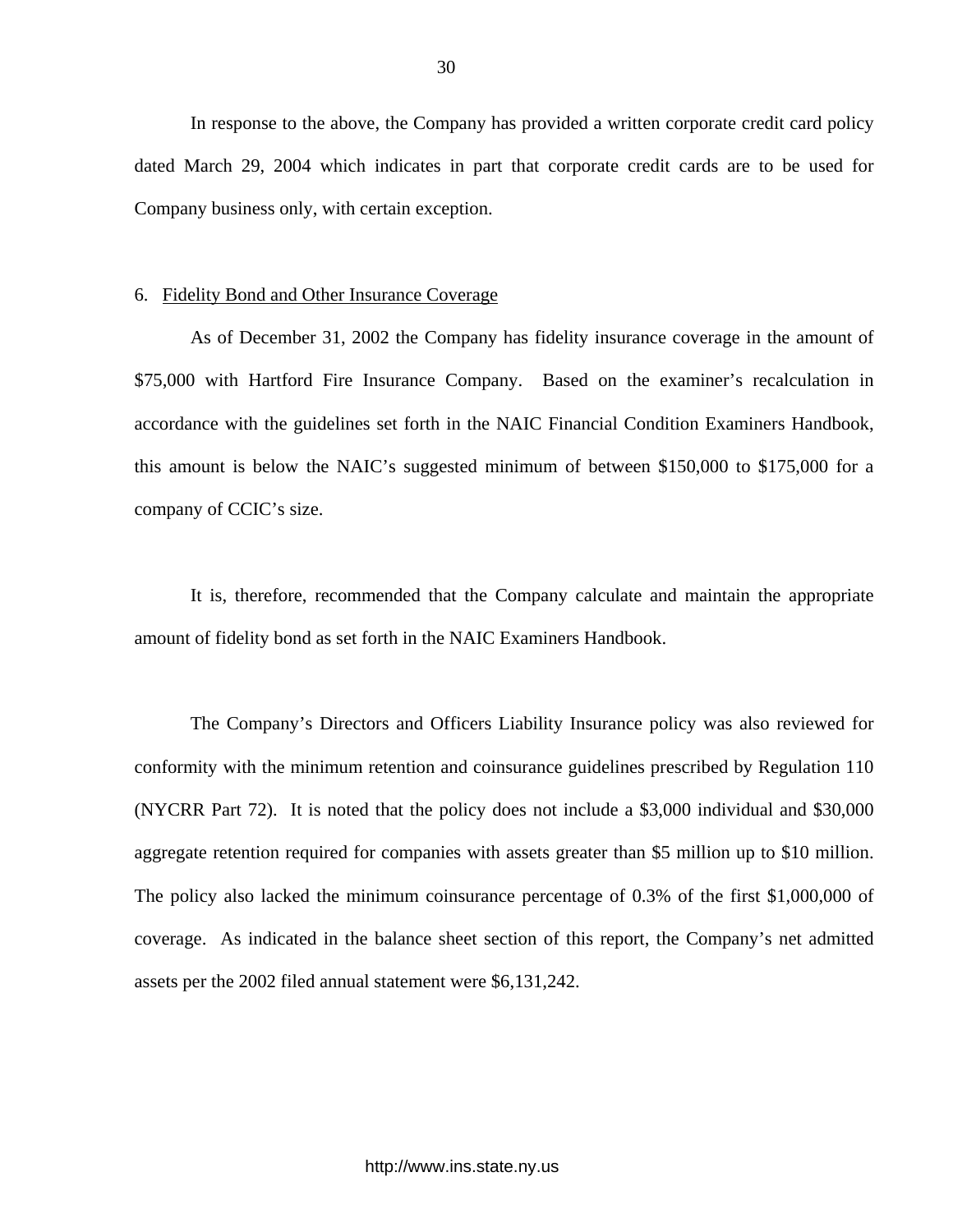In view of the above, it is recommended that the Company comply with the requirements of Regulation 110 henceforth and maintain a directors and officers' liability insurance policy that contains the required appropriate retention amount and coinsurance percentage.

#### 7. Allocation of Expenses

The review of the Company's allocation of expenses to the major categories shown per Underwriting & Investment Exhibit - Part 3 of the 2002 filed annual statement revealed that the worksheet showing the percentages being used to allocate expenses dates back to time studies completed during the course of the prior Department examination (as of December 31, 1997). The prior examination included a recommendation that management establishes and maintains written documentation supporting the allocation of each expense category to the major expense groups as required by Department Regulation 30.

Per the review of Regulation 30 Part 107.4(d) as well as Part 109, it would appear that the basis of expense allocation should be compiled or calculated at least annually, unless changes in Company operations warrant increased frequency. The Company should also be maintaining documentation sufficient to support its allocation percentages.

In view of the fact that there was no current support for expense allocation percentages being used, it is again recommended that the Company comply with the requirements of Regulation 30, henceforth.

#### 8. CPA Contract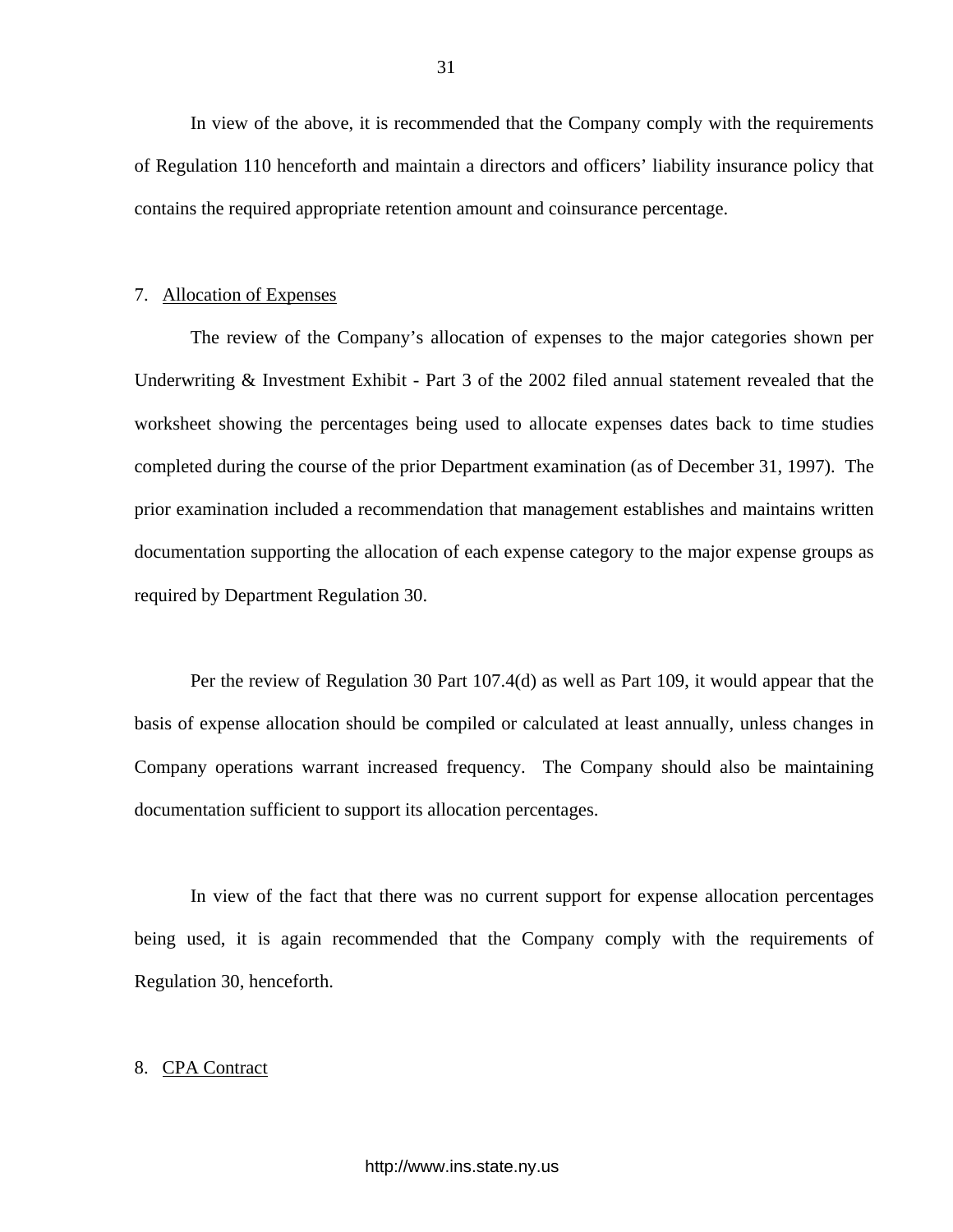The Company retains Sperry, Cuono, Holgate & Churchill, (SCH&C) C.P.A.'s, P.C. as its independent certified public accountant for the period under examination (1998 – 2002). The review of CCIC's contract with SCH&C revealed that the contract does not fully comply with the requirements specified in Section 89.2 of Regulation 118 of the New York Codes Insurance Regulations (as amended effective May 9, 2001).

Section 89.2 states that:

"Every insurer subject to this Part shall retain an independent Certified Public Accountant (CPA) who agrees by written contract with such insurer to comply with the provisions of section 307(b) of the Insurance Law, this Part and the Code of [Ethics and] Professional [Standards] Conduct adopted by the American Institute of Certified Public Accountants (AICPA). Such contract must specify that:

(a) on or before [June  $30<sup>th</sup>$ ] May  $31<sup>st</sup>$ , the CPA shall provide an audited financial statement of such insurer and of any subsidiary required by section 307(b)(1) of the Insurance Law [and] together with an opinion on the financial statements of such insurer and any such subsidiary for the prior calendar year and an evaluation of the insurer's and any such subsidiary's accounting procedures and internal control systems as are necessary to the furnishing of the opinion;

(b) any determination by the CPA that the insurer has materially misstated its financial condition as reported to the superintendent or that the insurer does not meet minimum capital [and] or surplus to policyholder requirements set forth in the Insurance Law shall be given by the CPA, in writing, to the superintendent within 15 calendar days following such determination; and

(c) the workpapers and any communications between the CPA and the insurer relating to the audit of the insurer shall be made available for review by the superintendent at the offices of the insurer, at the Insurance Department or at any other reasonable place designated by the superintendent. The CPA must retain for review such workpapers and communications [for a period of not less than five (5) years] in accordance with the provisions of Part 243 of this Title (Regulation 152). More specifically, such workpapers and communications must be retained by the CPA for the period specified in sections 243.2(b)(7) and (c) of this Title. For the purposes of this subdivision, the workpapers and communications shall be deemed to have been created on the date the filing required by section 89.2(a) of this Part was submitted to the superintendent."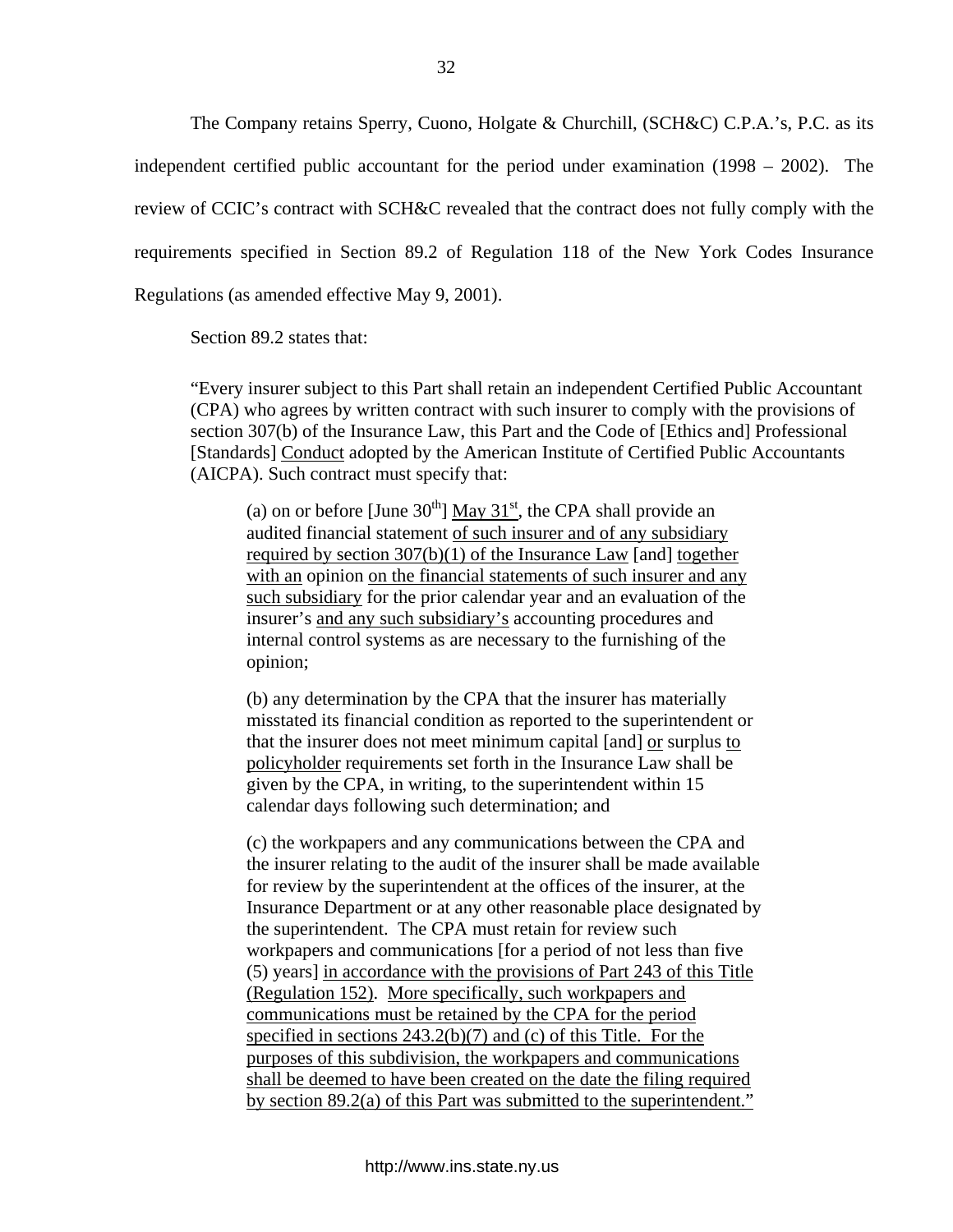(Underlined matters are new or were added; matters in [bracket] were deleted.)

It is therefore recommended that the Company's contract with SCH&C, CPA's be revised to comply with the requirements of Department Regulation 118.

# I. Subsequent Events

The Company commenced an arbitration proceeding against its former pooling partner, First Financial Insurance Company (FFIC). The arbitration was filed to recover FFIC's share of operating expenses during the run-off of the business relative to the pooling and reinsurance agreement between the parties that was terminated effective December 31, 2003.

It is noted in CCIC's quarterly statement as of March 31, 2004 that the amount of expenses in dispute is \$311,711.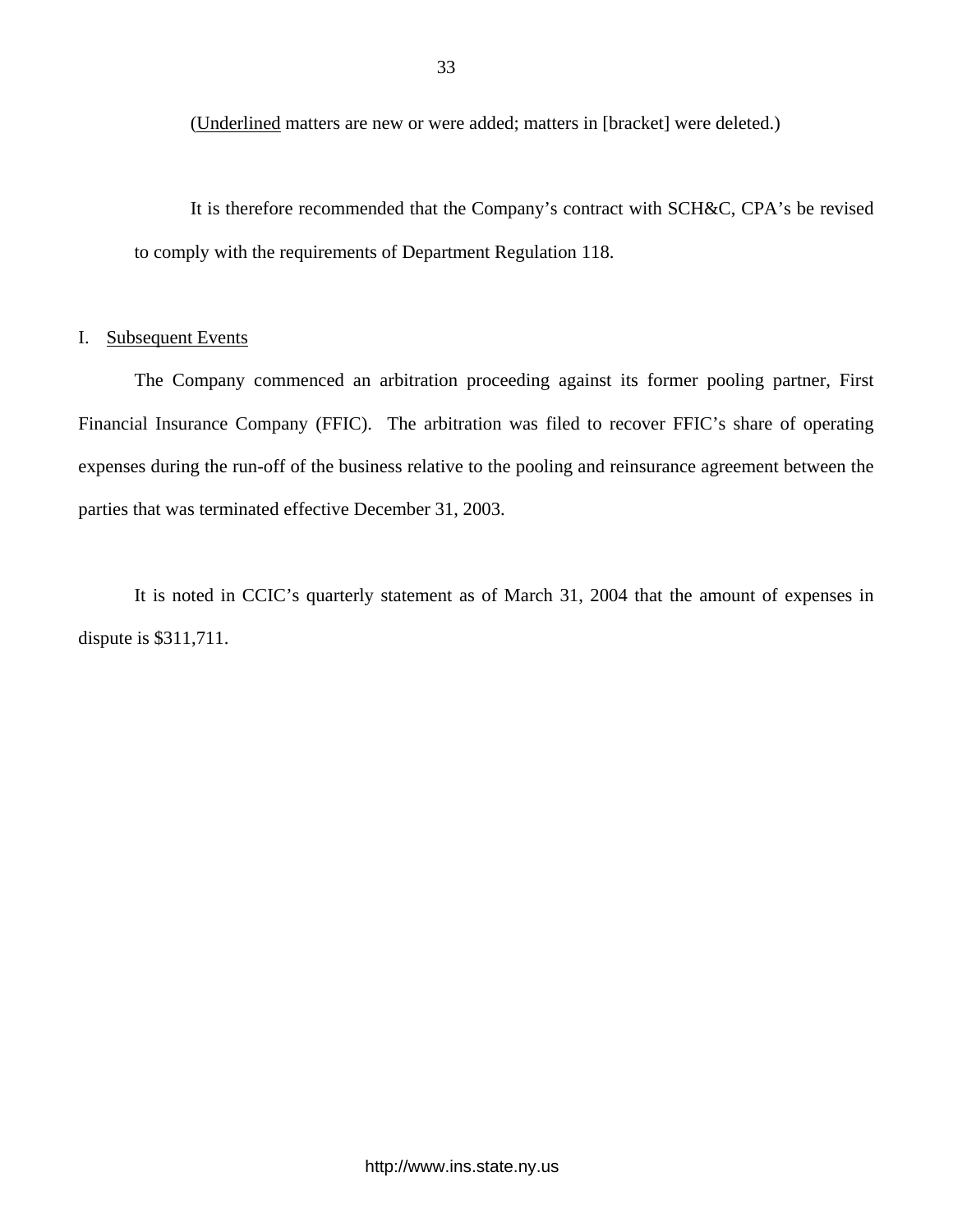# **3. FINANCIAL STATEMENTS**

# A. Balance Sheet

The following shows the assets, liabilities and surplus as regards policyholders as determined by this examination as of December 31, 2002 and as reported by the Company:

|                                                                                    |                     | Examination                      |                     | Company<br><b>Net</b> | Surplus                      |
|------------------------------------------------------------------------------------|---------------------|----------------------------------|---------------------|-----------------------|------------------------------|
| Assets                                                                             |                     | <b>Assets Not</b>                | Net Admitted        | Admitted              | Increase                     |
|                                                                                    | Assets              | Admitted                         | <b>Assets</b>       | <b>Assets</b>         | (Decrease)                   |
| <b>Bonds</b>                                                                       | \$320,947           | \$0                              | 320,947             | \$320,947             | $\theta$                     |
| Cash and short-term investments<br>Other invested assets                           | 3,023,998<br>16,168 | $\overline{0}$<br>$\overline{0}$ | 3,023,998<br>16,168 | 3,023,998<br>16,168   | $\theta$<br>$\boldsymbol{0}$ |
| Subtotals, cash and invested assets                                                | \$3,361,113         | \$0                              | \$3,361,113         | \$3,361,113           | \$<br>$\mathbf{0}$           |
| Premiums and agents' balances in course of<br>collection                           | 164,337             | 18,092                           | 146,245             | 1,368,197             | (1,221,952)                  |
| Premiums, agents' balances and installments<br>booked but deferred and not yet due | 1,208,649           |                                  | 1,208,649           |                       | 1,208,649                    |
| Reinsurance recoverables on loss and loss<br>adjustment expense payments           | 728,409             | $\theta$                         | 728,409             | 728,409               | $\theta$                     |
| Interest, dividends and real estate income<br>due and accrued                      | 15,556              | $\boldsymbol{0}$                 | 15,556              | 15,556                | $\boldsymbol{0}$             |
| Receivable from parent, subsidiaries and<br>affiliates                             | 579,184             | $\theta$                         | 579,184             | 239,413               | 339,771                      |
| Equities and deposits in pools and<br>associations                                 | 13,992              | (74)                             | 14,066              | 14,066                | $\overline{0}$               |
| Aggregate write-ins for other than invested<br>assets                              |                     |                                  |                     |                       |                              |
| Imprest account with TPA                                                           | 404,488             | $\theta$                         | 404,488             | 404,488               | $\theta$                     |
| Total assets excluding protected cell assets                                       | \$6,475,728         | \$18,018                         | \$6,457,710         | \$6,131,242           | \$326,468                    |
| <b>Total Assets</b>                                                                | \$6,475,728         | \$18,018                         | \$6,457,710         | \$6,131,242           | \$326,468                    |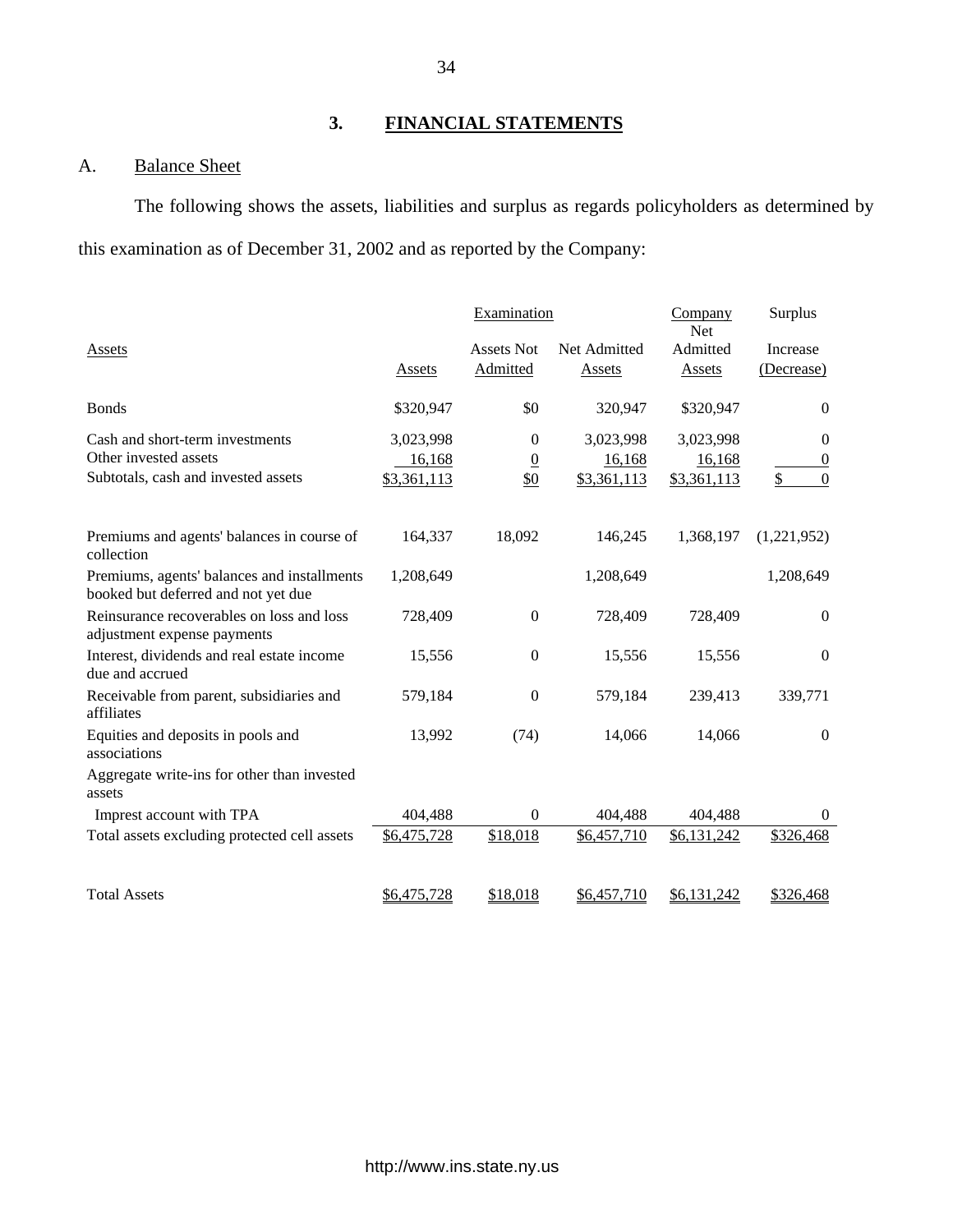| Liabilities, surplus and other funds                                  | Examination | <b>Company</b> | Surplus<br><b>Increase</b><br>(Decrease) |
|-----------------------------------------------------------------------|-------------|----------------|------------------------------------------|
| Losses and loss adjustment expenses                                   | \$726,680   | \$726,680      | \$0                                      |
| Commissions payable, contingent commissions and other similar charges | 1,180       | 1,180          | $\Omega$                                 |
| Other expenses (excluding taxes, licenses and fees)                   | 5,143       | 5,143          | $\theta$                                 |
| Taxes, licenses and fees (excluding federal and foreign income taxes) | 4,690       | $\Omega$       | (4,690)                                  |
| Unearned premiums                                                     | 213,687     | 213,687        | 0                                        |
| Ceded reinsurance premiums payable (net of ceding commissions)        | 3,702,587   | 3,362,816      | (339,771)                                |
| Amounts withheld or retained by company for account of others         | 1,163,627   | 1,168,317      | 4,690                                    |
| Aggregate write-ins for liabilities                                   | 71,721      | 71,721         | $\theta$                                 |
| Total liabilities excluding protected cell liabilities                | 5,889,315   | 5,549,544      | (339,771)                                |
| <b>Total liabilities</b>                                              | \$5,889,315 | \$5,549,544    | (339,771)                                |
|                                                                       |             |                | $\Omega$                                 |
| Aggregate write-ins for special surplus funds                         |             |                |                                          |
| Special contingent surplus                                            | \$390,803   | \$388,714      | 2,089                                    |
| Surplus note                                                          | 270,200     | 270,200        |                                          |
| Unassigned funds (surplus)                                            | (92,608)    | (77,216)       | (15,392)                                 |
|                                                                       |             |                |                                          |
| Surplus as regards policyholders                                      | \$568,395   | \$581,698      | (13,303)                                 |
|                                                                       |             |                |                                          |
| Total liabilities, surplus and other funds                            | \$6,457,710 | \$6,131,242    |                                          |

# Notes:

- 1. The Company has Section 1307 loans payable in the amount of \$270,200 and accrued interest thereon totaling \$843,142 as of December 31, 2002. These loans, in the form of notes, bear an interest rate of 8.5% on \$70,200 issued in 1976 and 16% on \$200,000 issued in 1981. Pursuant to the provisions of Section 1307 of the New York Insurance Law, said amounts shall not form a part of the legal liabilities of the insurer, but shall be reported in a footnote to all financial statements. Furthermore, repayment of the loans and the interest thereon shall only be made of out free and divisible surplus of the Company and only with the approval of the Superintendent.
- 2. The Internal Revenue Service did not audit the Company's Federal Income Tax returns during the period under examination. There are no audits currently in progress. The examiner is unaware of any potential exposure of the Company to any further tax assessment and no liability has been established herein relative to such contingency.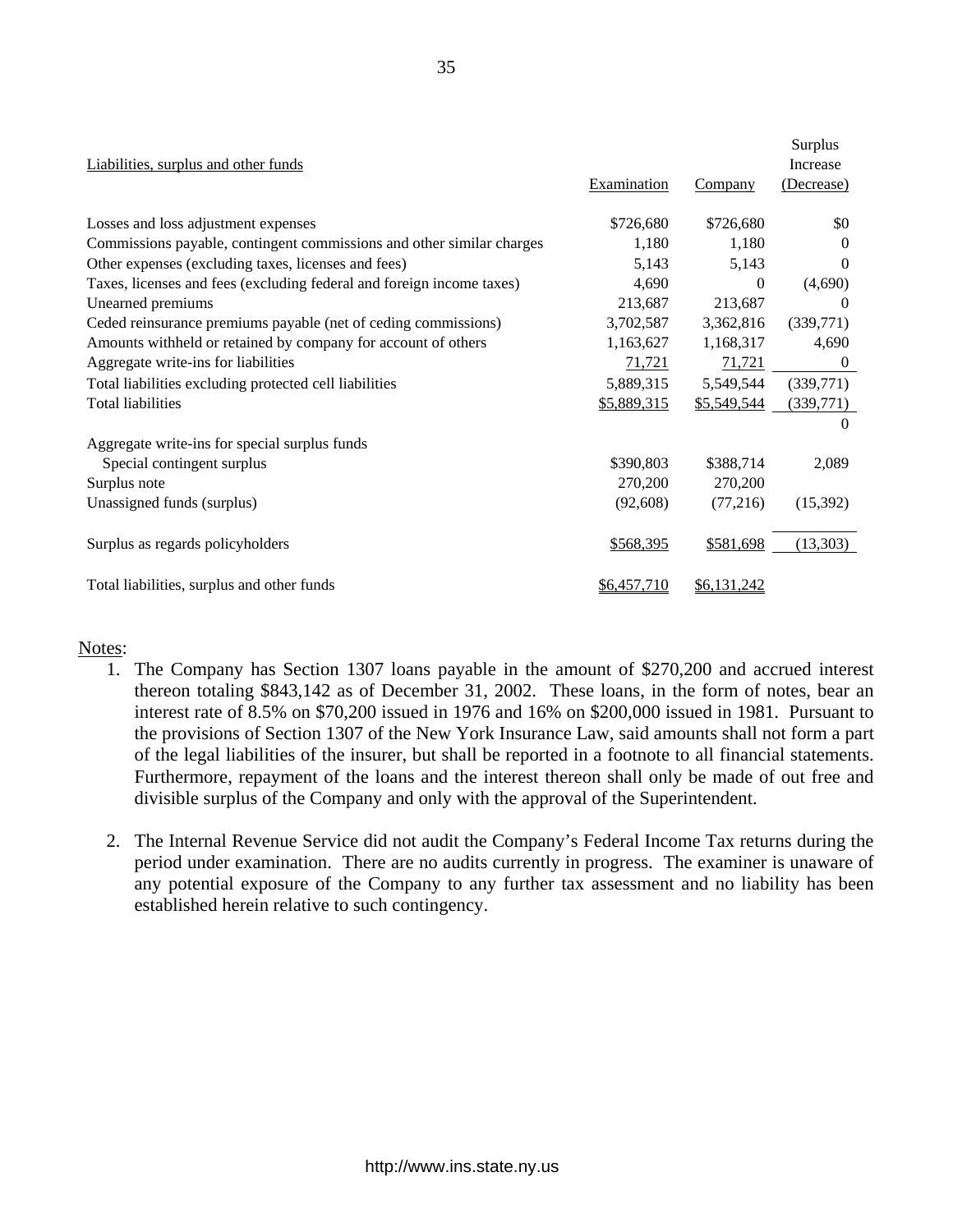# B. Underwriting and Investment Exhibit

Surplus as regards policyholders increased \$99,852 during the five-year examination period January 1, 1998 through December 31, 2002, detailed as follows:

| <b>Underwriting Income</b>                                                                                                                                              |                                         |                  |
|-------------------------------------------------------------------------------------------------------------------------------------------------------------------------|-----------------------------------------|------------------|
| Premiums earned                                                                                                                                                         |                                         | \$1,335,908      |
| Deductions:                                                                                                                                                             |                                         |                  |
| Losses and loss adjustment expenses incurred<br>Other underwriting expenses incurred                                                                                    | \$1,081,933<br>428,777                  |                  |
| Total underwriting deductions                                                                                                                                           |                                         | <u>1,510,710</u> |
| Net underwriting gain or (loss)                                                                                                                                         |                                         | (\$174,802)      |
| <b>Investment Income</b>                                                                                                                                                |                                         |                  |
| Net investment income earned<br>Net realized capital gain                                                                                                               | \$222,622<br>$\equiv$<br>$\overline{0}$ |                  |
| Net investment gain or (loss)                                                                                                                                           |                                         | \$222,622        |
| Other Income                                                                                                                                                            |                                         |                  |
| Net gain or (loss) from agents' or premium balances charged off<br>Finance and service charges not included in premiums<br>Aggregate write-ins for miscellaneous income | $(\$107,472)$<br>150,465<br>(217,696)   |                  |
| Total other income                                                                                                                                                      |                                         | (\$174,703)      |
| Net income before dividends to policyholders and before federal<br>and foreign income taxes                                                                             |                                         | (\$126,883)      |
| Dividends to policyholders                                                                                                                                              |                                         | $\theta$         |
| Net income after dividends to policyholders but before federal<br>and foreign income taxes                                                                              |                                         | (\$126,883)      |
| Federal and foreign income taxes incurred                                                                                                                               |                                         | $\theta$         |
| Net Income                                                                                                                                                              |                                         | (\$126,883)      |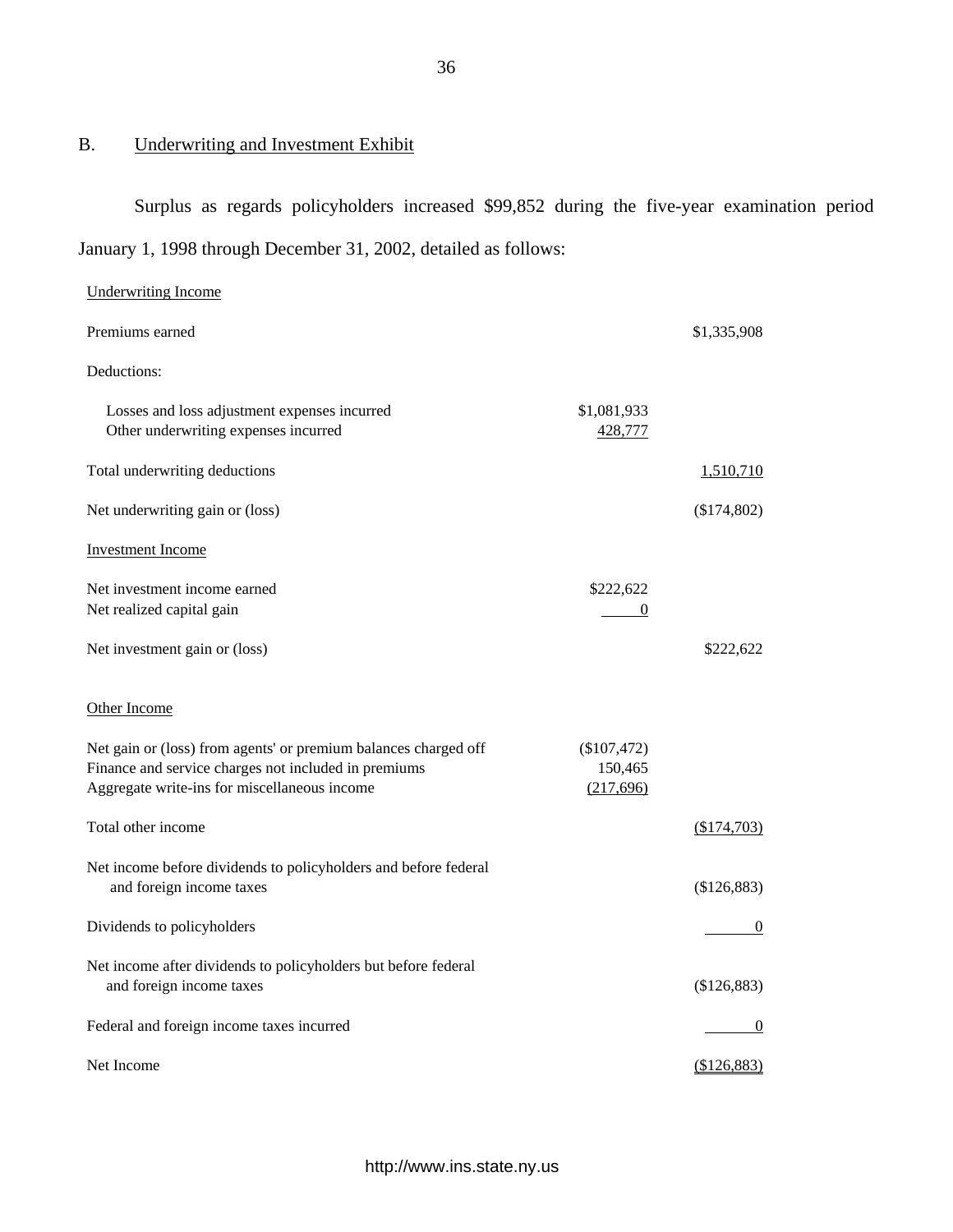| Surplus as regards policyholders per report on<br>examination as of December 31, 1997 |                     |                      | \$468,542 |
|---------------------------------------------------------------------------------------|---------------------|----------------------|-----------|
|                                                                                       | Gains in<br>Surplus | Losses in<br>Surplus |           |
| Net income                                                                            |                     | \$126,883            |           |
| Net unrealized capital gains or (losses)                                              | \$13,668            |                      |           |
| Change in nonadmitted assets                                                          | 213,070             |                      |           |
| Aggregate write-ins for gains and losses in surplus                                   | $\theta$            |                      |           |
| Net increase (decrease) in surplus                                                    |                     |                      | 99,853    |
| Surplus as regards policyholders per report on                                        |                     |                      |           |
| examination as of December 31, 2002                                                   |                     |                      | \$568,395 |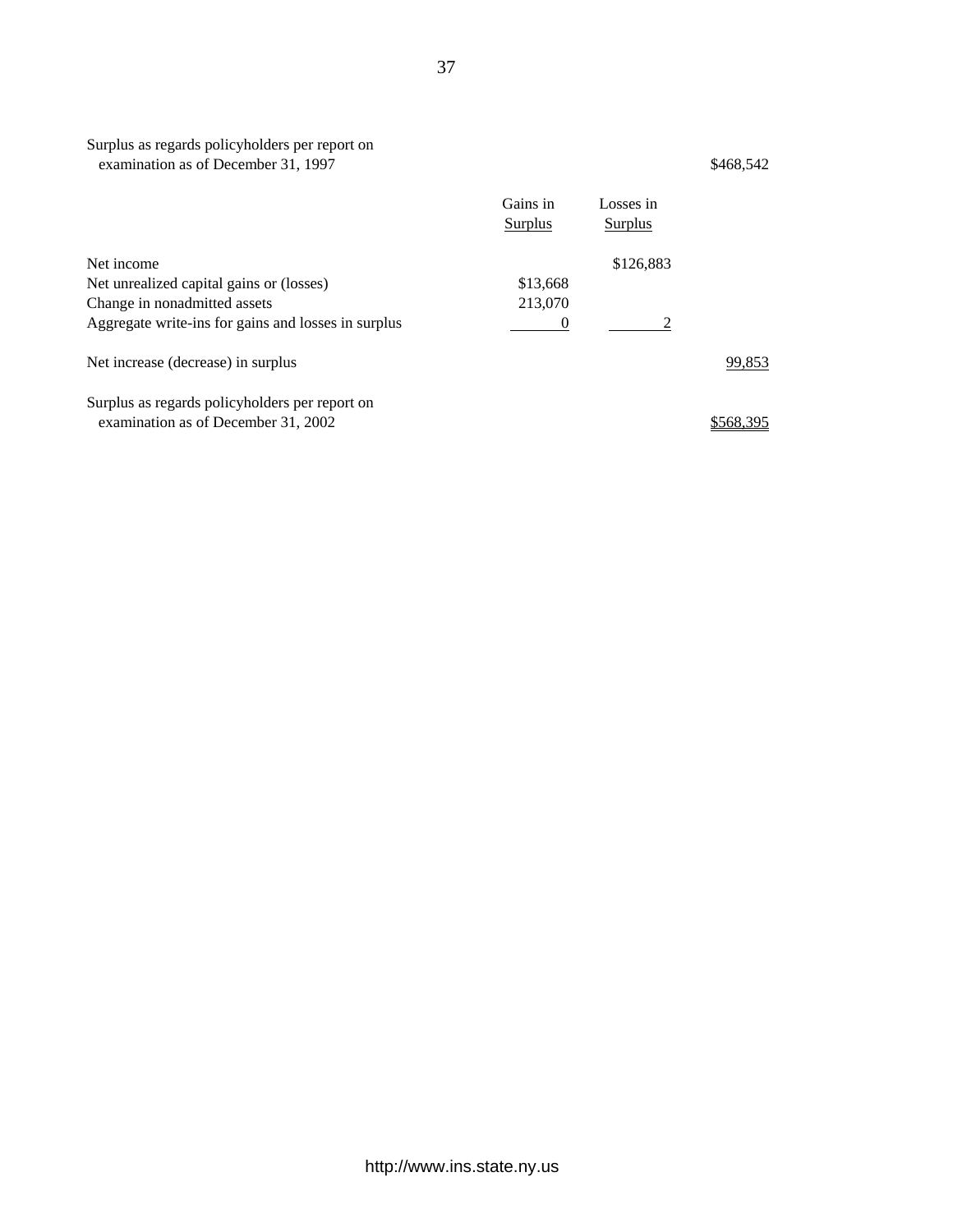# **4. AGENTS' BALANCES OR UNCOLLECTED PREMIUMS**

<span id="page-39-0"></span>The examination balance of \$1,354,894 is \$13,303 less than the \$1,368,197 balance reported by the Company as of the examination date.

The examination change represents an overstatement of the general ledger balance for the agency billed portion of uncollected premiums. The Company's Gross Outstanding Receivables Report for account current (agency bill) policies shows a total of \$13,176. The agency bill general ledger balances, however, show a total of \$26,479; hence, the \$13,303 examination change.

### **5. RECEIVABLES from PARENT, SUBSIDIARIES and AFFILIATES**

The examination asset of \$579,184 is \$339,771 more than the \$239,413 balance reported by the Company as of the examination date.

The examination change is a reclassification from Ceded Reinsurance Premiums Payable account that relates to the Company's reinsurer's share of agents' commission amounting to \$339,771. As noted in the foregoing Reinsurance section, CCIC participates in a reinsurance and pooling arrangement with FFIC as of the examination date. As such, the \$339,771 represents FFIC's 95% share of agents' commission for the fourth quarter of 2002. (Refer to Item 8 - Ceded reinsurance premiums payable further herein.)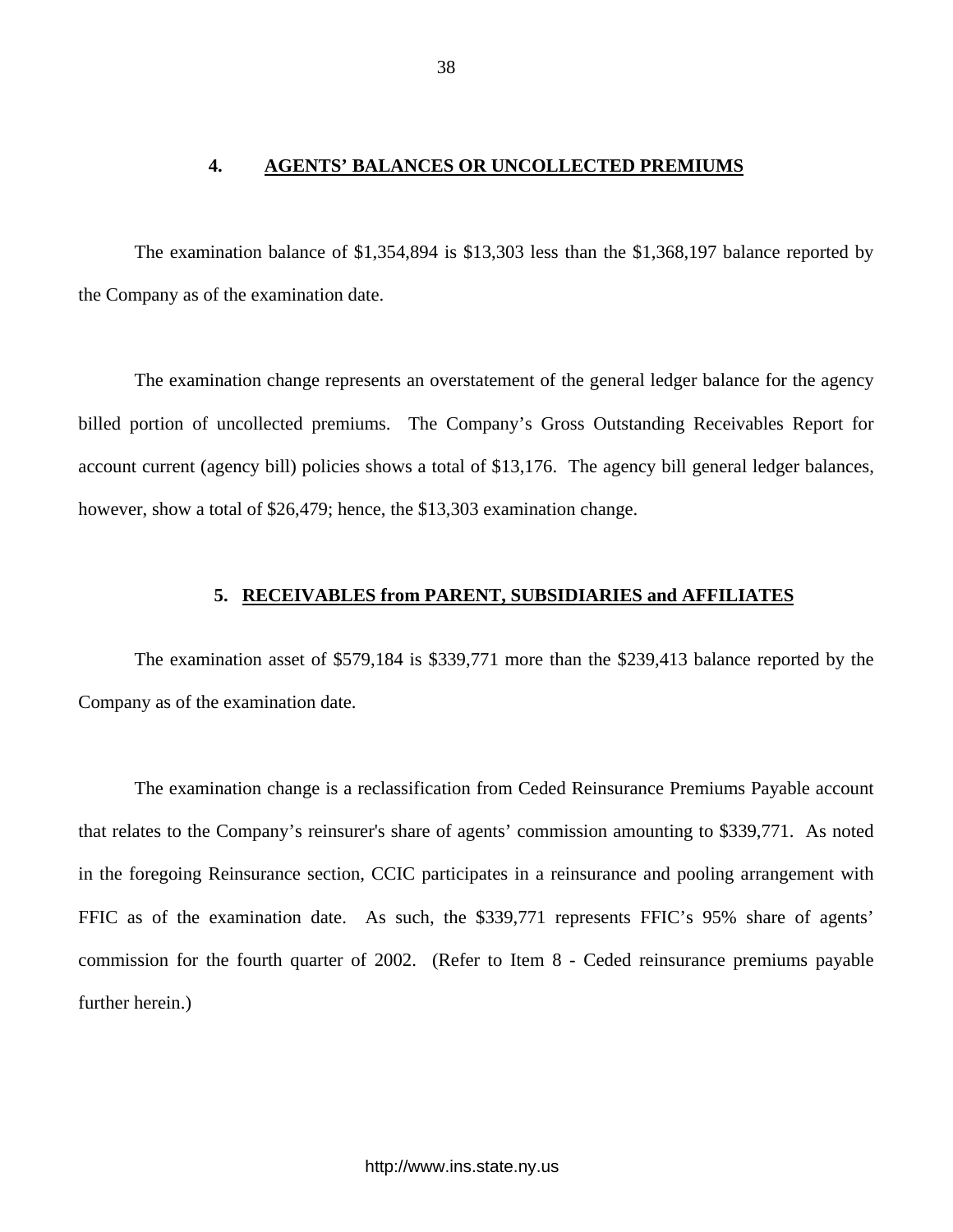#### **6. LOSSES and LOSS ADJUSTMENT EXPENSES**

<span id="page-40-0"></span>The examination liability for the captioned items of \$726,680 is the same as the balance reported by the Company as of December 31, 2002. The examination analysis was conducted in accordance with generally accepted actuarial principles and practices and was based on statistical information contained in the Companies internal records and in its filed annual statements.

During the review of the above-captioned accounts, the following were noted:

- i. A variance of \$62,000 was noted between Schedule P and U&I Exhibit for Loss Adjustment Expenses Paid with the Schedule P amount being less than the U&I Exhibit amount. Per the Company's response, they are unable to provide an explanation for the above difference as the 2002 Schedule P was prepared by an outside consultant.
- ii. In accordance with annual statement instructions, the Company is required to provide claims count data for claims reported, claims outstanding, and claims closed with payment in Schedule P of its filed annual statement. During the review of losses, data anomalies were noted in the claims count data reported in Schedule P of the Company's filed 2002 annual statement.

The data irregularities for the number of claims reported – direct  $\&$  assumed noted in the Company's Schedule P for the year ended December 31, 2002 for CMP business (CCIC's predominant line of business) were noted. For certain years (1994 through 1999) the cumulative number of claims reported decreased from year end 2001 to year end 2002.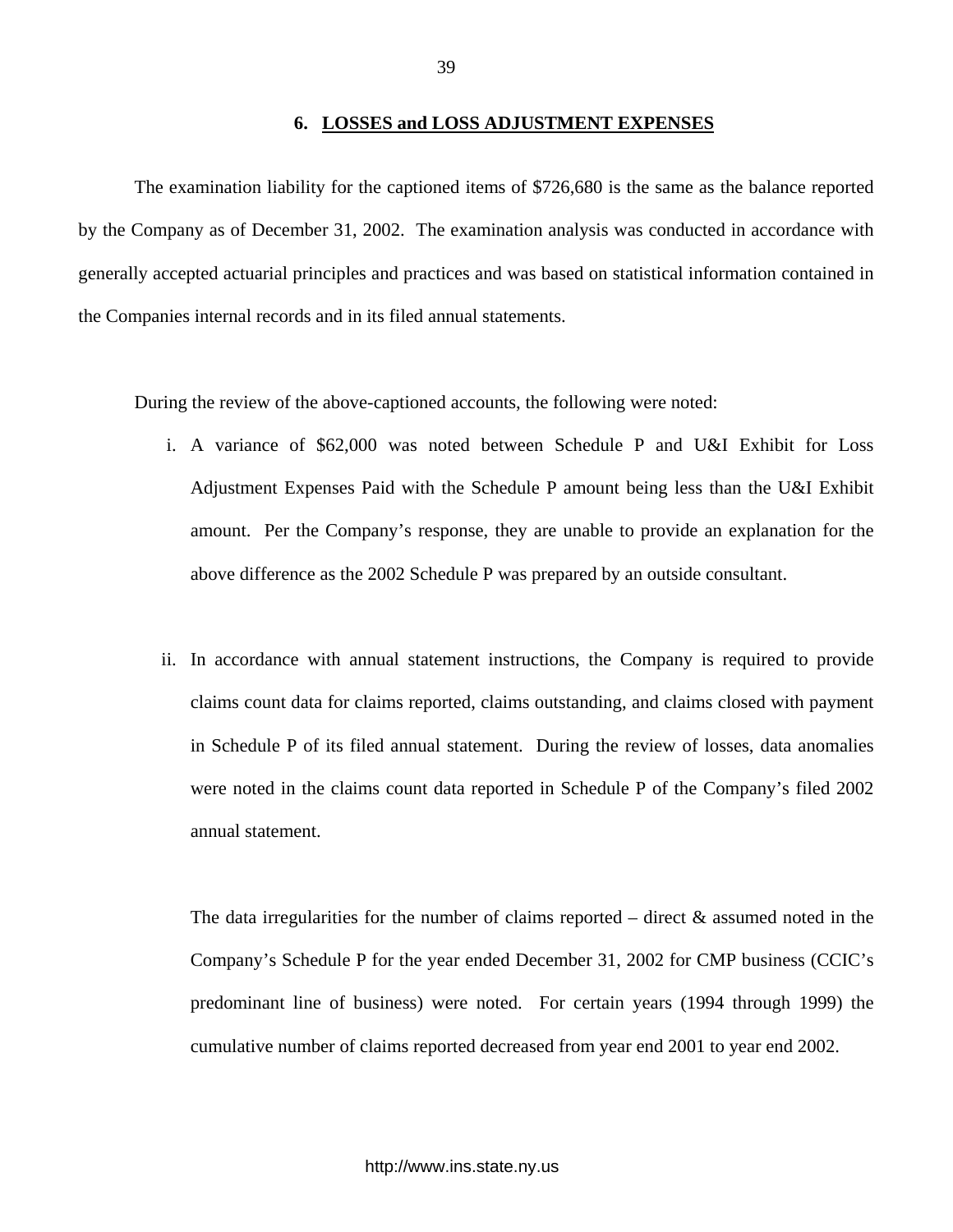<span id="page-41-0"></span>Per the Company's response, it appears that the differences are due to manual calculation errors; however, the Company was unable to provide any schedules or worksheets to support this statement and therefore could not provide more detailed reasons for the errors noted.

In view of the above, it is recommended that the Company provide accurate claims count data and that the Schedule P be accurately filled out in all future statements filed with the Department.

#### **7. TAXES, LICENSES and FEES**

The Company reported no liability under this caption as of the examination date. This examination has established the captioned liability in the amount of \$4,690.

In accordance with the 2002 Annual Statement Instructions, the above-captioned account should include incurred but unpaid investment and underwriting taxes, licenses and fees.

It is noted that the Company incorrectly included an accrual for the New York State Fire Fee under the liability caption "Amounts Withheld or Retained by the Company for Account of Others" of the 2002 filed Annual Statement instead of the above-captioned account. This reclassification has no surplus effect. (Refer to Item 9 – Amounts Withheld or Retained for Account of Others.)

It is recommended that the Company correctly classify annual statement accounts in accordance with the NAIC Annual Statement Instructions.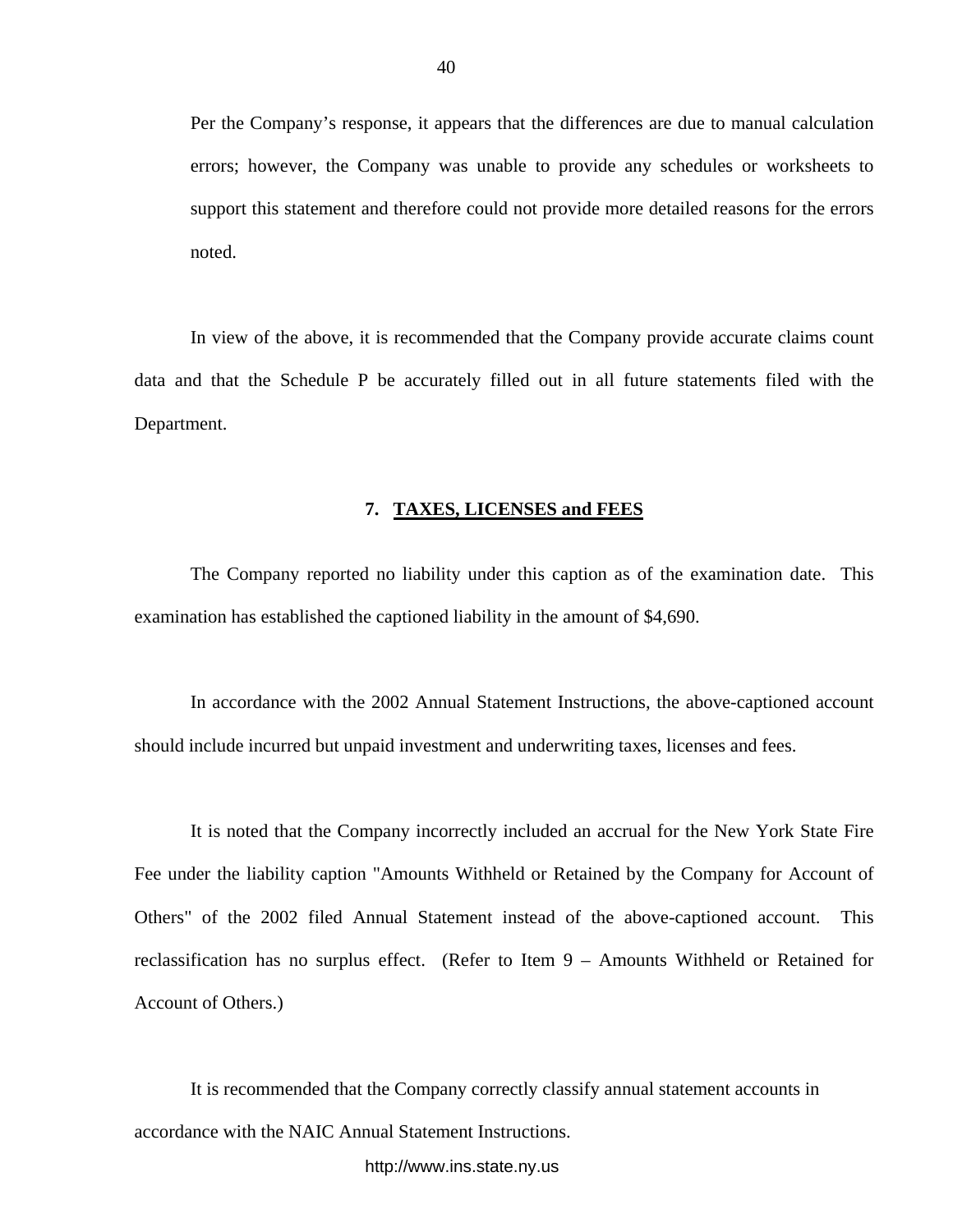### **8. CEDED REINSURANCE PREMIUMS PAYABLE**

<span id="page-42-0"></span>The examination liability of \$3,702,587 is \$339,771 more than the \$3,362,816 balance reported by the Company as of the examination date.

SSAP #62, paragraph 41 of the Accounting Practices and Procedures Manual states in part that "Ceded reinsurance premiums payable (net of ceding commission) shall be classified as a liability". Paragraph 50 of this SSAP also states in part that "Commissions receivable on reinsurance ceded business shall be included as an offset to Ceded Reinsurance Balances Payable."

It is noted that the \$339,771 commission expenses booked as an offset to Ceded Reinsurance Premiums Payable are not ceding commission but rather FFIC's share of agents' commissions for the fourth quarter of 2002. Accordingly, this amount is being reclassified to Receivable from Parent, Subsidiaries, and Affiliates. (Refer to the foregoing Item 5 - Receivable from Parent, Subsidiaries, and Affiliates.)

It should also be noted that the reinsurance and pooling contract between the Company and FFIC does not call for any ceding commission to CCIC.

It is recommended that the Company comply with SSAP #62 of the Accounting Practices and Procedures Manual and not record agents' commission as an offset to Ceded Reinsurance Premiums Payable account.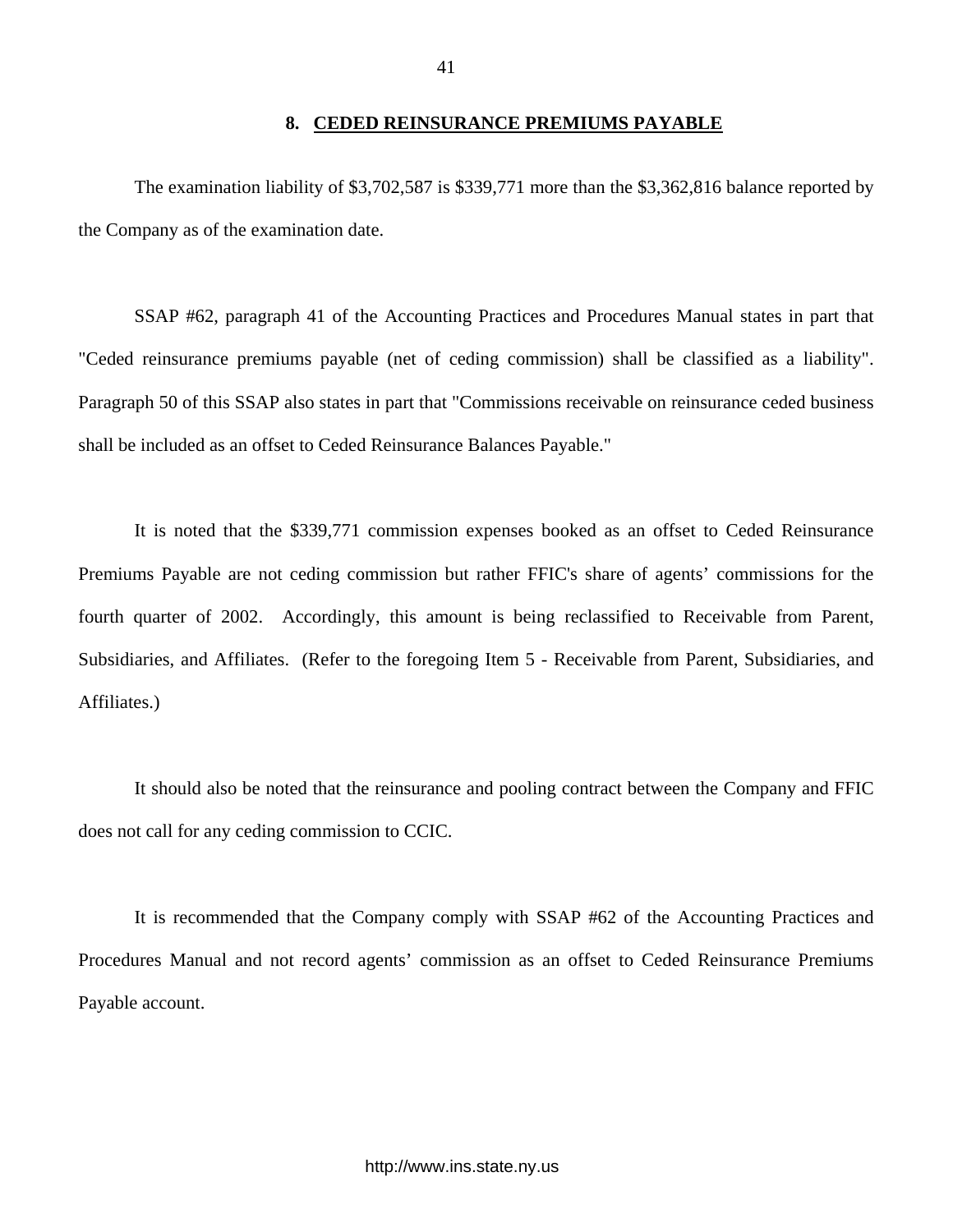#### **9. AMOUNTS WITHHELD or RETAINED for ACCOUNT of OTHERS**

<span id="page-43-0"></span>The examination liability of \$1,163,627 is \$4,690 less than the \$1,168,317 balance reported by the Company as of the examination date.

The examination change relates to the reclassification of the above amount to the liability account "Taxes, Licenses and Fees". This is due to the Company incorrectly including an accrual for the New York State Fire Fee under this liability caption in the 2002 filed Annual Statement. It should be noted that this reclassification has no surplus effect. (Also refer to Item 7 - Taxes, Licenses and Fees above.)

# **10. MARKET CONDUCT ACTIVITIES**

In the course of this examination, a review was made of the manner in which the Company conducts its business and fulfills its contractual obligations to policyholders and claimants. The review was general in nature and is not to be construed to encompass the more precise scope of a market conduct investigation.

The general review was directed at practices of the Company in the following areas:

- A. Sales and advertising
- B. Underwriting
- C. Rating
- D. Claims and complaint handling

Except as noted below, no unfair practices were encountered.

Sales and advertising

i. Advertising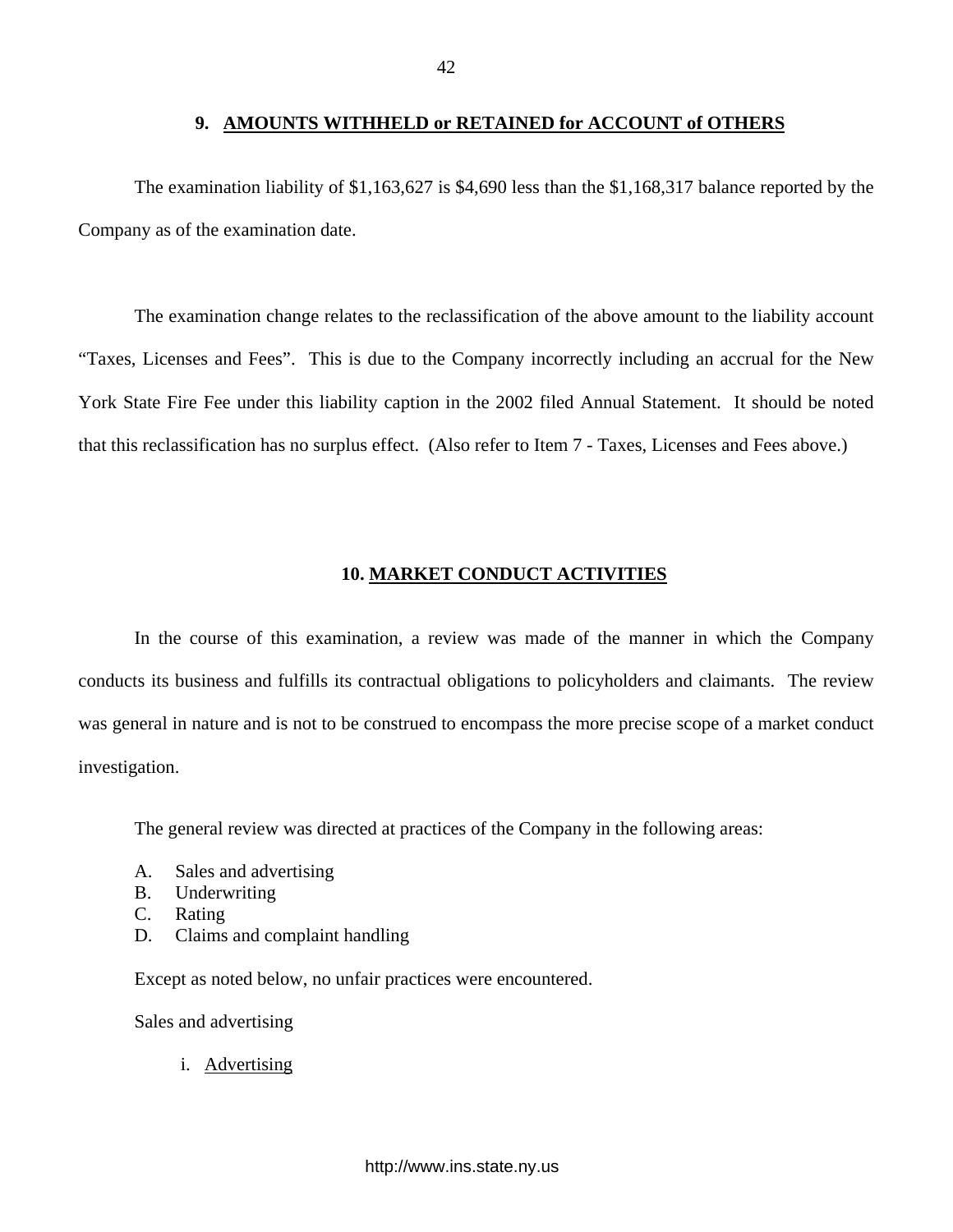It should be noted that majority of the Company's advertising expenses appeared to be promotional in nature. However, for those items that corresponded to advertising, copies of the actual advertisements were not available for review. As such, it is recommended that the Company maintain copies of all advertisements so that compliance with Sections 1313 and 2403 of the New York Insurance Law can be determined.

#### ii. Agents

The prior report on examination included a recommendation that the Company ensure that all of the requirements of Department Regulation 90 are complied with. Based on the current examination's review, the Company again has not complied with this recommendation.

The ten termination letters reviewed all included the 30 days prior notice as well as redlining notices that were the subject of the prior report's comment.

Section 218.5 of Regulation 90 states in part:

"The following notice shall be clearly and prominently set out in boldface type on the front …, so that it draws the reader's attention on all notices of refusal to issue, cancellation or nonrenewal, except where the cancellation is for nonpayment of premium; and on all notices of termination of agents' and brokers' contracts or accounts…"

> **"If you have any questions in regard to this termination, please contact the company's representative at (company phone number, name of company representative, company address)."**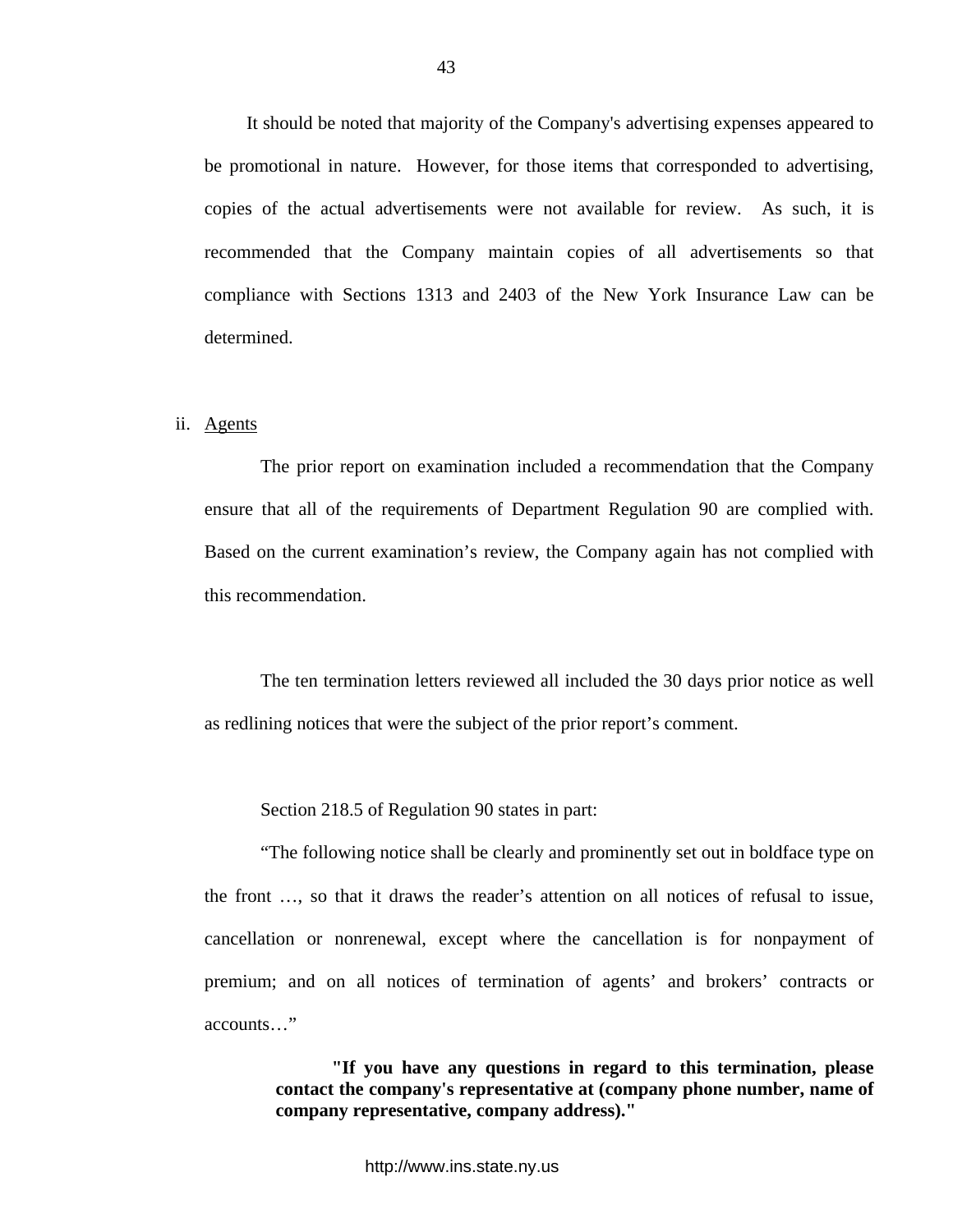It is noted, however, that nine of the ten notices reviewed excluded the above paragraph.

Furthermore, the review of the notices revealed that the reasons for agent termination were not specific; therefore, violating Section 218.4(a) of Regulation 90, which states in part that:

"All notices to agents or brokers that their contract or account is to be terminated, in whole or in part, shall state the specific reason or reasons for such termination. A specific reason shall not be an unsupported general statement, such as 'insufficient volume' or 'poor loss ratio.' ".

It is noted that the reason given states consistently on nine of the ten letters reviewed, that "…termination is based upon factors which include little or no written premium volume with our company, poor loss ratios, lack of activity in the production of new business, and other relevant agency/ company relationship factors which might apply."

The above statement or reason is an unsupported general statement and should have instead specified what the Company's expectations were and how each of the terminated agents falls short.

In view of the above, it is again recommended that the Company comply with all the provisions of Regulation 90 (NYCRR Part 218) henceforth.

Claims and complaint handling

i. Regulation 64 Compliance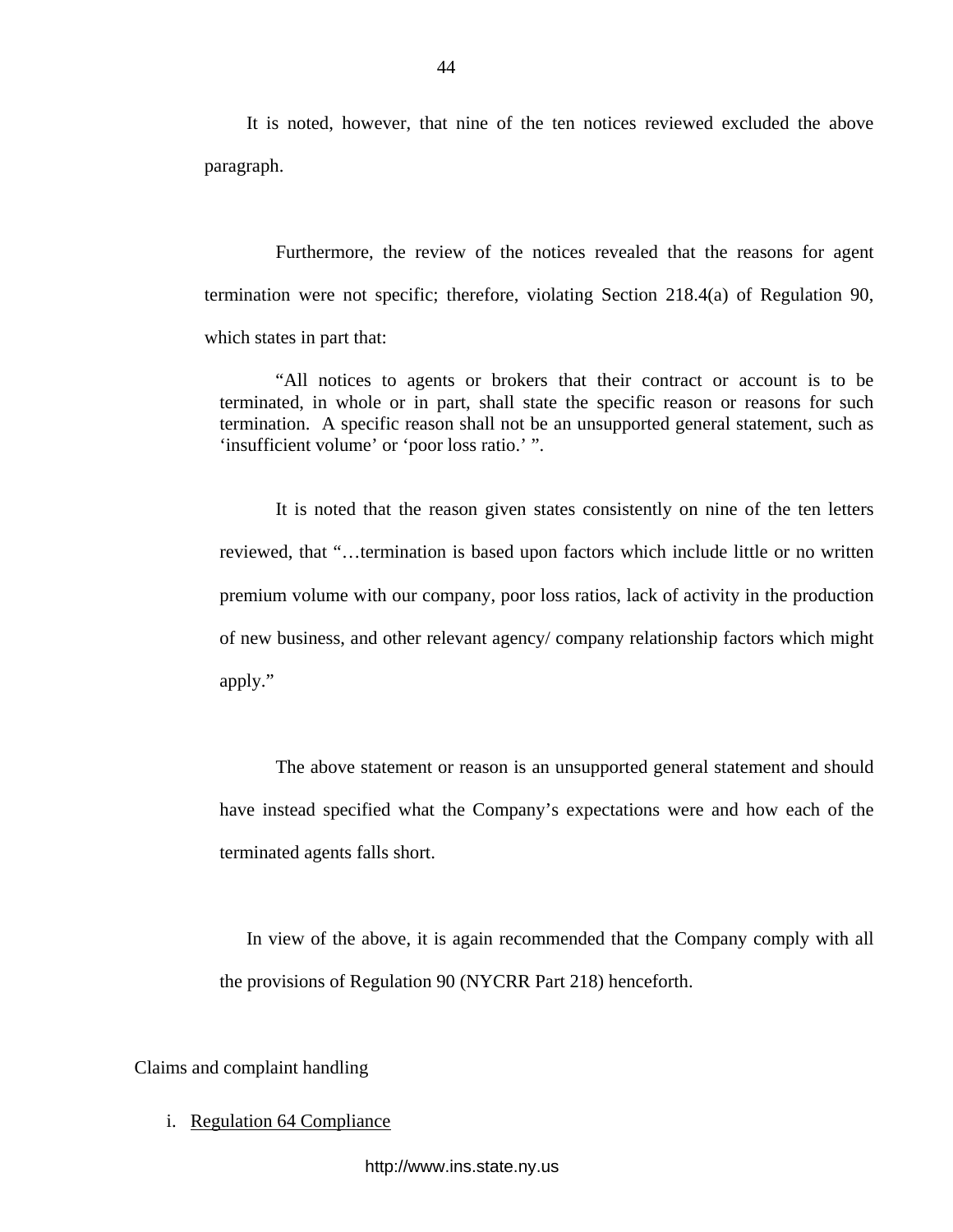The Company's claim files were reviewed for compliance with the provisions of Regulation 64 (NYCRR Part 216). The review revealed the following:

Nine of the forty-one claim files reviewed lacked supporting documentation. The files were recreated since the Company was not able to locate the file. The Company has indicated that York, its claims service provider could not locate the original of these nine files as such they were recreated from adjusters' notes.

Section 216.11 of Regulation 64, requires that insurers maintain within each claim file all communications and transactions, notes and workpapers relating to the claim.

In addition, Regulation 152 (NYCRR Part 243) provides the minimum time for record retention of customer records by insurers. The retention requirements for claim files being (1) six calendar years after all elements of the claim are resolved and the file is closed, or (2) until after the filing of the report of examination in which the claim file was subject for review.

In view of the above, it is recommended that the Company maintain all documentation in its claim files in accordance with the provisions of Section 216.11 of Regulation 64 and Regulation 152, henceforth.

### ii. Complaints

Circular Letter 1978-11 requires that insurers operating within the state establish an internal department specifically designated to investigate and resolve complaints filed by consumers with the New York Insurance Department's (NYSID) Consumer Services Bureau and to take action necessitated by investigation findings. The Company's Vice President is designated to be responsible for this function. This circular letter also requires the Company <http://www.ins.state.ny.us>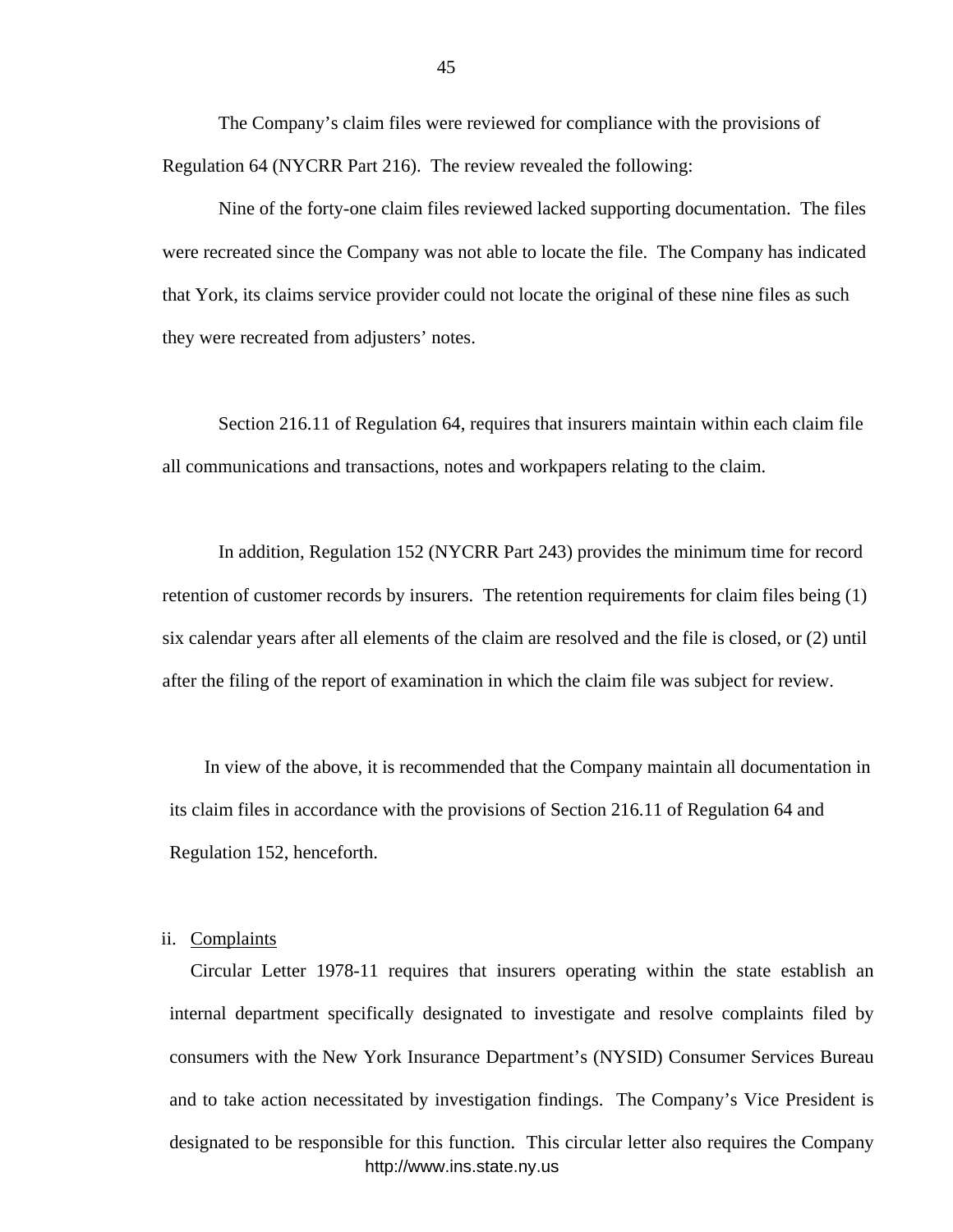to maintain an ongoing central log to register and monitor all complaint activity. As indicated in the circular letter, the log should be kept in columnar form and list the eleven items as stated therein.

The review of the Company's 1999 through 2002 complaint logs for compliance with the requirements of Circular Letter No. 11 (1978) revealed that five of the eleven columns / items were not included, as follows:

- 1. The person in the company with whom the complainant has been dealing.
- 2. The date of internal referral.
- 3. Chronology of further contacts with the New York State Insurance Department.
- 4. The result of the complaint investigation and the action taken.
- 5. Remarks about internal remedial action taken as a result of the investigation.

It is therefore recommended that the Company comply with the requirements of Circular Letter 1978-11 and going forward maintain a complaint log that encompasses the eleven topics required in this circular letter.

In response to the above, the Company has indicated that its complaint log will be reworked so as to include and account for the eleven topics noted in the aforementioned circular letter.

# iii. Cancellations and Non-renewals Notices

Section 3426(e)(2) of the New York Insurance Law states in part: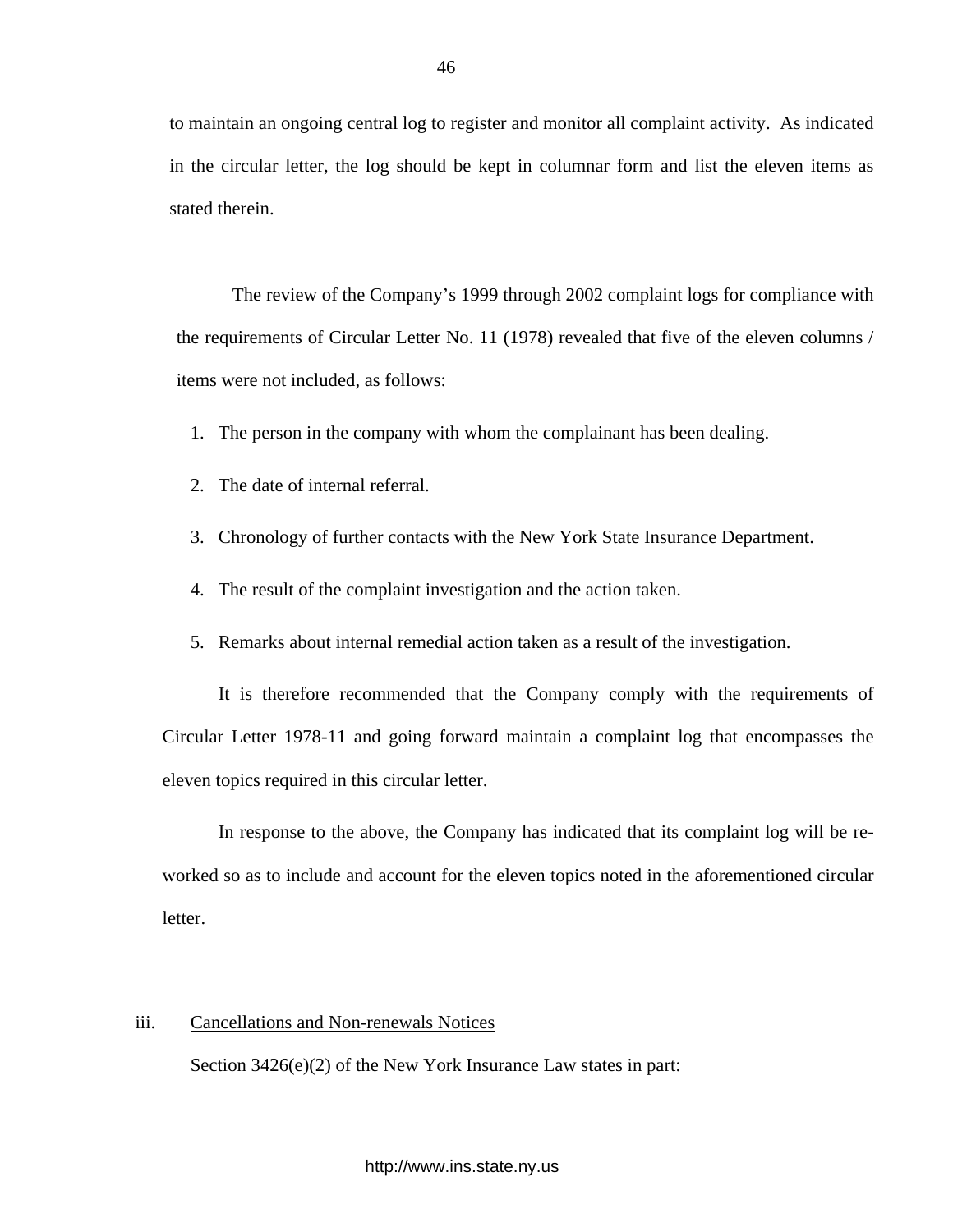"A nonrenewal notice…, a conditional renewal notice…, and the second notice… shall contain the specific reason or reasons for nonrenewal or conditional renewal, …, and describe in plain and concise terms the nature of any other proposed changes…" (Emphasis added.)

The review of non-renewals revealed that four of the nineteen policies sampled, the Company issued non-renewal notices that did not contain the specific reason for non-renewal which appears to be in violation of the above section of the law.

It is therefore recommended that the Company comply with the requirements of Section  $3426(e)(2)$  of the NYIL, henceforth, and include the specific reason on non-renewal notices sent to all insureds.

# **11. COMPLIANCE WITH PRIOR REPORT ON EXAMINATION**

The prior report on examination contained 18 recommendations as follows (page numbers refer to the prior report):

## ITEM

A. Management

(i) It was recommended that Director Theodore J. Rupley either improve his attendance at board meetings or that the policy-holders replace him with an individual who will be more active in the affairs of the Company.

The above-named individual was no longer a director as of February 1999. However, during the examination period two directors have attendance record of less than 50% of the meetings they were eligible to attend. Thus, a similar comment is contained in this current report on examination. (Refer to Item 2.A.)

(ii) It was recommended that the Company adhere to all the provisions of its by-laws, henceforth. 5

# PAGE NO.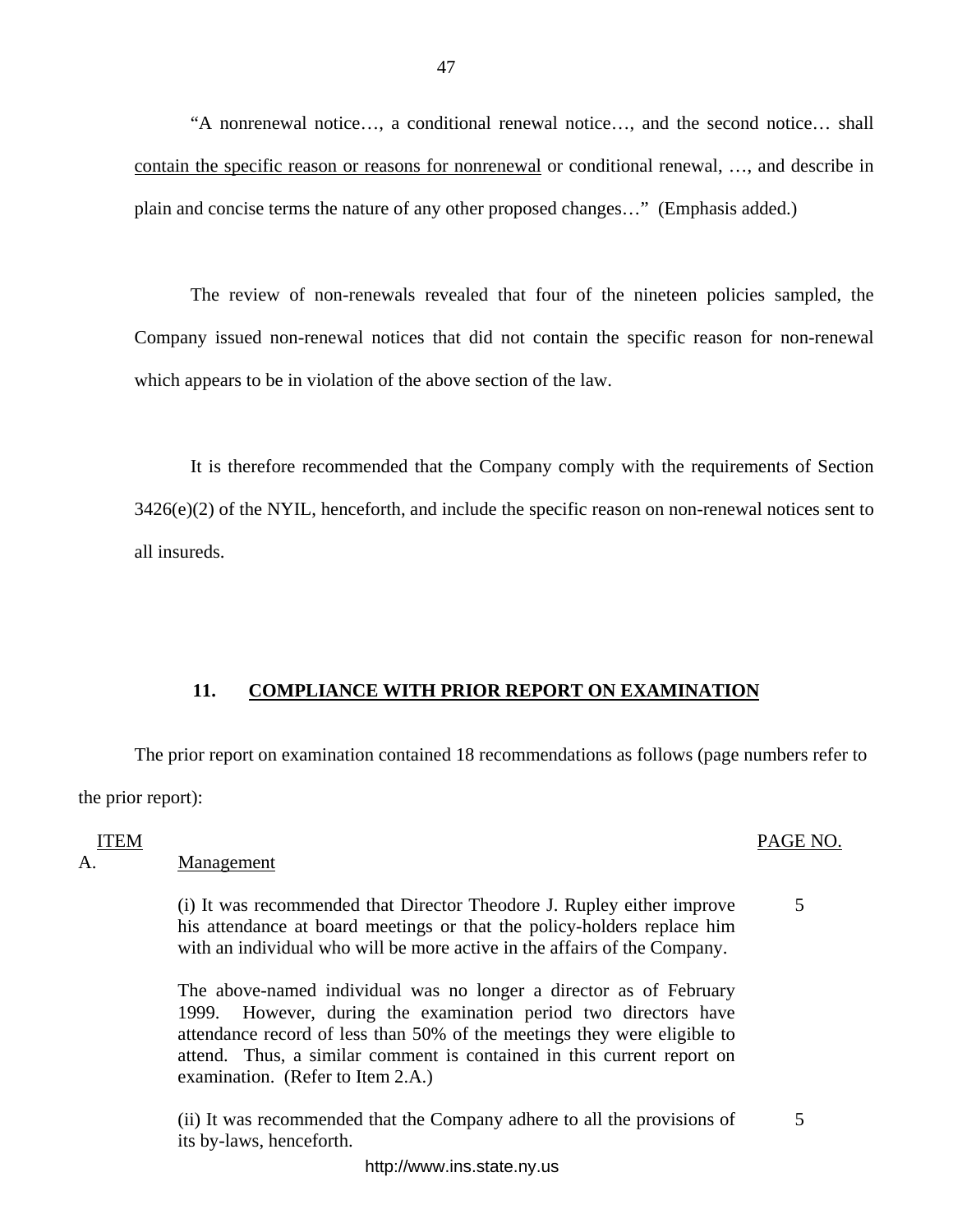http://www.ins.state.ny.us

The Company did not comply with this recommendation. A similar recommendation is included in the current report on examination. (Refer to Item 2.A.)

(iii) It was recommended that the Company adhere to all the provisions of Section 708 of the New York Business Corporation Law, henceforth.

The Company's charter and by-laws was amended in March 1999 to allow the use of a conference telephone at board or committee meetings. Hence, the Company complied with this recommendation.

B. Reinsurance and Pooling Agreements (i) It was noted that the Company is a party to arbitration proceedings related to the Pooling and Reinsurance Agreement between itself and Colonial Indemnity Insurance Company.

> This litigation was settled in April 2002. The Company paid \$37,500 as settlement amount in the arbitration case.

C. Significant Operating Ratios

(i) It was recommended that the Company take the steps necessary to ensure that its administrative expense ratio meets the 42.5% statutory limitation each year, unless lawfully exempted therefrom. It is noted that a similar recommendation was included in the two previous reports on examination.

The Company has complied with this recommendation. The Company's administrative expense ratio for all years under examination (1998-2002) was below 42.5%.

# D. Allocation of Expenses

(i) Management was directed to establish and maintain written documentation supporting the allocation of each expense category to the major expense groups as required by Department Regulation 30. It was noted that a similar recommendation was included in the previous report on examination.

The Company again has not complied with this recommendation. A similar comment is contained in the current report on examination. (Refer to Item 2.H.7.)

E. Signature Requirements on Company Checks (i). It was recommended that, henceforth, the Company comply with

# 9-10

6

13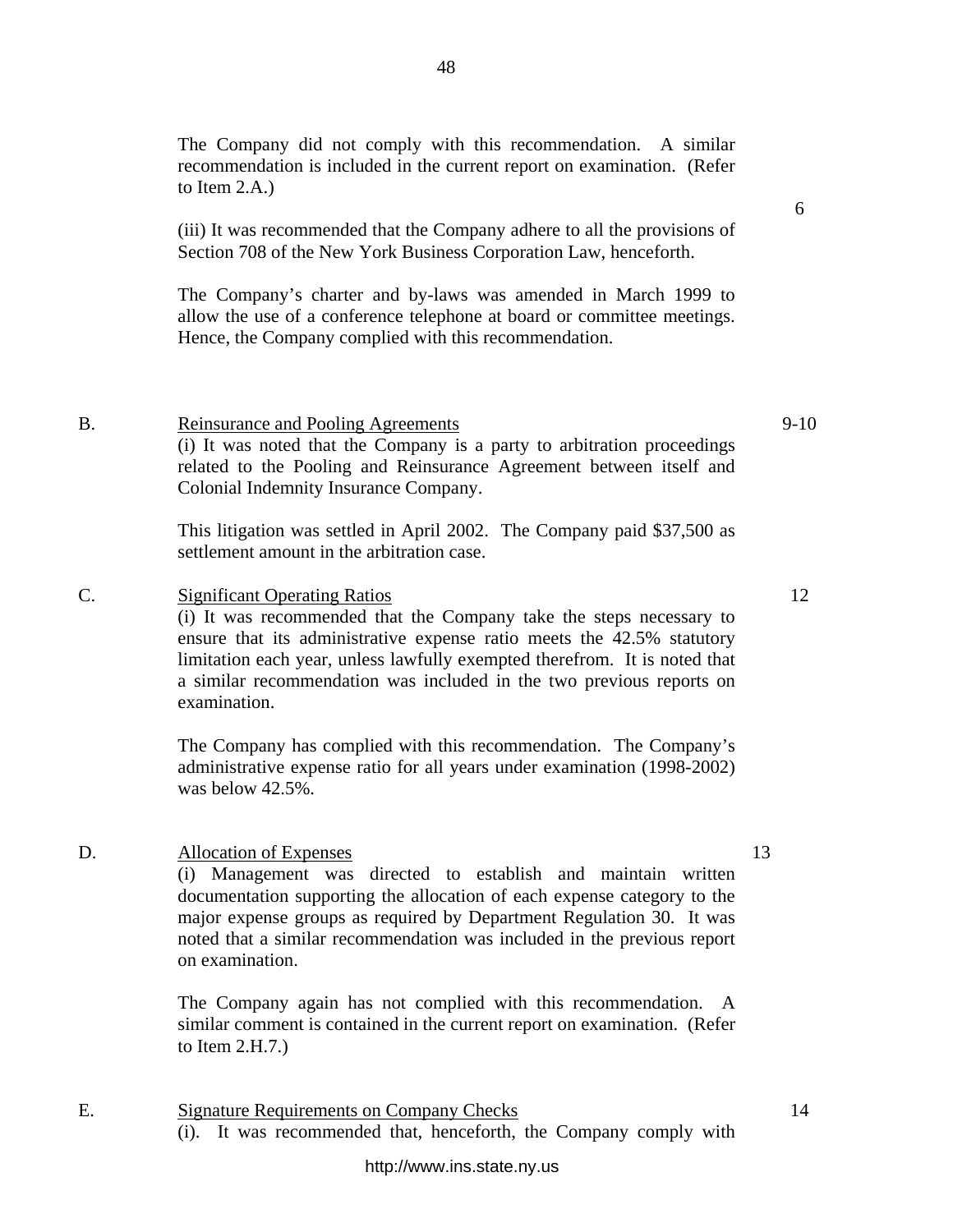Section  $6611(a)(4)(C)$  of the New York Insurance Law with regard to having the required number of officers' signatures on all Company checks. A similar recommendation was included in the previous report on examination.

The Company again has not complied with this recommendation. A similar recommendation is contained in the current report on examination. (Refer to Item 2.H.2.)

# F. Minimum Capital Investments

(i). It was recommended that the Company not invest its funds in any other investments until it maintains \$800,000 of minimum capital investments, as required by Section 6623(b)(2) of the New York Insurance Law.

The Company has complied with this recommendation. However, a recommendation regarding the type of securities to be maintained as minimum capital investments per the provisions of Section 1402(b) of the NYIL is contained in the current report on examination. (Refer to Item 2.G.)

# G. Employment Agreement with Kenneth Pangburn

(i) It appears that the Company entered into an employment agreement with Mr. Kenneth Pangburn, which attempts to usurp the rights of the board of directors. It is recommended that the Company refrain from entering into any such contracts in the future.

The Company has represented that no such employment contract was entered into with any officer of the Company during the examination period.

# H. Payments to Consultants

(i). It is recommended that the Company comply with Section 1217 of the New York Insurance Law, henceforth.

The review of the Company's expense vouchers revealed that they appear to be in compliance with the stipulations of Section 1217 of the NYIL. Hence, the Company has complied with this recommendation.

(ii). It is recommended that the Company seek reimbursement of all expenses paid by Colonial Cooperative, during the period October 10, 1997 through December 31, 1997, to Thomas Derella, Phil Doris, Patricia Jordan, Helena Kanner and Kenneth Pangburn. 19

Since the issue of no authorization to pay the above consultants' expenses

18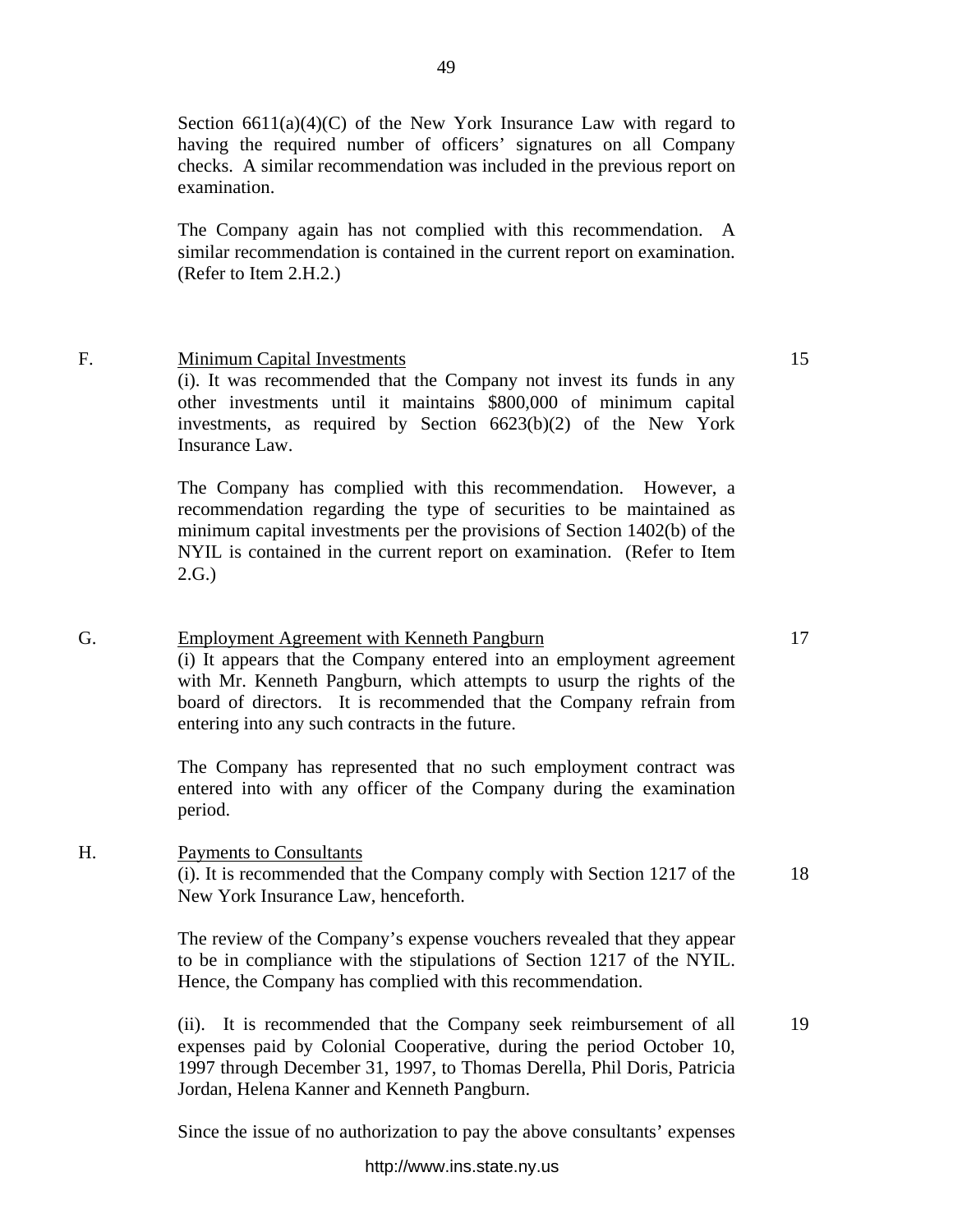was raised in the prior report, the board authorized, in its August 13, 1998 meeting, to pay the expenses incurred by the consultants for the fourth quarter of 1997.

(iii) It is recommended that, henceforth, the directors of the Colonial Cooperative Insurance Company remain mindful of their fiduciary responsibilities to the Company and its policyholders, as set forth in Section 717 of the New York Business Corporation Law. In addition, the policyholders should replace any director of the Company who cannot or does not fulfill his/her duties in good faith and with that degree of care which an ordinarily prudent person in a like position would use under similar circumstances. 19-20

The Company has complied with this recommendation.

I. Accounting and Records; Equity in the "Fair Plan" (i) It is recommended that the Company reflect its equity in the "Fair Plan" up through the appropriate statement date in all future financial statements filed with this Department.

The Company has complied with this recommendation.

J. Accounting and Records; Written Disaster and Recovery Plan (i) It is recommended that the Company develop a written disaster/backup and recovery plan in order to strengthen its electronic data processing department controls.

> During the examination period, the Company developed a written disaster/backup and recovery plan; hence, the Company has complied with this recommendation.

# K. Receivable from Parent, Subsidiaries and Affiliates (i) It is recommended that in future financial statements filed with this Department, receivables from affiliates or former affiliates that are in dispute, be shown as not admitted assets, inasmuch as such receivables are not available for the payment of losses and claims, as required by Section 1301(a)(21) of the New York Insurance Law.

During the examination period (1998 – 2002), there were no receivables from affiliates or former affiliates that were in dispute. Hence, it appears that the Company has complied with this recommendation.

L. Cash Surrender Value of Life Insurance (i) It is recommended that the Company surrender the life insurance 25

26

20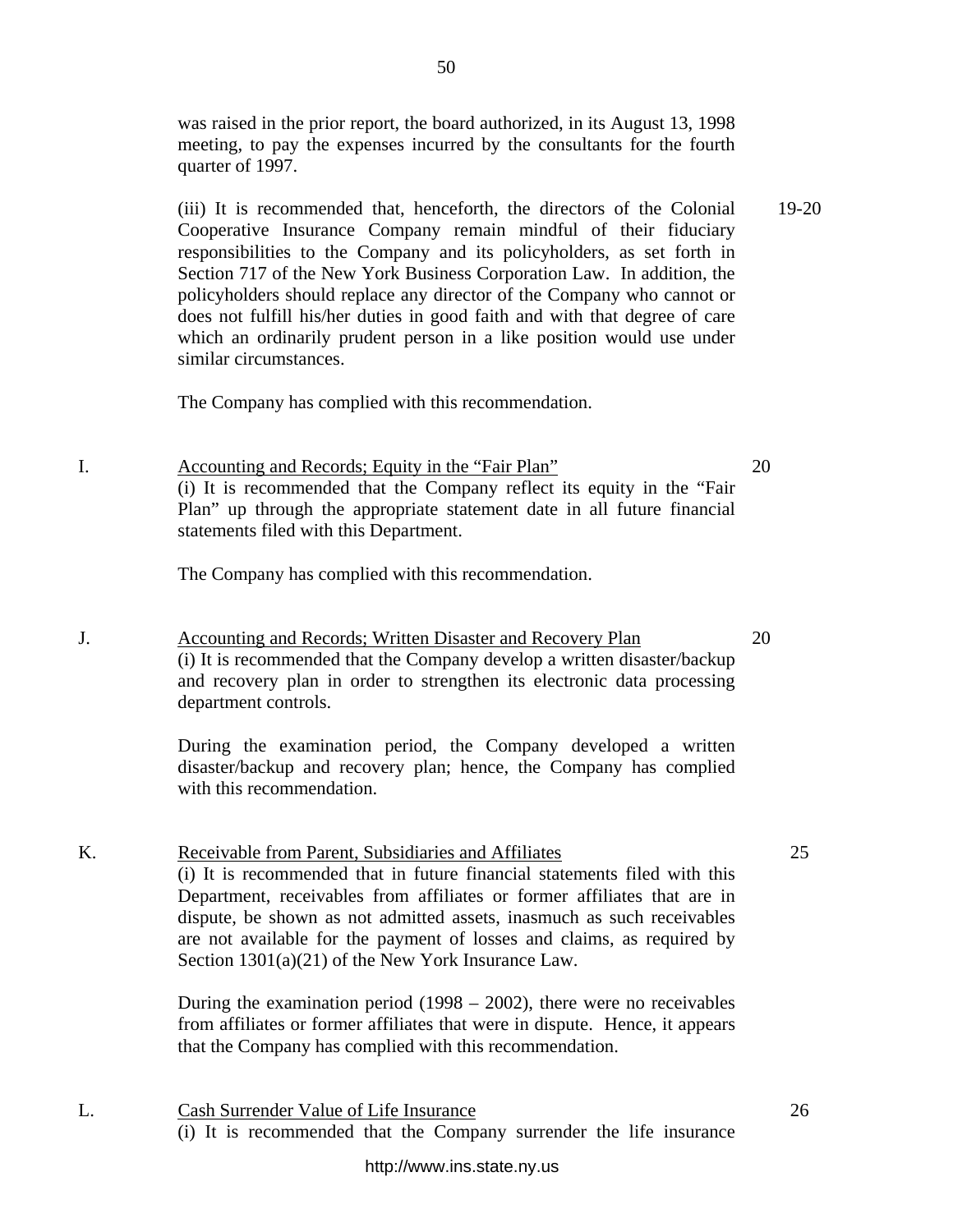policies it has on Helena Kanner and Kenneth Pangburn.

The Company has indicated that the above-noted policies were surrendered in December 1998 and July 1999.

# M. Market Conduct Activities

(i) It is recommended that when sending out notices of termination of agents' or brokers' contract or accounts, the Company ensure that all of the requirements of Department Regulation 90 are complied with, henceforth. It is noted that a similar recommendation was included in the prior report on examination.

The Company again has not complied with this recommendation. A similar recommendation is contained in this report on examination. (Refer to Item 10.A.ii.)

(ii) It is recommended that the Company comply with all the requirements of Department Regulation 96, henceforth. It is noted that a similar recommendation was included in the prior report on examination.

The Company has complied with this recommendation for part of the examination period. It is noted that the above-indicated regulation was amended effective September 1999 and most recently in June 2002. Due to these recent amendments, the Company was again found to be not in compliance with a particular section of this regulation. Nevertheless, since the Company, during the course of the examination, has corrected their procedures to allow compliance with the requirements of Regulation 96, this recommendation will not be repeated.

<http://www.ins.state.ny.us>

51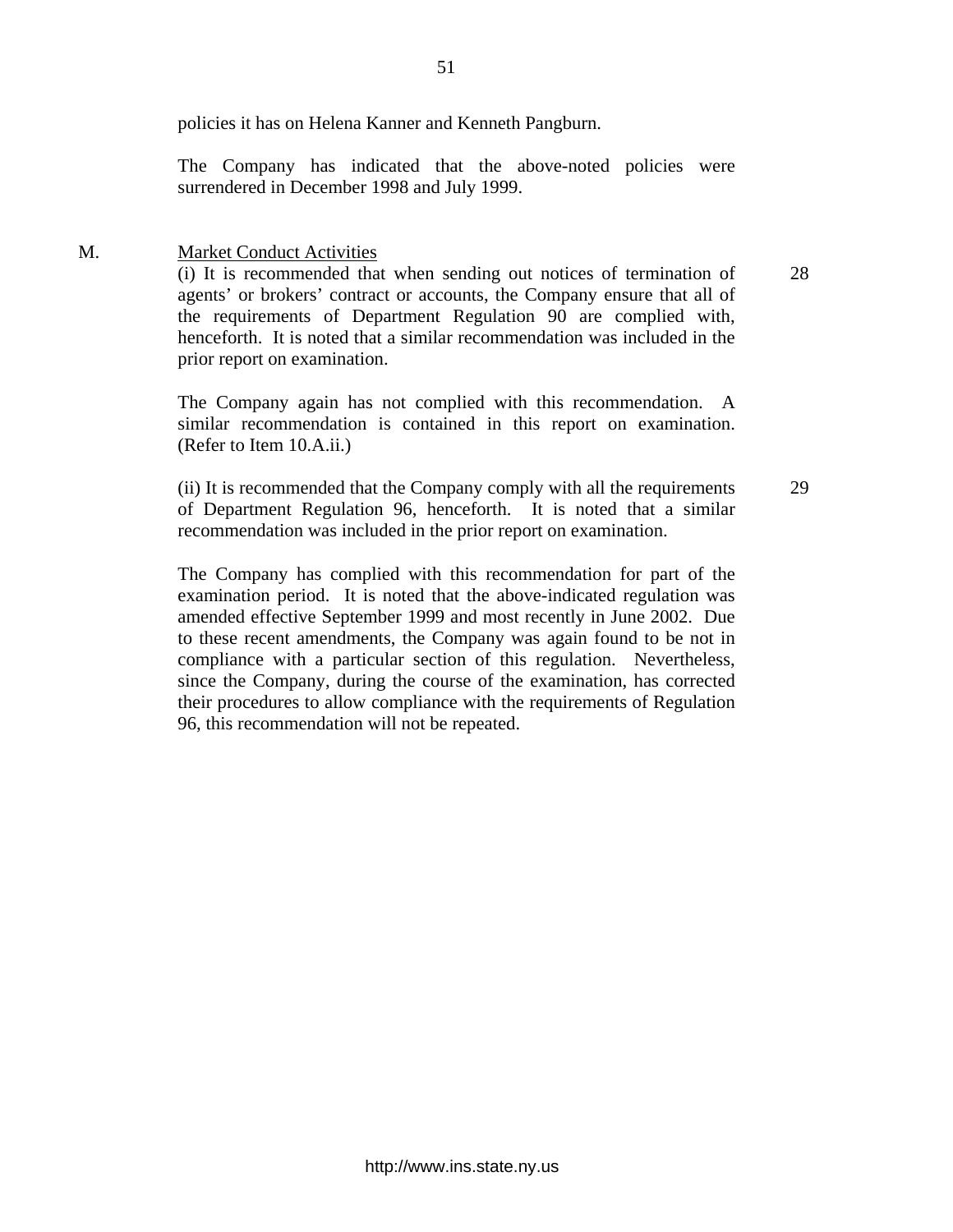# A. Management

**12. SUMMARY OF COMMENTS AND RECOMMENDATIONS** 

- i. It is recommended that board members who are unable or 5 unwilling to attend meetings consistently should resign or be replaced.
- ii. It is recommended that the Company fully comply with section 5 1411(a) of the NYIL and that the board exercise due care in approving the investment transactions.
- iii. It is recommended that the Company adhere to the provisions of 6 Section  $6603(a)(5)(E)$  of the New York Insurance Law and ensure the number of directors is not less than nine at all times.
- iv. It is again recommended that the Company adhere to all the 6 provisions of its by-laws.

# B. Reinsurance

- i. It is recommended that the Company comply with Sections 14 1308(e) and 1505(d)(2) of the NYIL, henceforth and that the Company submit to the Department for approval all reinsurance agreements and amendments thereto .
- ii. It is recommended that any future reinsurance contracts the 17 Company enters into include an arbitration clause and indicate that any arbitration should take place within New York State.
- iii. It is recommended that any future reinsurance contracts the 17 Company enters into include the required language in the offset provision in compliance with Section 7427 of the New York Insurance Law.

52

# <span id="page-53-0"></span>ITEM PAGE NO.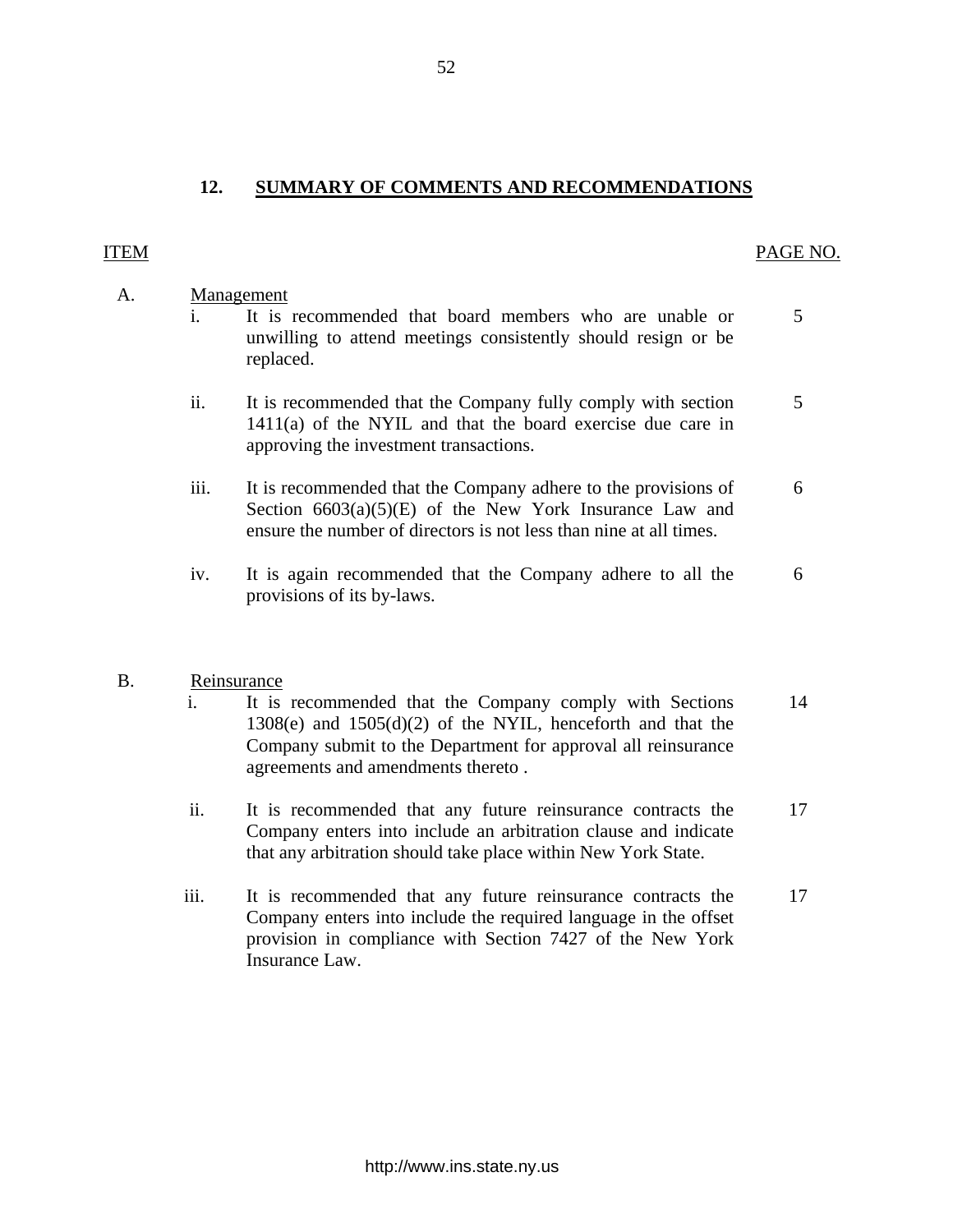- C. Holding Company Matters
	- i. It is recommended the Company comply with Circular Letter No. 33 (1979) and that a written tax allocation agreement approved by the Company's board of directors be in place in order to assure fair and equitable inter-company transactions. 21
	- ii. It is recommended that the Company comply with the provisions of Regulation 53 (NYCRR Part 81-1) by submitting the necessary Regulation 53 filings to the Department which should include a certified financial statement of CGA. 21
- D. Abandoned Property Law
	- i. It is recommended that the Company comply with the filing requirements of Section 1316 of the Abandoned Property law. 22
	- ii. It is further recommended that the Company comply with the record retention requirements of Regulation 152 (NYCRR Part 243). 23
- E. Minimum Capital Investments It is recommended that the Company comply with Section 1402(b) of the New York Insurance Law and replace ineligible investments as they mature so as to ensure future compliance with this section of the law. 25

# F. Accounts and records

- i. It is recommended that CCIC revise its custodial agreement to include all the protective covenants and provisions in order to comply with the requirements of the NAIC Financial Condition Examiners Handbook and to Insurance Department guidelines. 25
- ii. It is further recommended that the Company correctly respond to General Interrogatory questions in the annual statement. 25
- iii. It is recommended that the Company comply with Section  $6611(a)(4)(C)$  of the NYIL with regard to having the required number of officers' signatures on all Company checks. It is noted that a similar recommendation was included in the two previous reports on examination. 27
- iv. It is recommended that the Company correctly fill out the uncollected premium lines in all future statements filed with the Department. 28
- v. It is recommended that the Company ensure that it has control of its assets at all times. 28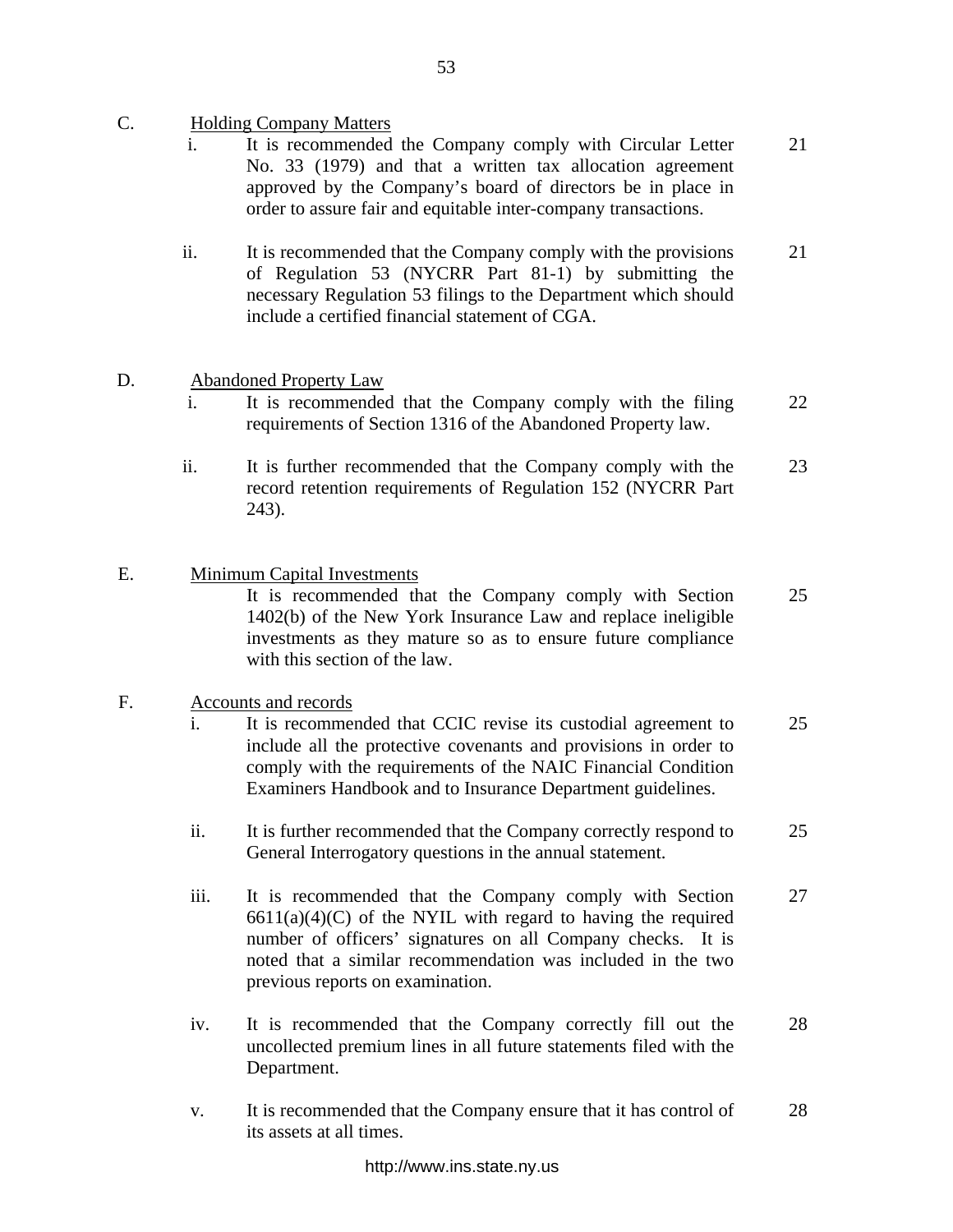- vi. It is recommended that the Company ensure that all future 29 vouchers are approved by an authorized officer of the Company as this is a good internal control.
- vii. It is recommended that management establishes and abides by 29 written procedures pertaining to employees' use of Company credit cards.
- viii. It is recommended that the Company calculate and maintain the 30 appropriate amount of fidelity bond as set forth in the NAIC Examiners Handbook.
- ix. It is recommended that the Company comply with the 31 requirements of Regulation 110 (NYCRR Part 72), henceforth, and maintain a directors and officers' liability insurance policy that contain the required appropriate retention amount and coinsurance percentage.
- x. It is again recommended that the Company comply with the 31 requirements of Regulation 30, henceforth.
- xi. It is recommended that the Company's contract with SCH&C, 33 CPA's be revised to comply with the requirements of Department Regulation 118.

# G. Loss and Loss Adjustment Expenses It is recommended that the Company provide accurate claims 40 count data and that the Schedule P be accurately filled out in all future statements filed with the Department.

# H. Taxes, Licenses and Fees It is recommended that the Company correctly classify annual 40 statement accounts in accordance with the NAIC Annual Statement Instructions.

I. Ceded Reinsurance Premiums Payable It is recommended that the Company comply with SSAP #62 of 41 the Accounting Practices and Procedures Manual and not record agents' commission as an offset to Ceded Reinsurance Premiums Payable account.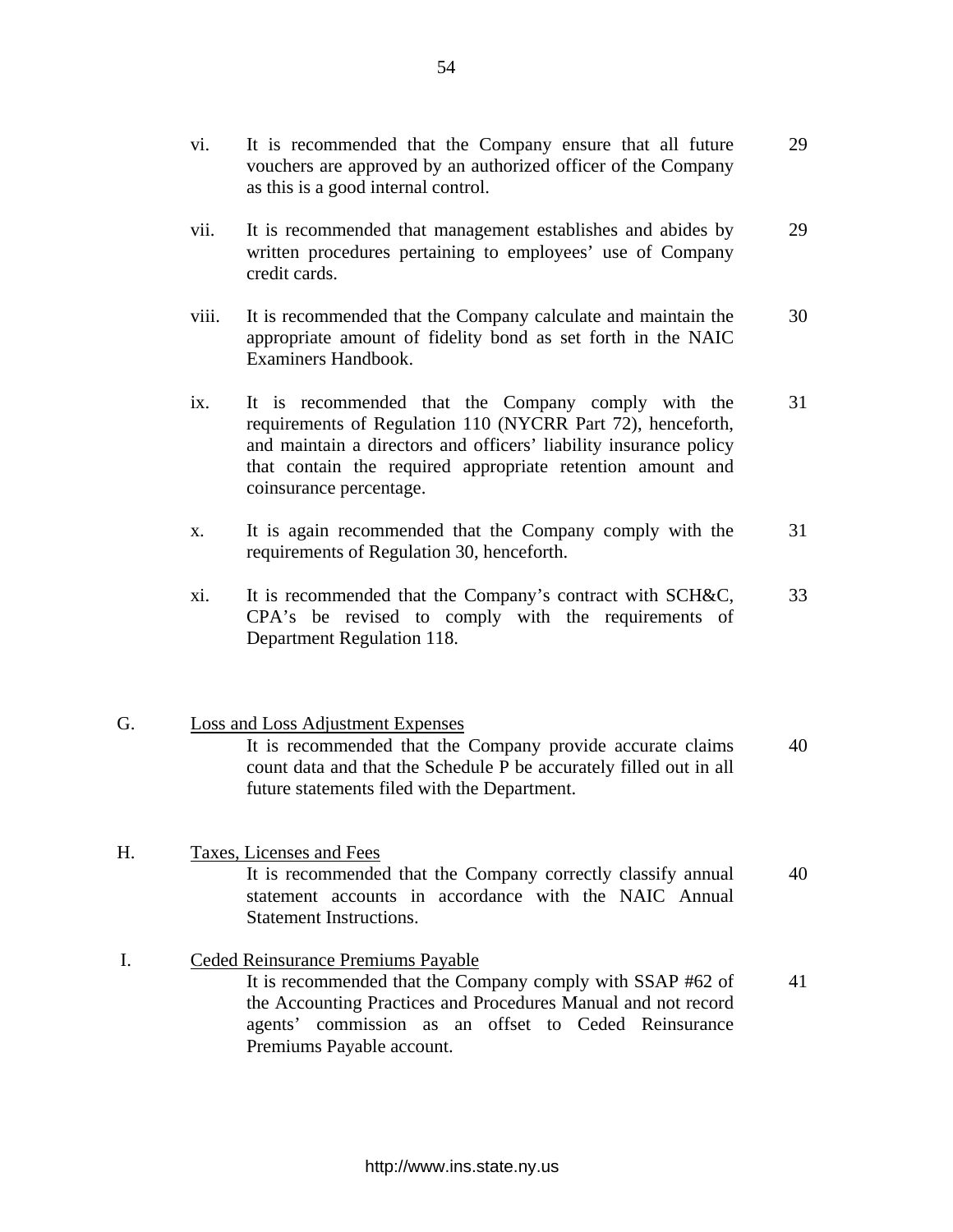- J. Sales and Advertising
	- i. It is recommended that the Company maintain copies of all advertisements so that compliance with Sections 1313 and 2403 of the New York Insurance Law can be determined. 43
	- ii. It is again recommended that the Company comply with all the provisions of Regulation 90 (NYCRR Part 218) henceforth. 44
- K. Claims and complaint handling
	- i. It is recommended that the Company maintain all documentation in the claim files in accordance with the provisions of Section 216.11 of Regulation 64 and Regulation 152, henceforth. 45
	- ii. It is recommended that the Company comply with the requirements of Circular Letter 1978-11 and going forward maintain a complaint log that encompasses the eleven topics required in this circular letter. 46
	- iii. It is recommended that the Company comply with the requirements of Section 3426(e)(2) of the NYIL, henceforth, and include the specific reason on non-renewal notices sent to all insureds. 47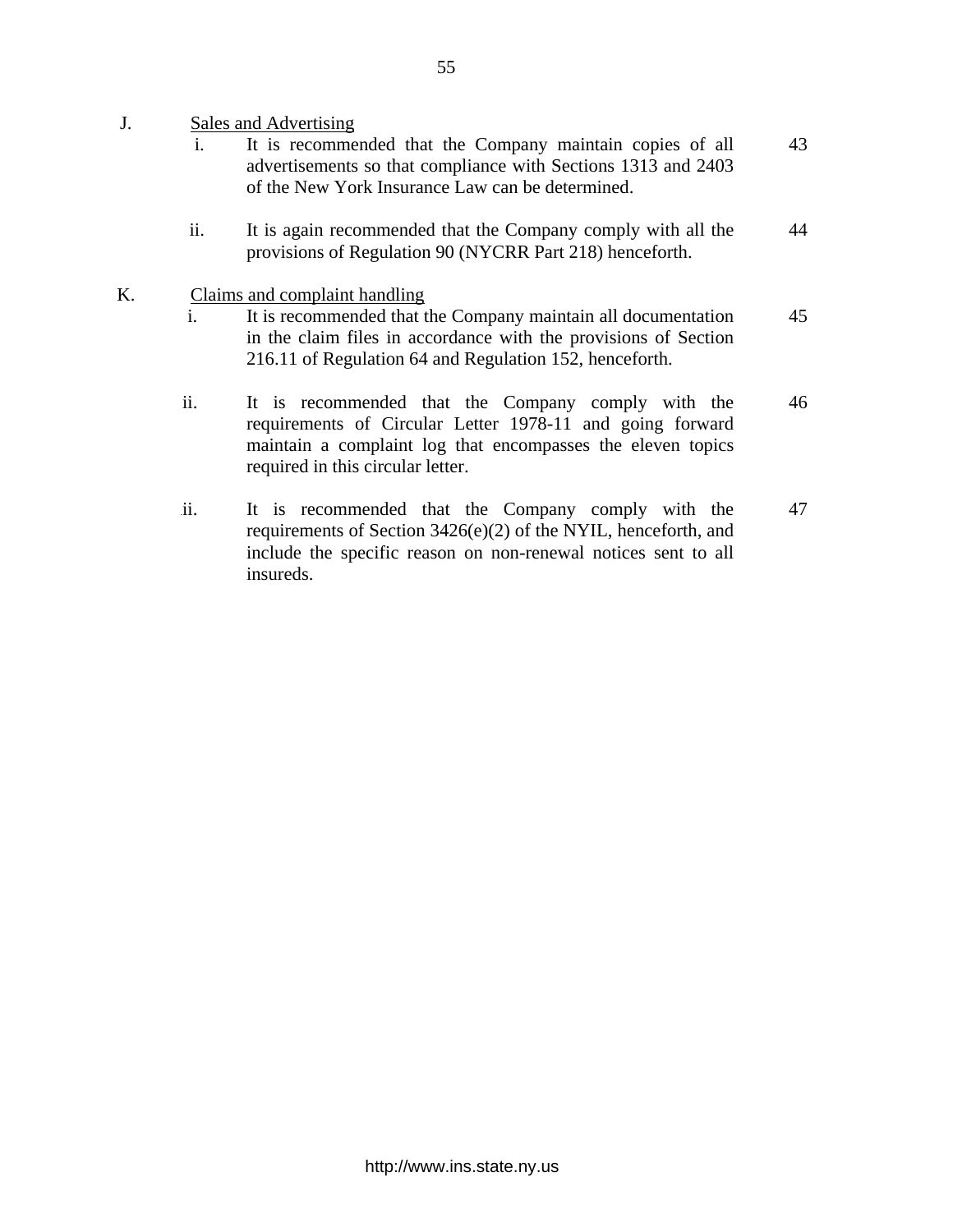Respectfully submitted,

 Fe Rosales, CFE Senior Insurance Examiner

# STATE OF NEW YORK )  $)$ SS:  $\big)$ COUNTY OF ALBANY (

Fe Rosales, being duly sworn, deposes and says that the foregoing report, subscribed by her, is true to the best of her knowledge and belief.

Senior Insurance Examiner

Subscribed and sworn to before me

this  $\qquad \qquad$  day of  $\qquad \qquad$  , 2006.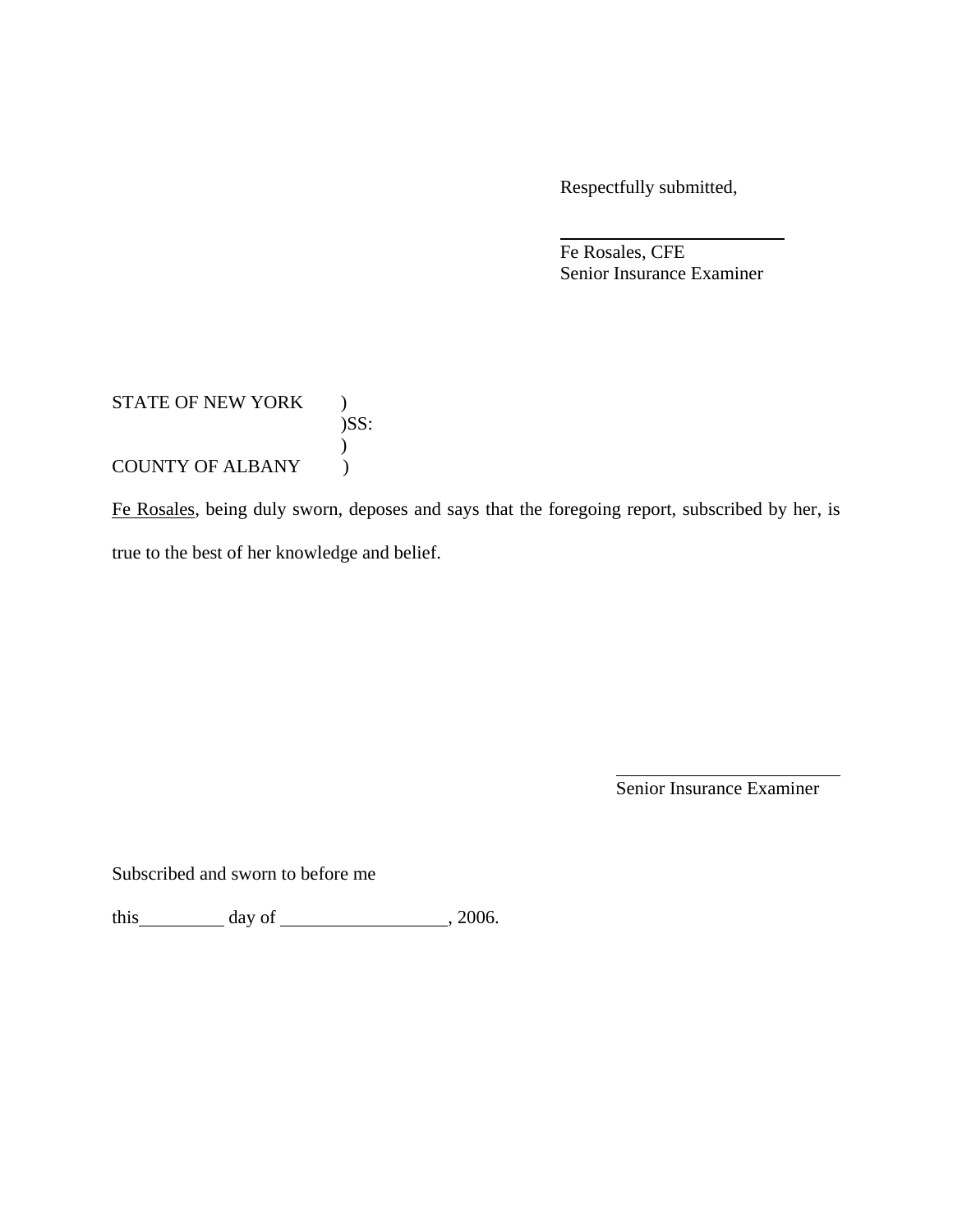Respectfully submitted,  $\frac{1}{\sqrt{2}}$ •. Fe Rosales, CFE Senior Insurance Examiner

STATE OF NEW YORK ) )SS: ) COUNTY OF COLUMBIA )

 $\kappa$  .  $\kappa$  . .

> Fe Rosales, being duly sworn, deposes and says that the foregoing report, subscribed by her, is true to the best of her knowledge and belief.

*I I* /2009 ? *l* 

Senior Insurance Examiner

Subscribed and sworn to before me

 $, 2004.$ this day of arwit j  $\mathbb{H}$ Jama lo LAURA L. MORTEFOLIO<br>Notary Public, State of New York #0 1M050234i 7 Qualified in Columbia Courty<br>Commission Expires 2/1/6 ~. *l:*<sup>0</sup>